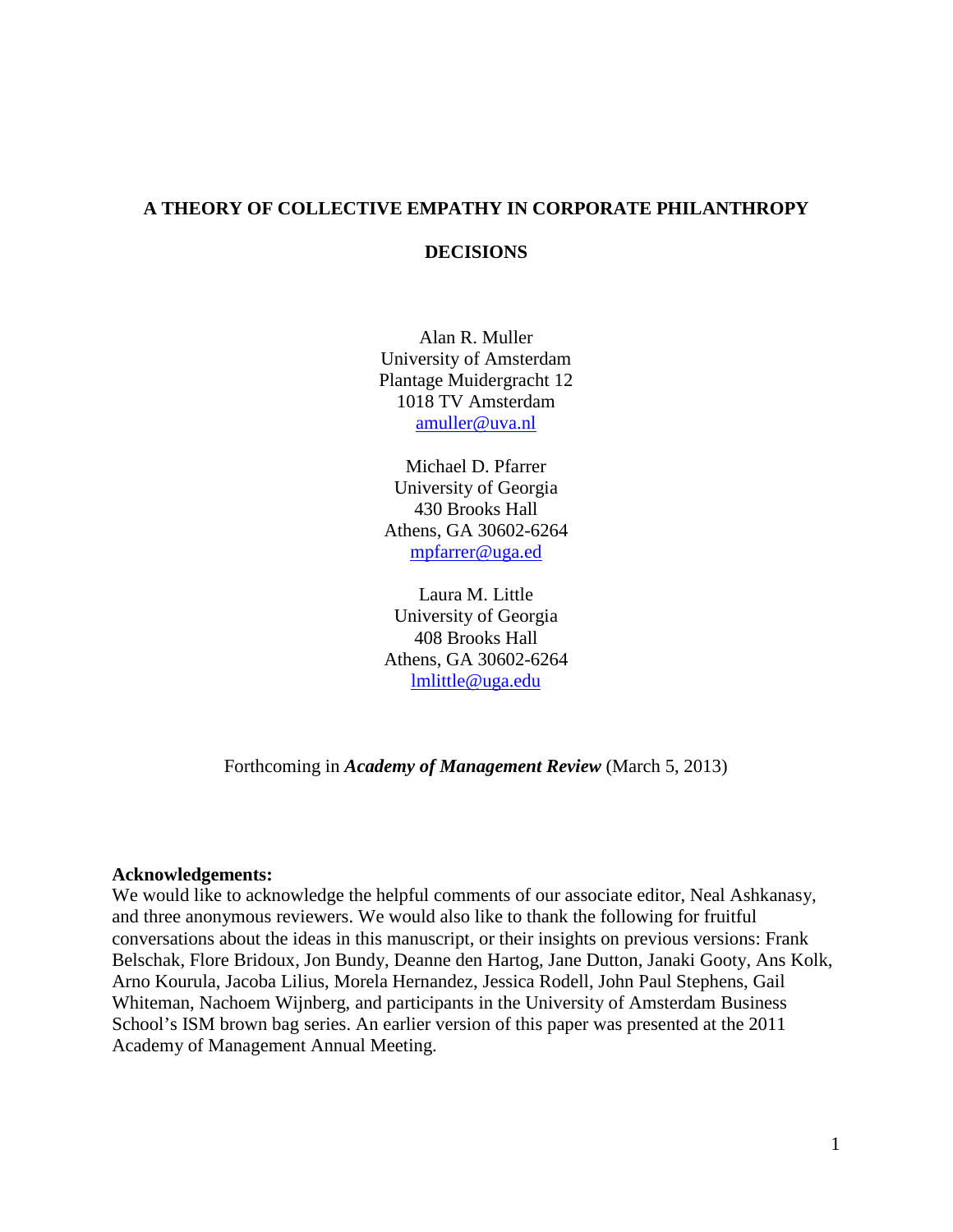# **A THEORY OF COLLECTIVE EMPATHY IN CORPORATE PHILANTHROPY DECISIONS**

## **ABSTRACT**

Prevailing perspectives of corporate philanthropy are predominantly rational and limit decision making to the executive suite. Recently, however, recognition has grown that employees are also important drivers of corporate philanthropy efforts and that their motives may be more empathic in nature. Integrating arguments from affective events theory, intergroup emotions theory, and affect infusion theory, we develop a framework in which organization members' collective empathy in response to the needs of unknown others infuses executives' decisions, thereby affecting the likelihood, scale, and form of corporate philanthropy. Our theory has implications for research on emotions in organizations as well as for our understanding of the role of organizations in society.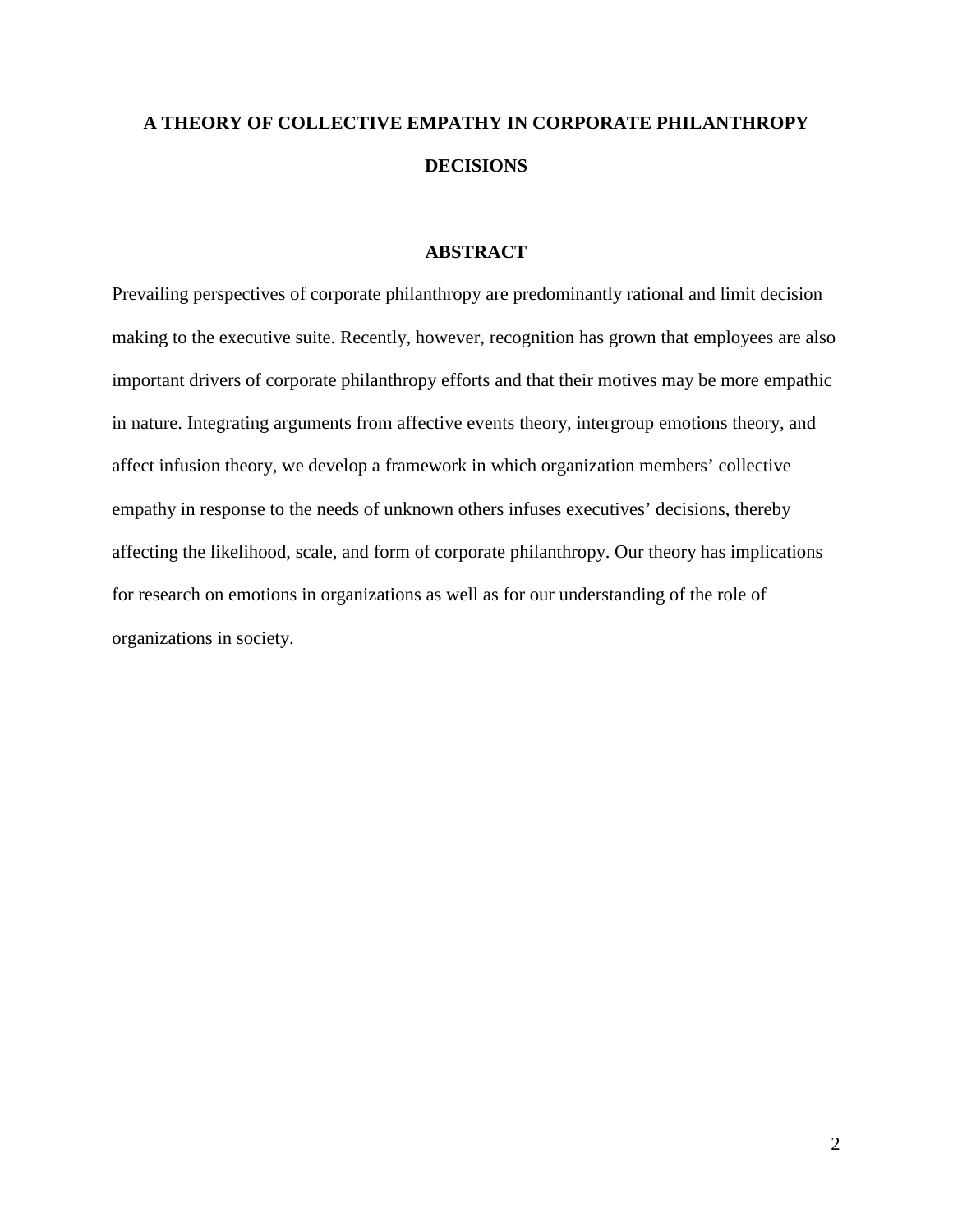# **A THEORY OF COLLECTIVE EMPATHY IN CORPORATE PHILANTHROPY DECISIONS**

Corporate philanthropy is a type of organizational social engagement that involves the allocation of time, money, or goods aimed at addressing a social need (Foundation Center, 2009). Scholars, however, continue to debate why organizations give as well as how these decisions take shape. Prevailing views once considered philanthropy as a misappropriation of shareholder wealth by the executive (Friedman, 1970) or as a self-interested managerial perquisite (Fry, Meiner, & Keim, 1982; Barnard, 1997). Over time, calls to align corporate philanthropy with broader business objectives (Porter & Kramer, 2006) have led to a widespread interpretation of philanthropy as a tool that executives use to achieve strategic goals (Lee, 2008). For example, corporate philanthropy has been described as a marketing instrument (Sen, Bhattacharya, & Korschun, 2006), a reputation management mechanism (Brammer & Millington, 2005), and a tool to manage financial flows (Lev, Petrovits, & Radhakrishnan, 2010).

In contrast to this primarily top-down, rational interpretation, researchers have increasingly recognized that alongside the executive decision makers, other employees are also important actors in corporate philanthropy (e.g., Kim, Lee, Lee, & Kim, 2010). Specifically, recent work suggests that employees do not just passively await philanthropy decisions from the executive suite but rather are important drivers of, and participants in, corporate philanthropy initiatives from the "bottom up" (Aguilera, Rupp, Williams, & Ganapathi, 2007; Chong, 2009; Maclagan, 1999). Additionally, employee involvement in corporate philanthropy appears to be driven more by emotional mechanisms such as a collectively shared desire to help others in need than by individual rational considerations such as job-skills enhancement or organizational rewards (Comer & Cooper, 2002; Grant, Dutton, & Russo, 2008; Peterson, 2004).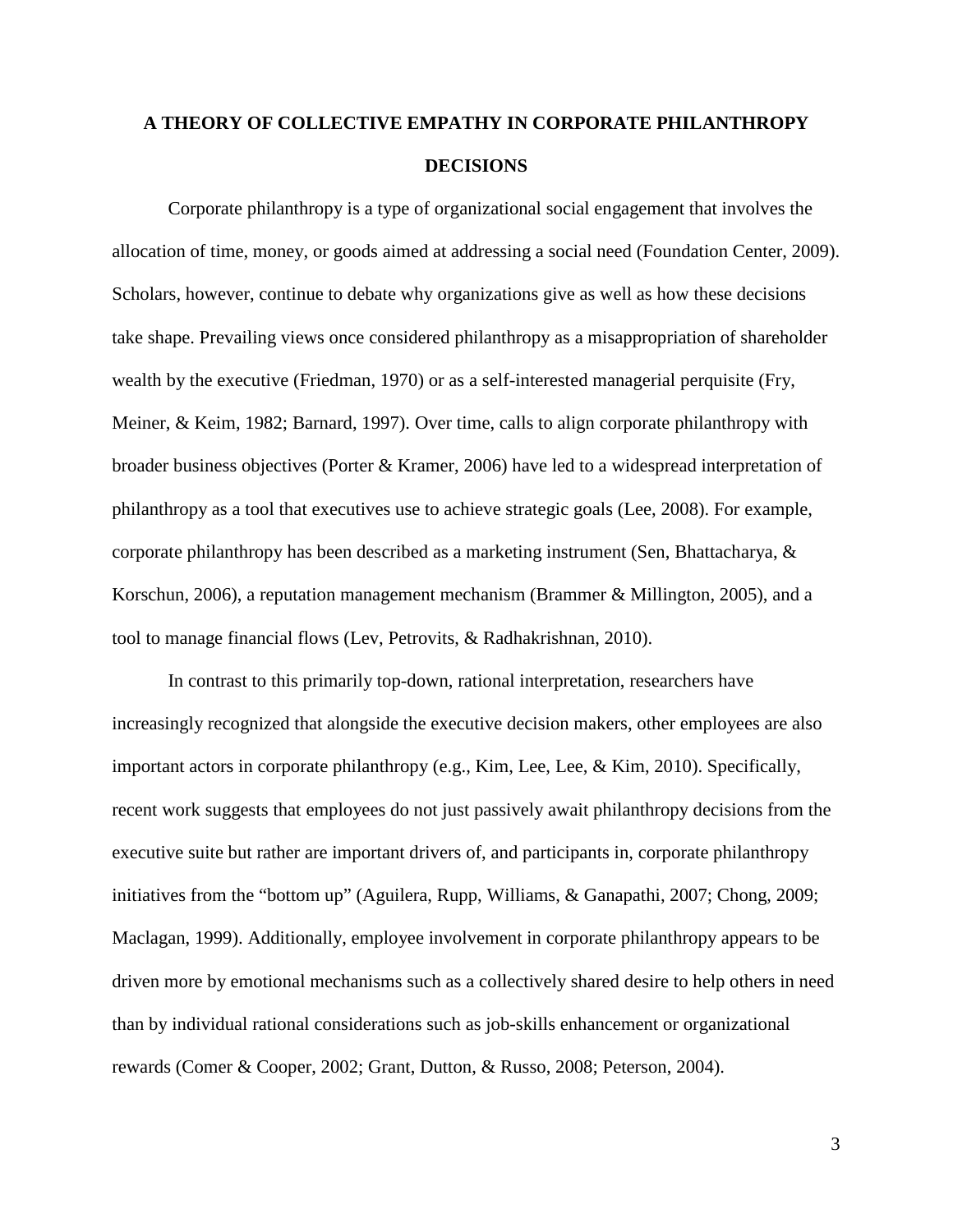The disparity between the rational interpretation at the executive level and the emotional interpretation at the employee level is particularly striking in light of research showing that philanthropy *outside* the organizational context, as an "active effort to promote human welfare" (Merriam-Webster Dictionary, 2011), is primarily motivated by feelings of empathy (Batson, 1998; Bekkers, 2005). Empathy is an other-oriented emotional response elicited by and congruent with the perceived welfare of a person in need, and which forms a potent source of motivation to help relieve the empathy-inducing need (Batson et al., 2007; Kanov, Maitlis, Worline, Dutton, Frost, & Lilius, 2004). The other-directed, reparative action tendencies associated with empathy stem from appraisals of how others are affected by their plight (Gault & Sabini, 2000; Oveis, Horberg, & Keltner, 2010). Thus far, however, organizational research has not explicitly considered empathy in relation to corporate philanthropy.

Given the contrast between the prevailing view of corporate philanthropy as a rational, executive-level decision and the empathic nature of employees' collective involvement, a closer examination of the links between the empathy of organization members and executive-level corporate philanthropy decision making is needed. To address this gap, we integrate arguments from three theories of emotions in organizations to develop a multi-level theory of empathy in corporate philanthropy decisions. Specifically, we draw on affective events theory (AET; Ashkanasy & Humphrey, 2011; Weiss & Cropanzano, 1996) to illustrate how the needs of others outside the organization arouse empathy in individuals inside the organization; intergroup emotions theory (IET; Barsade, 2002; Mackie, Devos, & Smith, 2000) to explain how individual empathic emotion then converges to become collective; and the affect infusion model (AIM; Forgas, 1995; Lerner & Keltner, 2000) to explicate how the executive's corporate philanthropy decision making is infused with that collective empathic emotion. Drawing from these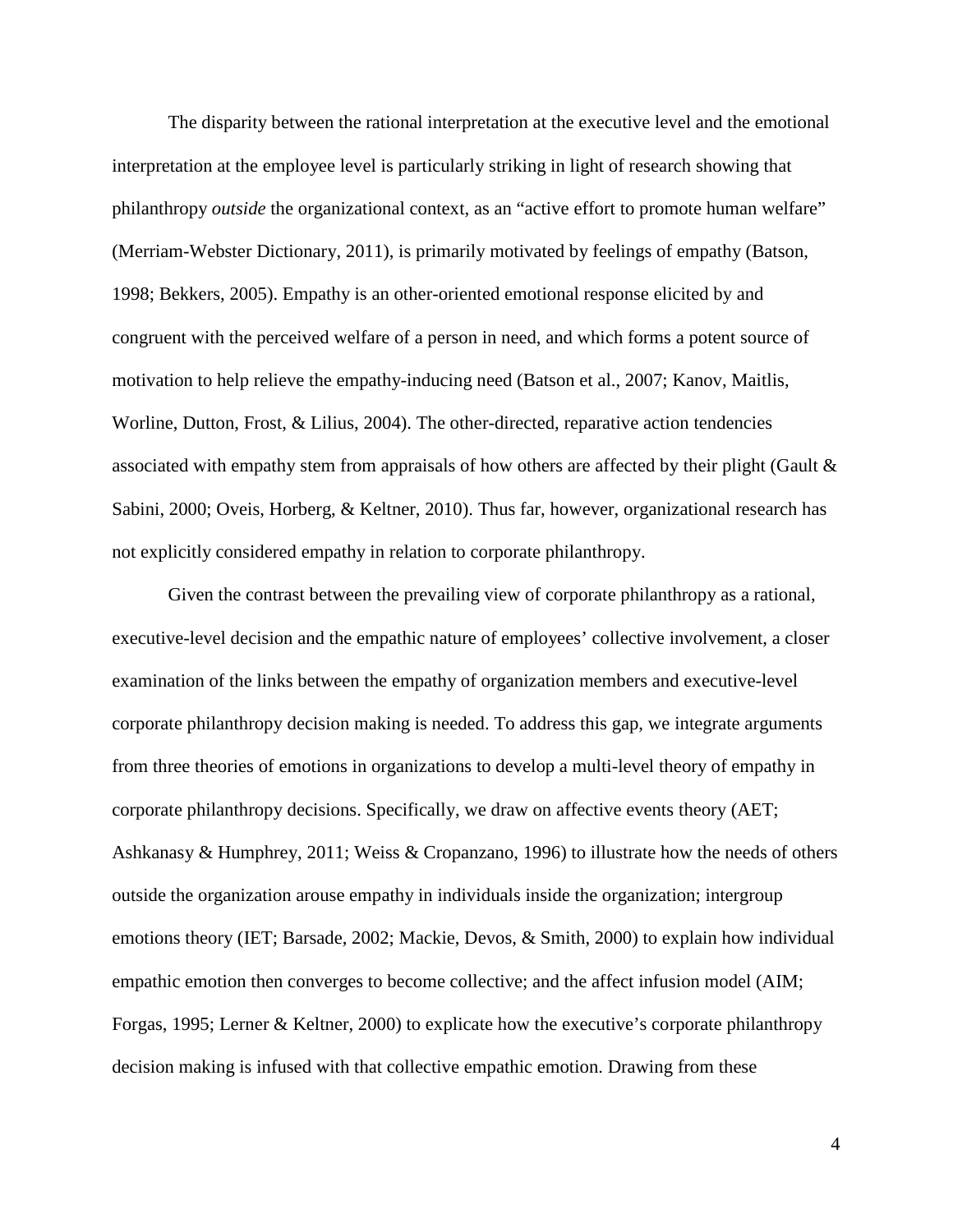theoretical foundations, we also highlight individual, interpersonal, and organization-level factors that moderate empathy arousal, convergence, and infusion.

Our theoretical framework complements existing approaches to both corporate philanthropy and emotion in organizations in three primary ways. First, we offer a more comprehensive and affective view to explain *why* some organizations are more likely to respond to the needs of others, do so on a higher *scale*, and adopt for higher-involvement *forms* of giving, despite the limited strategic benefit recipients provide to the organization (Haslam, Reicher, & Levine, 2011). This more participative perspective of organizations' social behaviors (Maclagan, 1999; Takala & Pallab, 2000) represents a major shift away from traditional models of the philanthropic manager as a "lone actor" (Laroche, 1995: 64) making a rational, utilitarian business decision (Porter & Kramer, 2006). Second, by explaining how external events can elicit empathy among organization members that affects executives' philanthropy decisions from the bottom up, we integrate arguments from AET, IET and AIM in order to broaden our understanding of the role of emotions in organizational decision-making processes, and thus the emotional foundations of organizational action, across organizational levels (Ashton-James & Ashkanasy, 2008; Barsade & Gibson, 2012; Etzioni, 1988; Forgas, 1995). Third, we offer a model in which human need, as a specific type of affective event, triggers processes related to empathy, a specific emotion. By explicating the effects of a specific emotion's appraisal and action tendencies, we provide a more nuanced understanding of the workings of discrete emotions in organizations (Briner & Kiefer, 2005; Cropanzano, Weiss, Hale, & Reb, 2003; Gooty, Gavin, & Ashkanasy, 2009).

In the pages that follow, we begin by discussing the limitations of the top-down rational view of corporate philanthropy decisions, given how little is known about how such decisions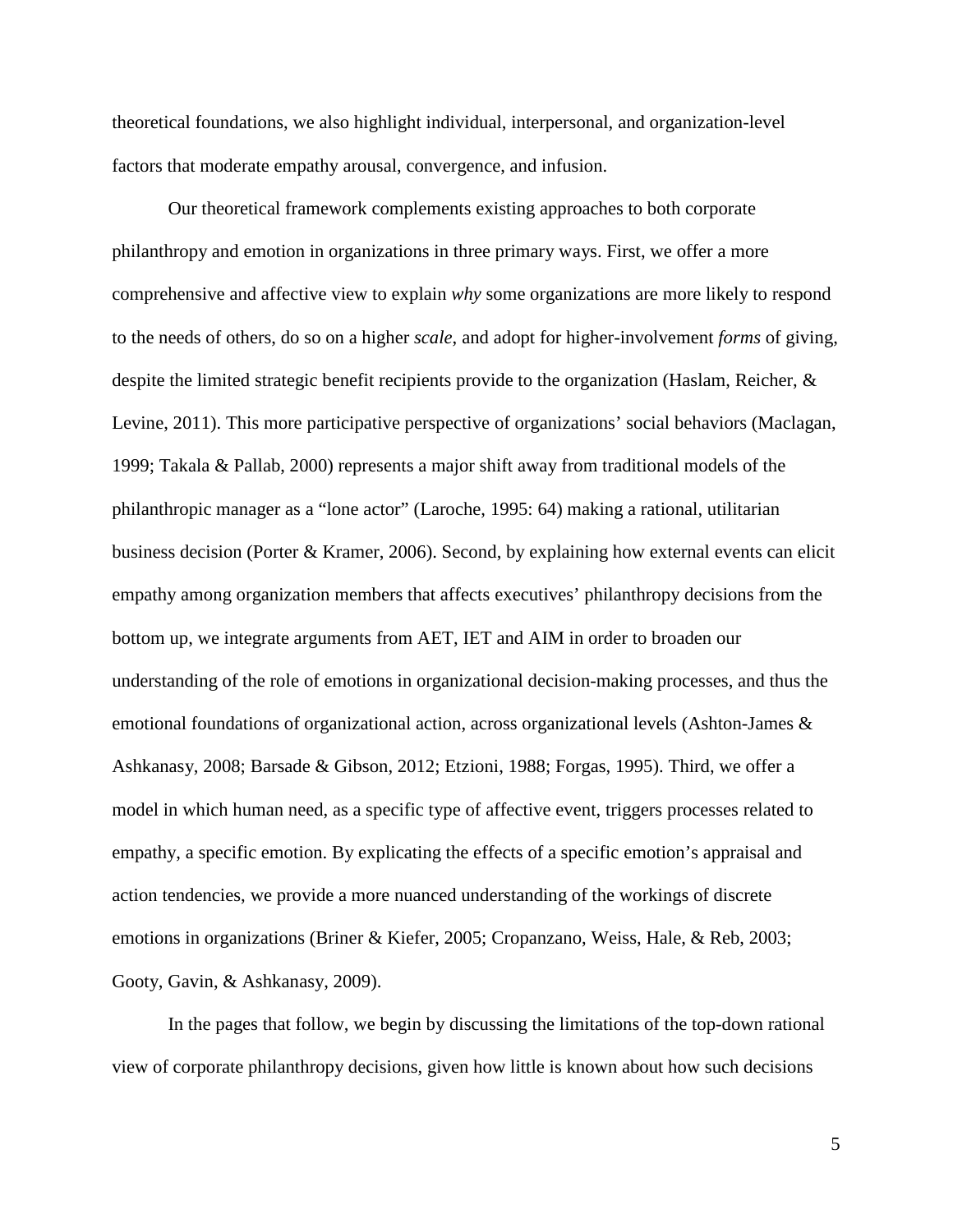are made and on what criteria they are based. Next, we discuss how the philanthropy decision is clouded in uncertainty and ambiguity, circumstances that allow for emotion in general and empathy more specifically to affect decision making. We then link this empathic view with research on emotions in organizations to develop a bottom-up theory of collective empathy in corporate philanthropy decisions. In subsequent sections, we explain the roles of emotionspecific factors and more general organizational structures that in concert enable the process. We conclude with a discussion of the theoretical and practical implications of our theory.

#### **CORPORATE PHILANTHROPY DECISIONS AND EMPATHY**

Evidence suggests that organizations are increasingly important contributors in times of human need (Fritz Institute, 2005; U.S. Chamber of Commerce, 2010). Data shows that the *scale* of corporate giving has increased in recent years even as charity from other sources has stagnated (GivingUSA, 2011). Corporate giving is directed at a wide range of social issues, from donating medicines to fight AIDS (Dunfee, 2006) and river blindness in Africa (Dunfee & Hess, 2000) to allocating resources to disaster relief in the wake of catastrophic events (Crampton & Patten, 2008; Muller & Whiteman, 2009; Zhang, Rezaee, & Zhu, 2009). Corporate philanthropy also takes various *forms*, limited not only to cash and in-kind donations but increasingly including employee matching programs and employee time in the form of corporate volunteering (Fry et al., 1982; Grant, 2012; Marquis, Glynn, & Davis, 2007).

Yet organizational scholars primarily study corporate philanthropy as a business tool embedded in the broader domain of strategic, business-related decisions (Lee, 2008; Porter & Kramer, 2002; Saiia, Carroll, & Buchholtz, 2003; Sen et al., 2006). This strategic perspective proposes that managers should think purposefully about how addressing social causes may generate fiscal and financial benefits (Lev et al., 2011; Navarro, 1998; Useem, 1988) or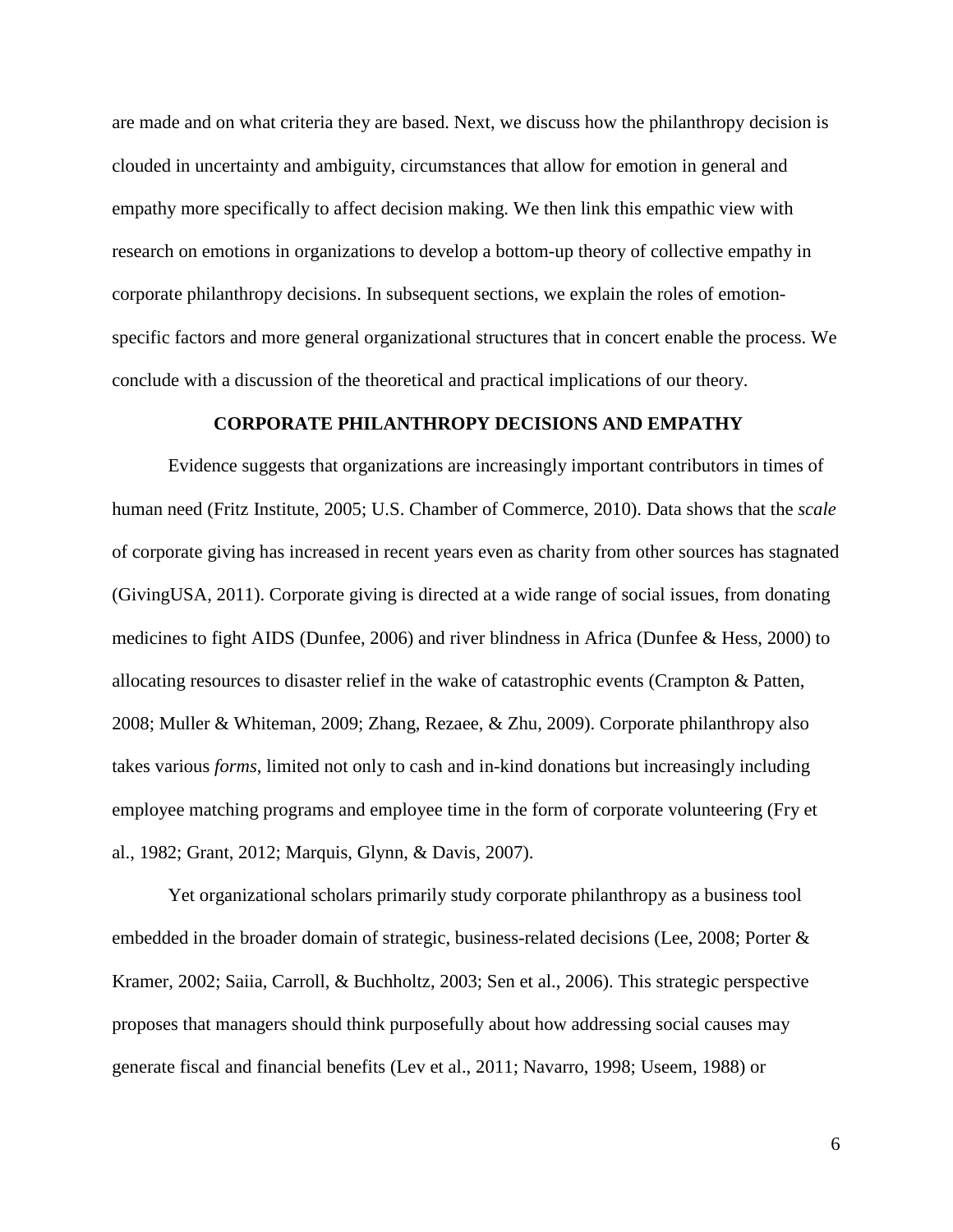marketing and reputational value (Bhattacharya et al., 2008; Brammer & Millington, 2005). By aligning philanthropy decision making with the strategic goals of the organization (Marquis  $\&$ Lee, 2012), an organization is supposed to avoid the ineffective "hodgepodge of uncoordinated CSR and philanthropic activities disconnected from the company's strategy" (Porter & Kramer, 2006: 4) and be able to enhance its "competitive context" (Porter & Kramer, 2002: 3). Thus, the prevailing paradigm depicts corporate philanthropy as a rational business decision made in the executive suite, based on clear strategic criteria (Figure 1). Once aware of a given human need, be it illiteracy, health, or the environment, the executive assesses whether the need helps the organization achieve overall strategic, reputational, or financial goals. When such considerations are assessed positively, the executive will allocate organizational resources towards alleviating that need on the expectation that doing so will generate tangible benefits for the organization.

-----------------------------------

Insert Figure 1 about here

-----------------------------------

However, research on how *likely* companies are to donate, the *scale* of resources they allocate, and the *form* in which they donate is highly fragmented, and thus little is known about how corporate philanthropy decisions are made. For instance, research suggests that companies are more likely to give, and to give more, when the human need in question is related to business considerations (Dunfee & Hess, 2006; Hess, 2000) or is geographically proximate to the organization (Crampton & Patten, 2007; Muller & Whiteman, 2009), but the underlying motives are only inferred and the decision itself remains a black box. Other research has theorized about conformity across firms when it comes to forms of corporate philanthropy (e.g., cash or volunteering; [cf. Marquis et al., 2007]) but not the circumstances under which organizations opt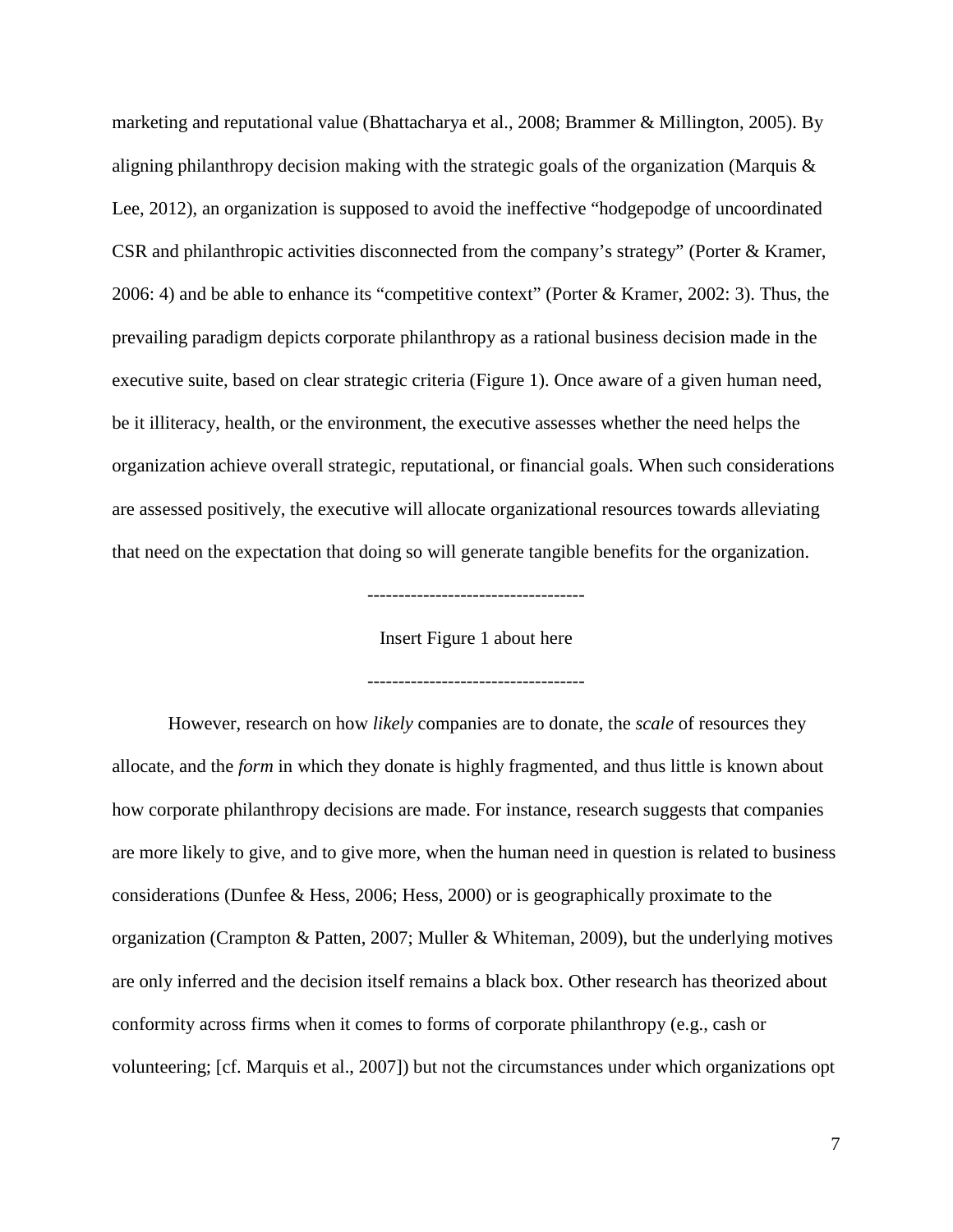for one form over another. Similarly, while research links volunteering to "bottom-up grassroots efforts of employees" (Grant, 2012: 590), no known research has addressed the mechanisms and processes associated with executives' decisions to allocate employee time to charity.

Thus, the reality of corporate philanthropy decisions appears to be more complex, and our conceptual understanding less developed, than the prevailing paradigm in Figure 1 would suggest. In spite of their strategic prescriptions, for instance, Porter and Kramer (2002: 6) observe that corporate philanthropy decisions are typically made in a much more ad hoc fashion, often based on "beliefs and values." Instead of systematically assessing the degree to which philanthropy will "enhance the competitive context" (Porter & Kramer, 2002: 3) or generate quantifiable "moral reputational capital" (Godfrey, 2005: 783), executives seem to make gutlevel decisions influenced by an underspecified set of considerations. Thus even though a majority of executives report *considering* business goals when making philanthropy decisions (Galaskiewicz, 1997), such goals do not appear to be the overriding evaluation element when they are deciding whether to respond to a given need with charity (likelihood), at which level (scale), and with which resources (form).

One key reason the philanthropy decision is unlikely to be based on purely rational considerations stems from the mixed signals managers receive from the external environment regarding philanthropy's potential value to the organization. As mixed empirical evidence on the relationship between corporate philanthropy and financial performance shows, it is unclear if or how philanthropy serves strategic business objectives (Brammer & Millington, 2008; Dean, 2003; Godfrey, 2005). Charity recipients are often unknown or "unidentifiable" others (Small, Loewenstein, & Slovic, 2007: 144), faceless "statistical populations" (Trout, 2009: 53) whose ability to deliver future benefits to the firm is far from clear. Thus the potentially business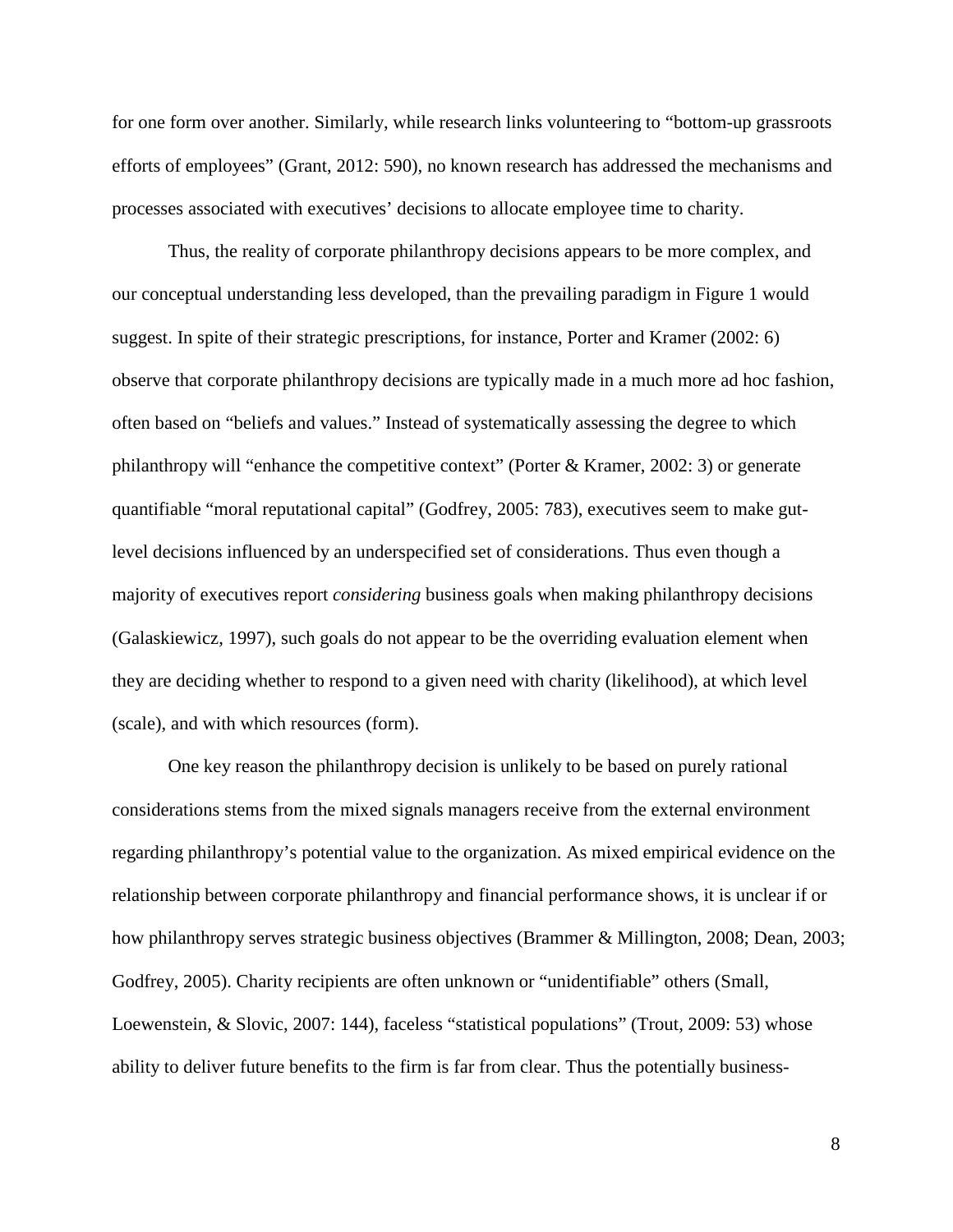strategic information upon which corporate philanthropy decisions might be based is often either absent or ambiguous. For these reasons, some scholars see corporate philanthropy as unrelated to business, subject instead to executive discretion (Carroll, 2004). However, while research has sought to explain variance in the amount of discretion executives enjoy (Galaskiewicz, 1997), the criteria that inform an executive's discretionary decision remain unclear. In conclusion, there appear to be few clear-cut decision rules in terms of when to engage in corporate philanthropy, at what scale, and in what form. If the information driving decision-making is ambiguous and the potential benefit for the organization uncertain, the prevailing view of corporate philanthropy as a calculative, rational decision appears limited (Barnard, 1997).

#### **Corporate Philanthropy as the Outcome of an Affect-Infused Decision**

Highlighting the limitations of the rational perspective, a growing body of research based on the affect infusion model (AIM) shows that when the criteria for corporate decisions are ambiguous and their impact on an organization's bottom line is uncertain, *emotions* play a key role in decisions making (Forgas, 1995; Huy, 2012). Emotions are "activities of perceptual/motivational/affective systems" (Gault & Sabini, 2000: 497) that, when triggered, lead to specific appraisal tendencies and action tendencies that affect decision making. Appraisal tendencies are emotion-specific perceptual processes that interrupt ongoing cognitive processes and direct attention, memory, and judgment, thereby coloring the interpretation of stimuli (Lerner & Keltner, 2000). Action tendencies are "prewired action patterns" (Frijda, Kuipers & ter Schure, 2009: 213) or "states of readiness to execute a given kind of action" (Frijda, 1986: 70) associated with specific appraisal patterns. Anger, for example, is an individual-focused emotion triggered by events perceived as personally offensive. Anger leads to appraisals that others are responsible for subsequent events and leads to retaliatory, punitive action tendencies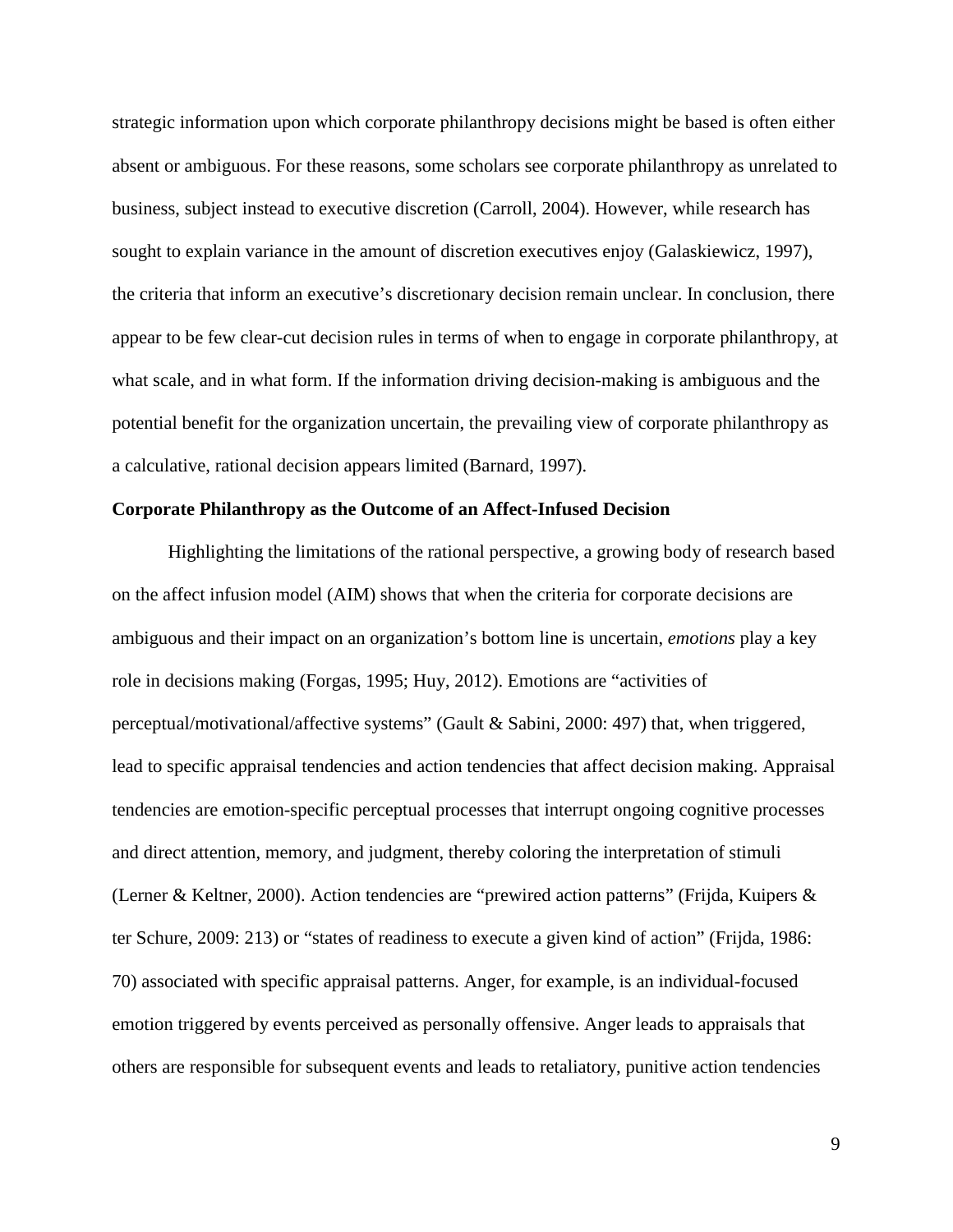aimed at preserving or enhancing self-esteem (Gault & Sabini, 2000; Lerner & Keltner, 2000; Oveis, Horberg, & Keltner, 2010).

Through appraisal and action tendencies, emotions guide information processing, influencing what information is attended to, what is likely to be recalled and acted upon, and what is ignored (Nabi, 2003). This selective information processing, or "infusion" (Forgas, 1995), allows emotions to affect the considerations that are used in the decision-making process and how those considerations are evaluated (Etzioni, 1988). Thus, emotion infusion leads to an affective re-ranking of available options and, ultimately, a different decision outcome than would occur under rational criteria alone (Gaudine & Thorne, 2001). If emotion infusion is particularly relevant for decisions made under uncertainty and ambiguity (Elfenbein, 2007; Forgas, 1995; Huy, 2012), then the uncertainty and ambiguity associated with corporate philanthropy decisions means that emotion is likely to be an important but understudied element in those decisions.

#### **Employees' Collective Empathy as a Source of Affect Infusion**

In particular, corporate philanthropy decision-making processes are likely to be infused with *empathy*. Empathy, associated with feelings like compassion, sympathy, tenderness, and softheartedness, refers to other-directed emotion aroused in response to the needs of others that elicits care-taking behavior (Batson et al., 2007). The appraisal tendencies of empathy are societally focused, creating perceptions of similarity with those in need and leading to action tendencies aimed at reparative behaviors such as altruism and helping (Gault & Sabini, 2000; Lazarus, 1991). While empathy is increasingly recognized as an important emotion in the organizational context (Batson, Batson, Todd, Brummet, Shaw, & Aldeguer, 1995; Kellett, Humphrey, & Sleeth, 2002; 2006; Sadri, Weber, & Gentry, 2011), most research thus far has focused on the role of empathy in addressing the needs of others *inside* the organization (Grant,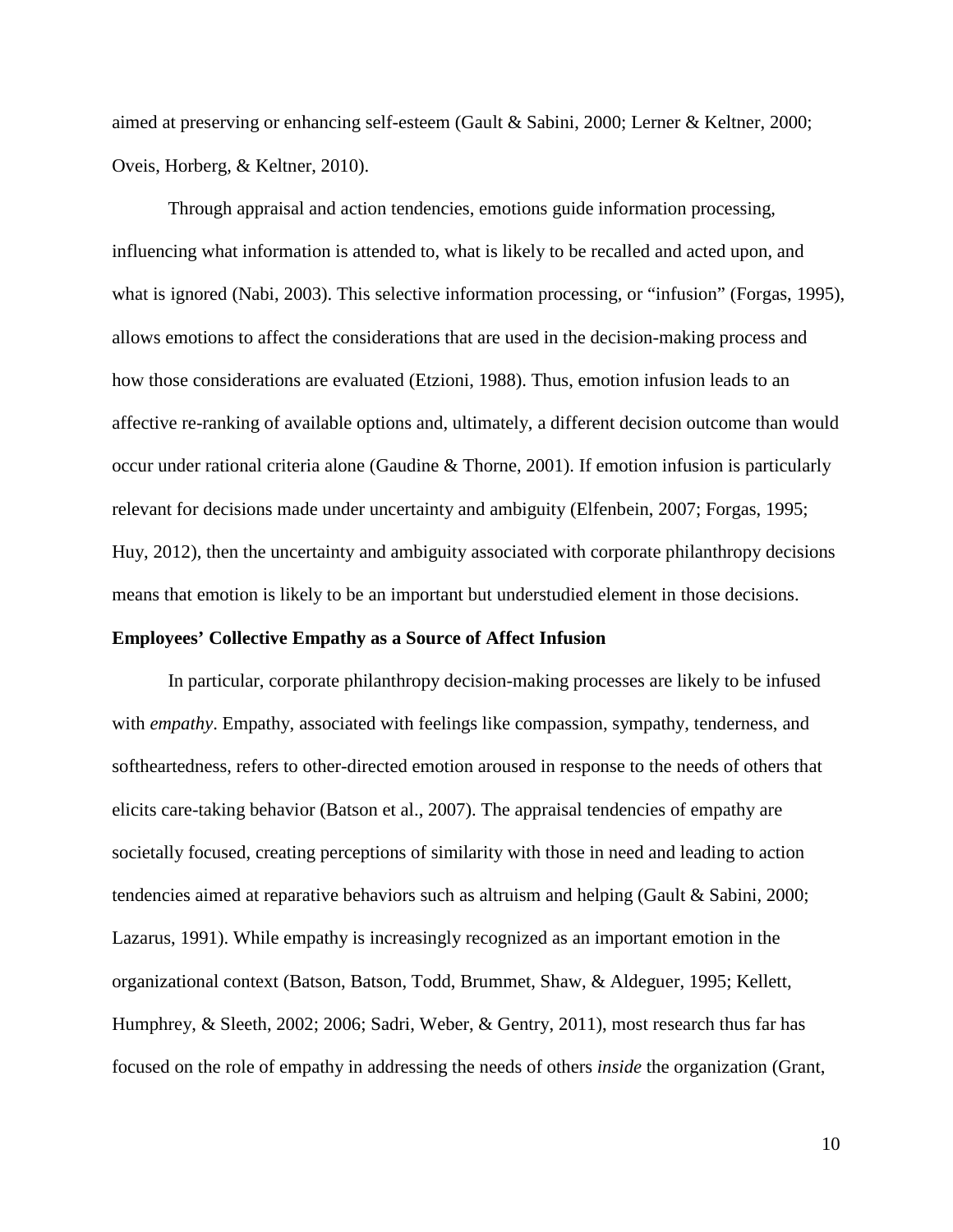Dutton, & Russo, 2008). For example, when an organization member experiences the loss of a loved one or takes ill, his or her colleagues may be moved to help by providing emotional support, organizing a rotating schedule to cover missed shifts, or helping out with household tasks (Lilius, Kanov, Dutton, Worline, & Maitlis, 2011a).

Yet affective events theory (AET) suggests that events *outside* the organization can also evoke emotions *inside* the organization (Ashton-James & Ashkanasy, 2008). In the context of our theorizing, evidence indicates that the empathic desire to enhance the well-being of others outside the organization is a key factor underlying organizational responsiveness to human needs. In a release following the 2010 Haiti earthquake, for instance, Sanofi-Aventis (2010) spoke of its donation as an expression of its employees' "sincere compassion" in the face of victims' "dire need." In this fashion, the role of organizational leadership is geared more towards facilitating, rather than directing, employees' desire to respond. At LeasePlan, employees note, "[We] come up with ideas and our management not only lets us run with them, but they also embrace and participate in our ideas" (Tierney, 2011: 8G). Recent work also suggests that employees' urges to help lead to forms of corporate philanthropy that engage employees more actively, such as volunteering and employee matching programs. For example, instead of simply writing a check in the wake of the 2004 South Asian tsunami, DHL facilitated its employees' desires to help by flying scores of volunteers in to Sri Lanka, India, Indonesia, and the Maldives (Chong, 2009). In response to that same disaster, Cisco employees donated more than \$460,000, which the company pledged to match dollar-for-dollar (Cisco, 2004). Thus empathy, particularly among employees, seems to be a factor in when and how organizations respond to the needs of others.

Moreover, intergroup emotions theory (IET; Smith, Seger, & Mackie, 2007), suggests that empathy, as an inherently other-directed and social emotion, can become *collective*, i.e., a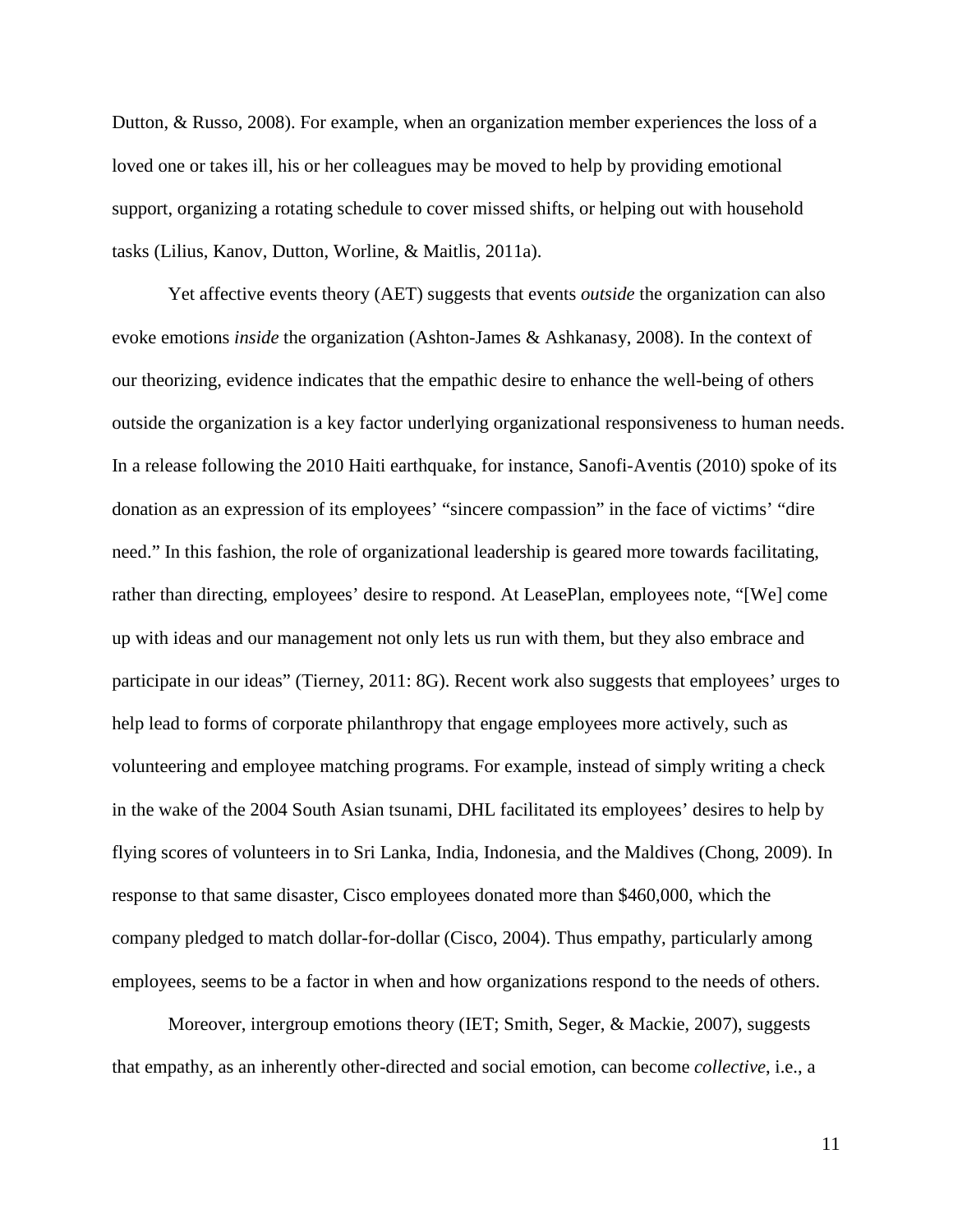palpable attribute of a group that defines the group as more than just an aggregation of individuals (Ashkanasy & Humphrey, 2011; Barsade, 2002; Huy, 2011). By strengthening the bonds of group membership, collective emotions carry more powerful action tendencies than individual emotions (Barsade & Gibson, 2012; Mackie et al., 2007). Given that executive decisions can be subject to infusion by collective emotions (Huy, 1999; Parkinson & Simons, 2009; Sanchez-Burks & Huy, 2009; van Kleef, de Dreu, & Manstead, 2010), collective empathy can influence executives to make philanthropy decisions that reflect the empathic action tendencies of the group (LeBon, 1896; Smith et al., 2007). Thus, anecdotal and scholarly evidence suggests that corporate philanthropy decisions are not exclusively calculative decisions made in isolation by rationally-minded "corporate leaders" (Grant, 2012; Marquis & Lee, 2012) as Figure 1 depicts, but rather can be linked to the collectively shared empathic desire of employees to respond to the needs of others outside the organization.

What is needed, therefore, is a more comprehensive model of corporate philanthropy decisions in order to more fully understand the relationships we advance in Proposition 1. Figure 2 illustrates such a model. Specifically, by integrating arguments from AET, IET, and AIM, we explicate how and when feelings of empathy are *aroused* among employees in response to the needs of others outside the organization; how and when they *converge* and become collective; and how and when they *infuse* executives' corporate philanthropy decisions such that they affect the likelihood of donating, the scale of the donation, and the form chosen.

Insert Figure 2 about here

-----------------------------------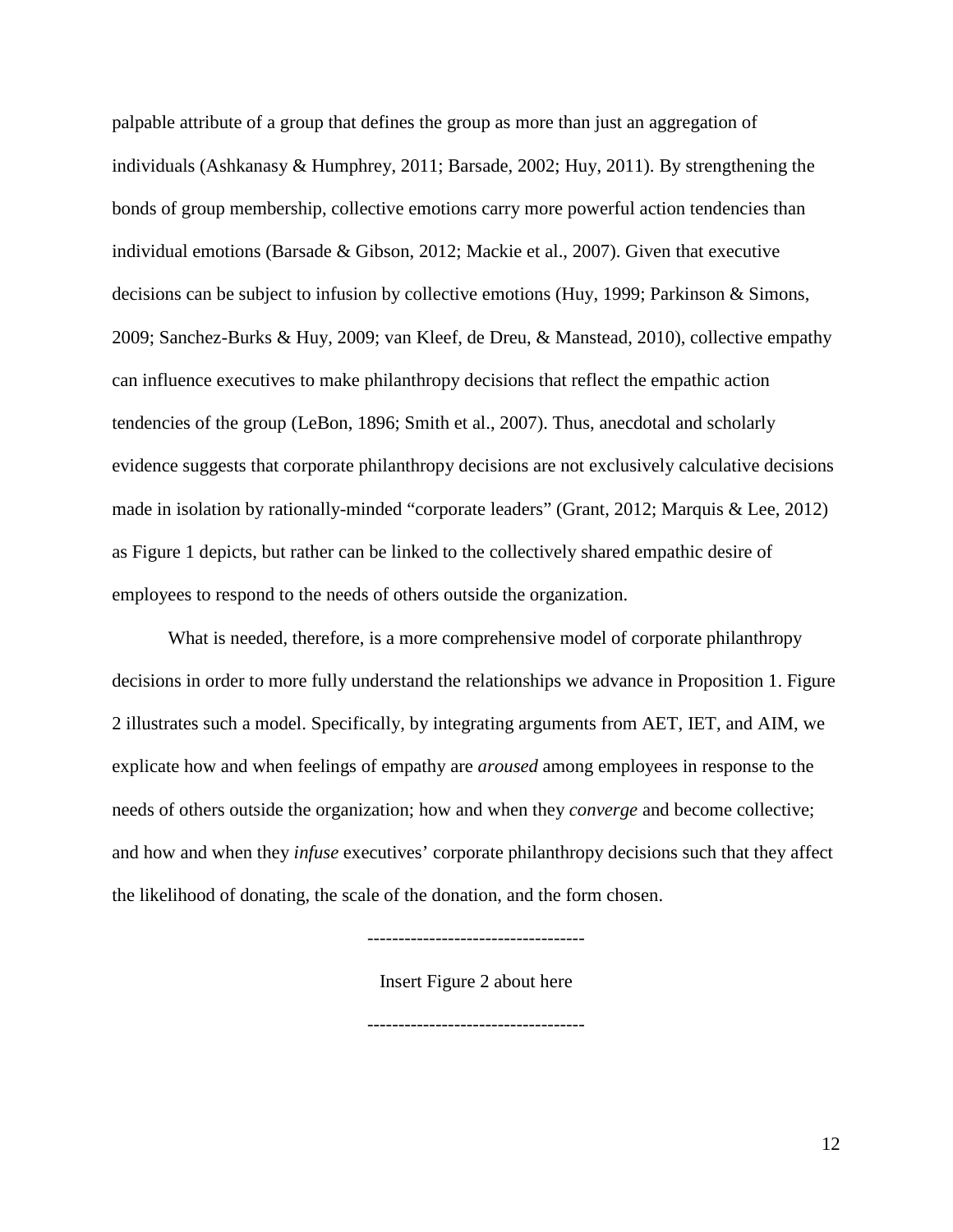By highlighting processes of empathy arousal, convergence, and infusion, our model extends the rational perspective presented previously in Figure 1, in which decision-making is restricted to the executive suite alone. In line with research demonstrating the importance of empathy for the likelihood, scale, and form of charitable behavior outside the organization (Batson, 1998; Batson, Fultz, & Schoenrade, 1987; Bekkers, 2005; Frey & Meier, 2004) and for other-directed helping behavior inside the organization (Dutton et al., 2006; Kanov et al., 2004), our model explicates how empathy affects these decision outcomes from the bottom up. In doing so, our model exposes the rational paradigm's neglect of these fundamental emotional processes related to corporate philanthropy.

Additionally, just as individuals and organizations do not always respond philanthropically to a given need, processes of empathic arousal, convergence, and infusion do not always unfold in response to a human need outside the organization. AET establishes how individual emotion is subject to variation based on dispositional features and perceptions of the affective event (Ashton-James & Ashkanasy, 2008; Weiss & Cropanzano, 1996); we therefore consider individual-level factors that affect the degree to which a human need arouses feelings of empathy. IET research shows that emotion convergence hinges on the intensity and nature of interpersonal interaction (Kelly & Barsade, 2001; Smith et al., 2007); we therefore consider factors that enable interpersonal-level processes of empathy convergence. Further, as our model unfolds in the organization as a whole (Figure 2) as opposed to the executive suite alone (Figure 1), we consider the role of organizational features that propagate and legitimate empathy, enabling affect infusion from the bottom up (Dutton, Worline, Frost, & Lilius, 2006; Kanov et al., 2004). Thus our model is built on the interplay between emotion-specific factors and more general organizational structures, which in concert facilitate empathic arousal, convergence, and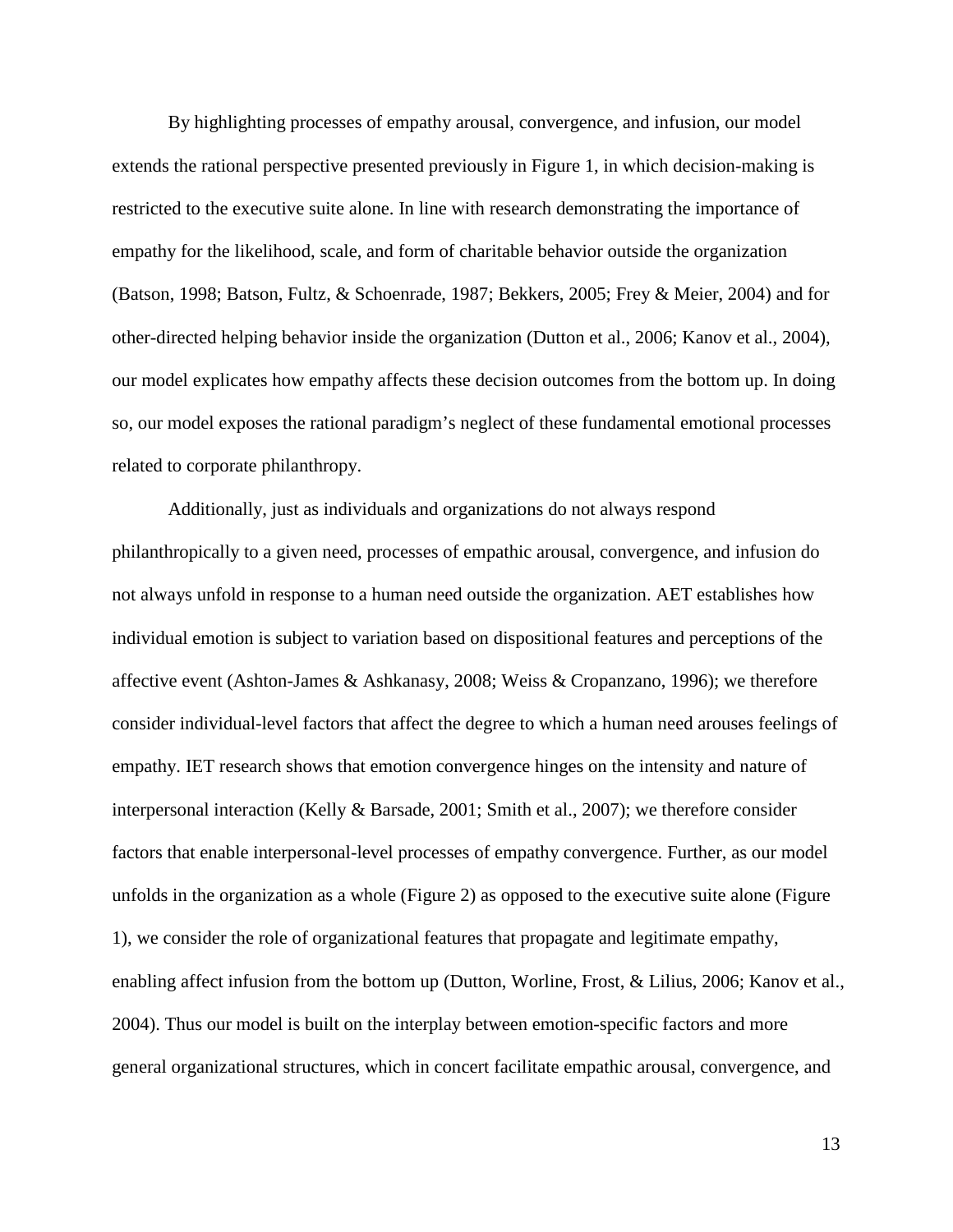infusion in organizations. We begin by exploring how human needs are affective events that arouse empathy inside organizations, as depicted in Figure 2.

# **A MODEL OF COLLECTIVE EMPATHY IN CORPORATE PHILANTHROPY DECISIONS**

#### **Human Needs as Empathy-Arousing Affective Events**

AET holds that discrete events give rise to specific emotions in individuals in the work environment depending on whether the event has relevance for the individual's personal goals or objectives (Weiss & Cropanzano, 1996). Although AET was initially aimed at explaining how events *inside* the organization can affect individual-level attitudes and behaviors, Ashton-James and Ashkanasy (2005) extended this perspective to include extra-organizational events that have relevance for the organization as a whole. For instance, research has shown how "environmental jolts" (Meyer, 1982) that impact organizations, such as changes in the regulatory environment, also have affective consequences for organization members (Venkataraman & van de Ven, 1998). For any given organization, some external events will be more relevant than others, and thus some external events will be more likely than others to arouse emotions among the members of that organization.

As noted previously, human needs arouse empathy, an other-directed emotion that elicits reparative behaviors such as altruism and helping (Batson et al., 2007; Gault & Sabini, 2000; Lazarus, 1991). Given the wide span of human needs, organization members are not likely to perceive all human needs as equally relevant for their organization. Rather, human needs are more likely to be perceived as relevant—and thus arouse empathy among organization members—when there is alignment between the pursuit of organization members' work-related objectives and alleviating a particular need. Alignment means that organization members possess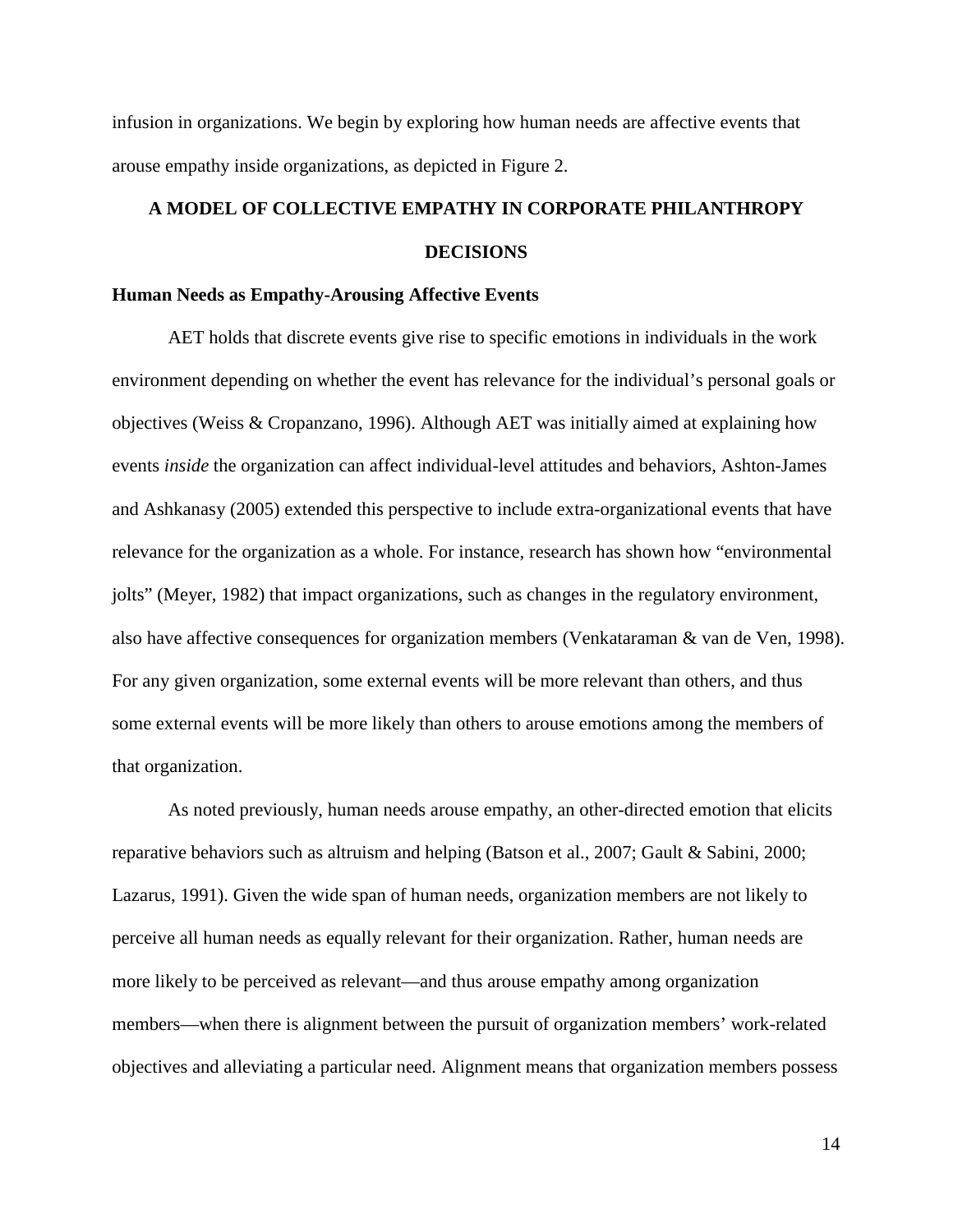the adaptive resources required to cope with the stimulus. In the case of corporate philanthropy, this alignment manifests itself in the ability to contribute to the alleviation of a given human need (Ashton-James & Ashkanasy, 2005). From this perspective, it is no coincidence that Intel aims philanthropy at science education among elementary and high school students in developing countries, DHL provides logistics for the delivery of humanitarian aid, and Merck donates medication in sub-Saharan Africa (Chong, 2009; Dunfee & Hess, 2000). Whereas the strategic paradigm would argue that these patterns reflect rational choices driven by the prospect of financial gain, conclusive empirical support for such a link remains elusive (Bhattacharya, Korschun, & Sen, 2009) and thus utilitarian gain cannot be the primary rationale driving these philanthropy outcomes. In contrast, AET suggests that those human needs which members of the organization are best "equipped to deal with" (Ashton-James & Ashkanasy, 2005: 36) are most likely to spill over the organizational boundary (cf. Rothbard, 2001) and arouse empathy in organization members. We therefore propose the following:

*Proposition 1: The more organization members perceive an organization-external human need to be relevant to their organization, the more likely they are to experience empathic arousal in response to that need.*

However, research based on AET suggests that events do not arouse empathy in individuals in organizations to the same degree (Huy, 2002; Sanchez-Burks & Huy, 2009). Rather, the affective significance of an event is contingent upon characteristics of the observer (Ashton-James & Ashkanasy, 2008). In line with these assumptions, we examine two factors that affect individual organization members' experiences of empathy in response to human needs outside the organization.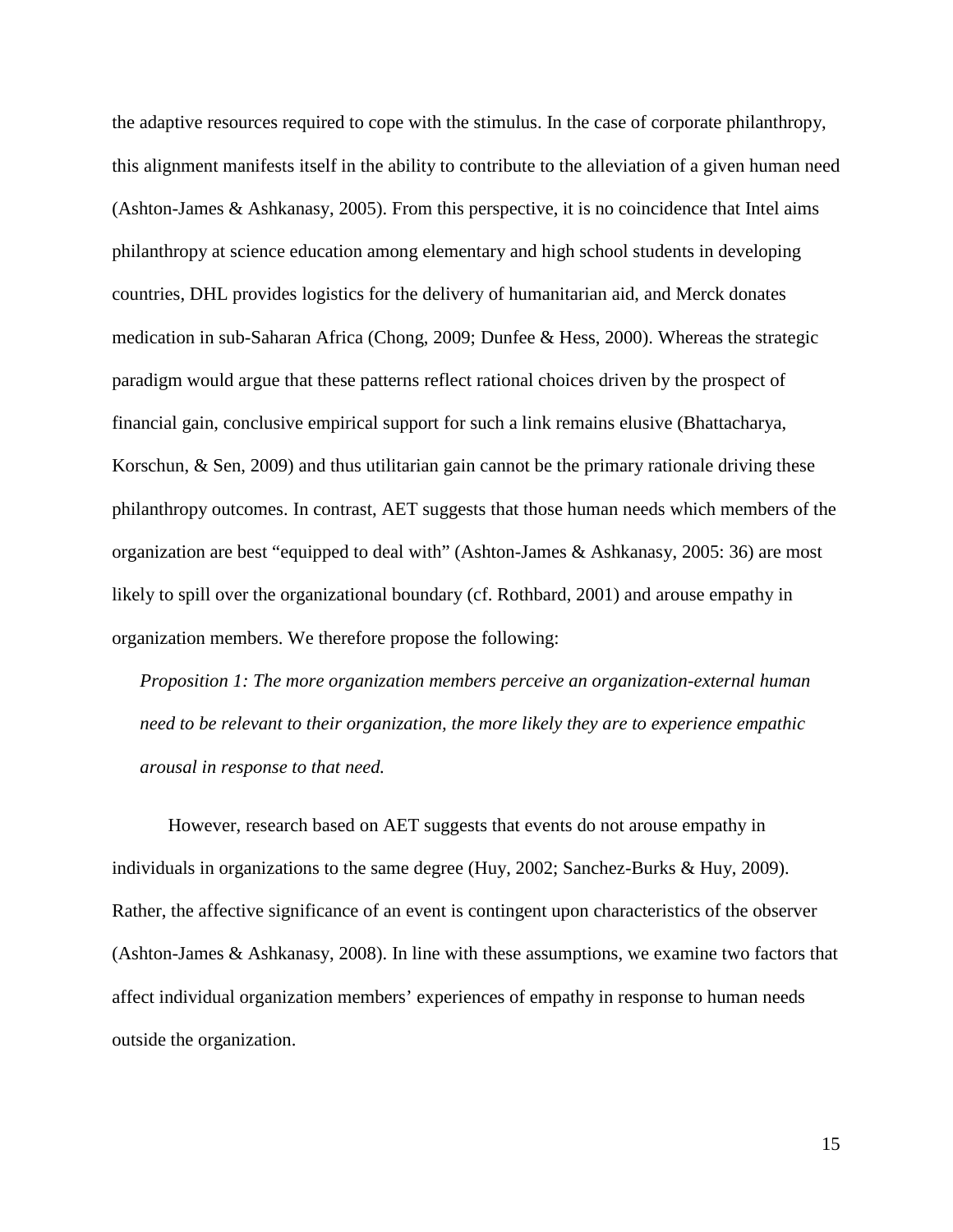*Vividness of human need.* Vividness is a quality characterizing the perception of stimuli as emotionally interesting and temporally, sensorially, or spatially proximate and speaks to the relevance of the event in the eyes of the observer. Vivid imagery of human beings in need can trigger the visceral responses and physiological arousal in observers that are the precursors to the empathic urge to help (Arnold, 1960; Hendriks & Vingerhoets, 2006; Loewenstein, 1996; Maitlis & Sonenshein, 2010; Marsh & Ambady, 2007), as demonstrated in research on donations in response to the 2004 South Asian tsunami (Smith & McSweeny, 2007) and the 2001 "9/11" attacks (Piferi et al., 2006). In the context of our theorizing, we propose that by altering perceptions of proximity to those in need, vividness affects whether the empathy-evoking properties of that need arouse empathy in the workplace irrespective of the human need's relevance for the organization or workplace functioning (Dutton et al., 2006; Judge & Ilies, 2004; Mennino, Rubin, & Brayfield, 2005; Rothbard, 2001). Based on these arguments, we propose: *Proposition 2a: The more vivid an organization member's perception of a human need*

*outside the organization, the more intense the arousal of empathy.*

*Centrality of moral identity.* In addition to the perceived features of the need itself, individual dispositional characteristics also influence the intensity of empathic arousal. Cognitive appraisals of need acuity and others' deservingness form an individual-level regulative mechanism that can either amplify or attenuate empathic arousal (Fong, 2007; Goetz, Keltner, & Simon-Thomas, 2010). Such appraisals are contingent upon the extent to which the observer identifies with those in need. That is, those in need must be "easily imaginable individuals rather than statistical populations" (Trout, 2009: 53). The degree of identification with those in need affects appraisals of self-other similarity which, by blurring the self-other boundary, drives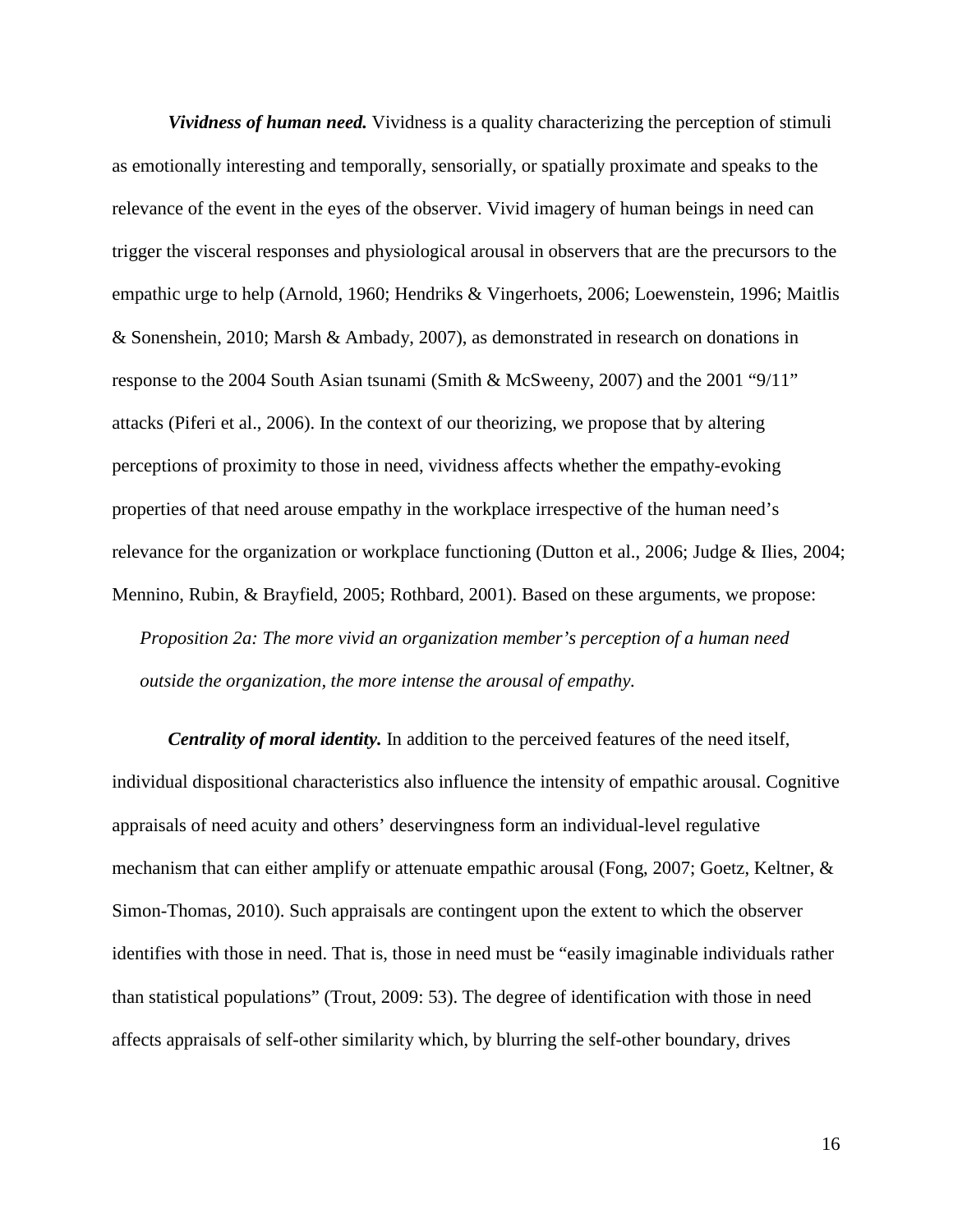empathic arousal in the observer (Batson, Sager, Garst, Kang, Rubchinsky, & Dawson, 1997; Davis, 2004; Oveis et al., 2010).

The appraisal of self-other similarity is evident when others in need are familiar, such as family, friends, or colleagues (Goetz et al., 2010). Human needs *outside* the organization, however, are typically associated with unknown others. In that case, the appraisal of self-other similarity will be linked to the centrality of organization members' *moral identity*. Moral identity is a facet of individual identity that governs whether an individual considers others to be objects of his or her concern (Frijda, 1988; Reed, Aquino, & Levy, [2007\)](http://www.jstor.org/stable/10.1086/588699#rf38). Since moral identity varies in its centrality to the self-concept (Aquino & Reed, 2002; Treviño, Weaver, & Reynolds, 2006), individuals with greater centrality of moral identity have a more extensive "circle of moral regard" (Reed & Aquino, 2003: 1271) in which a larger pool of others are considered objects of the observer's concern (Frijda, 1988). Thus individuals with greater centrality of moral identity are more likely to experience other-regarding emotions like empathy in response to the needs of others, even if those others are unknown or hard to identify with (Small et al., 2007; Trout, 2009). We therefore propose:

*Proposition 2b: The greater the centrality of an organization member's moral identity, the more intense the arousal of empathy.*

#### **Intergroup Emotions and Empathy Convergence**

Research based on IET suggests that interactions between individual organization members experiencing feelings of empathy can lead to *convergence* of members' empathic states through both implicit and explicit sharing processes (Barsade, 2002; Kelly & Barsade, 2001; Smith et al., 2007). Implicit sharing processes occur when individuals unconsciously spread empathy through the organization by expressing their own feelings. For example, facial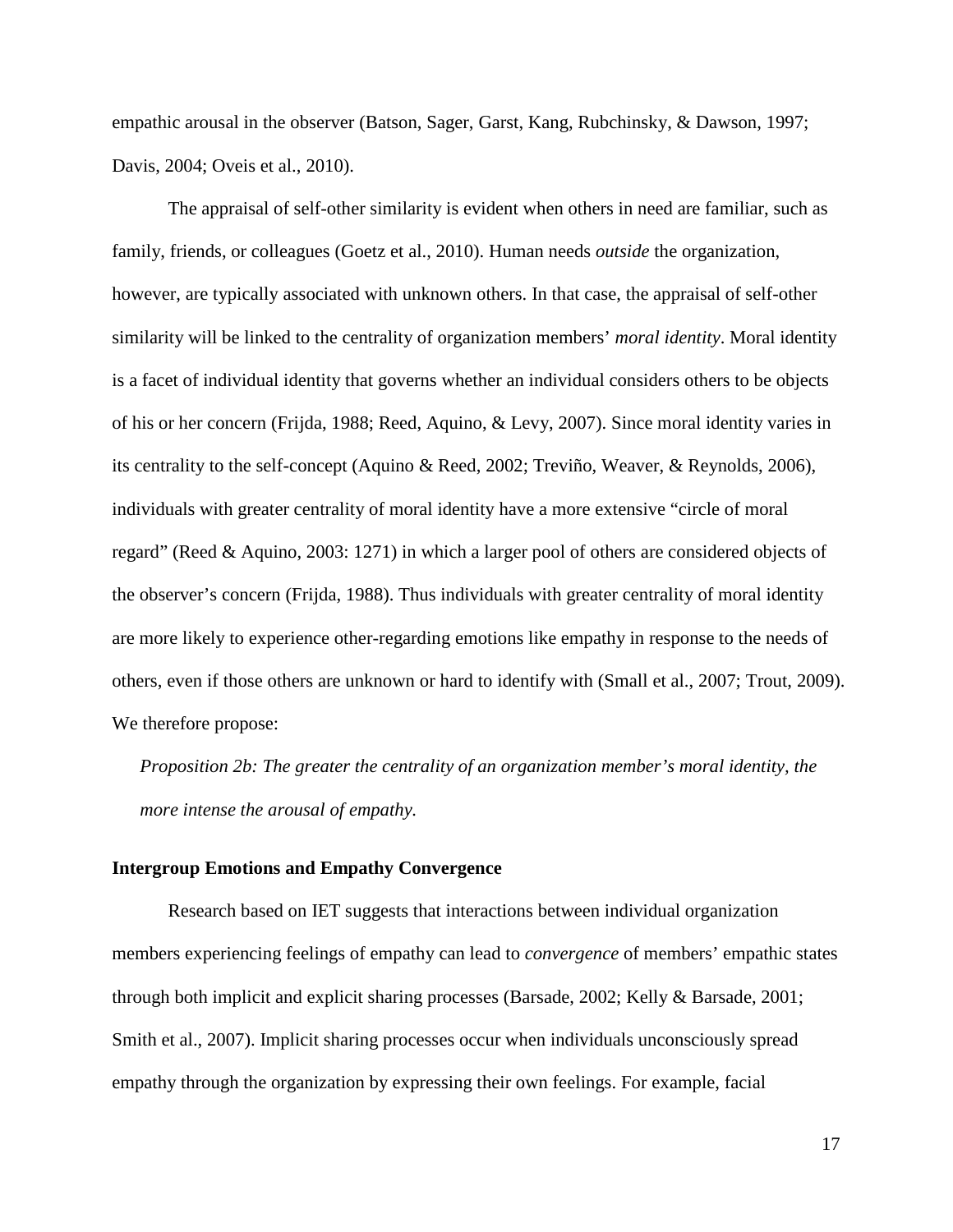expressions or physiological manifestations of empathic arousal trigger similar emotional experiences for organization members (Sanchez-Burks & Huy, 2009). Alternatively, individuals may vicariously place themselves in another person's circumstance (Lazarus, 1991). Explicit emotional sharing processes occur when individuals consciously adopt or actively attempt to influence others' emotions. For instance, one organization member's expressed empathy may be openly evaluated by others as a signal of how they should appropriately feel (Barsade, 2002), or one organization member may intentionally induce empathy in others by vividly describing those in need. Research also suggests that the more intense the emotion aroused in individual members, the more intensely emotions are shared and the greater the degree to which they converge (Barsade, 2002; Rimé, 2007). Empathy, as an inherently social emotion, lends itself particularly well to sharing and convergence (Smith et al., 2007).

As organization members' empathic emotions converge, that empathy takes on properties of a collective phenomenon, becoming a palpable attribute of a group (Ashkanasy & Humphrey, 2011; Barsade & Gibson, 1998). Collective empathy is qualitatively different from the sum of individual empathy for a number of reasons. First, individuals can experience collective emotions such as empathy even when they are not personally involved in or exposed to the empathy-arousing event through processes known as secondary or tertiary sharing (Rimé, 2007). Second, the group sharing processes underlying convergence are typically recurrent, such that collective empathy is continually reactivated and thus sustained at higher intensity levels than any one individual's empathy alone (Rimé, 2007). Third, as a function of group membership, collective empathy carries more powerful action tendencies than individual empathy (Barsade  $\&$ Gibson, 2012). Specifically, by bringing group members closer together (Barsade & Gibson, 1998; Rimé, 2007), collective empathy creates a heightened sense of cooperation and galvanizes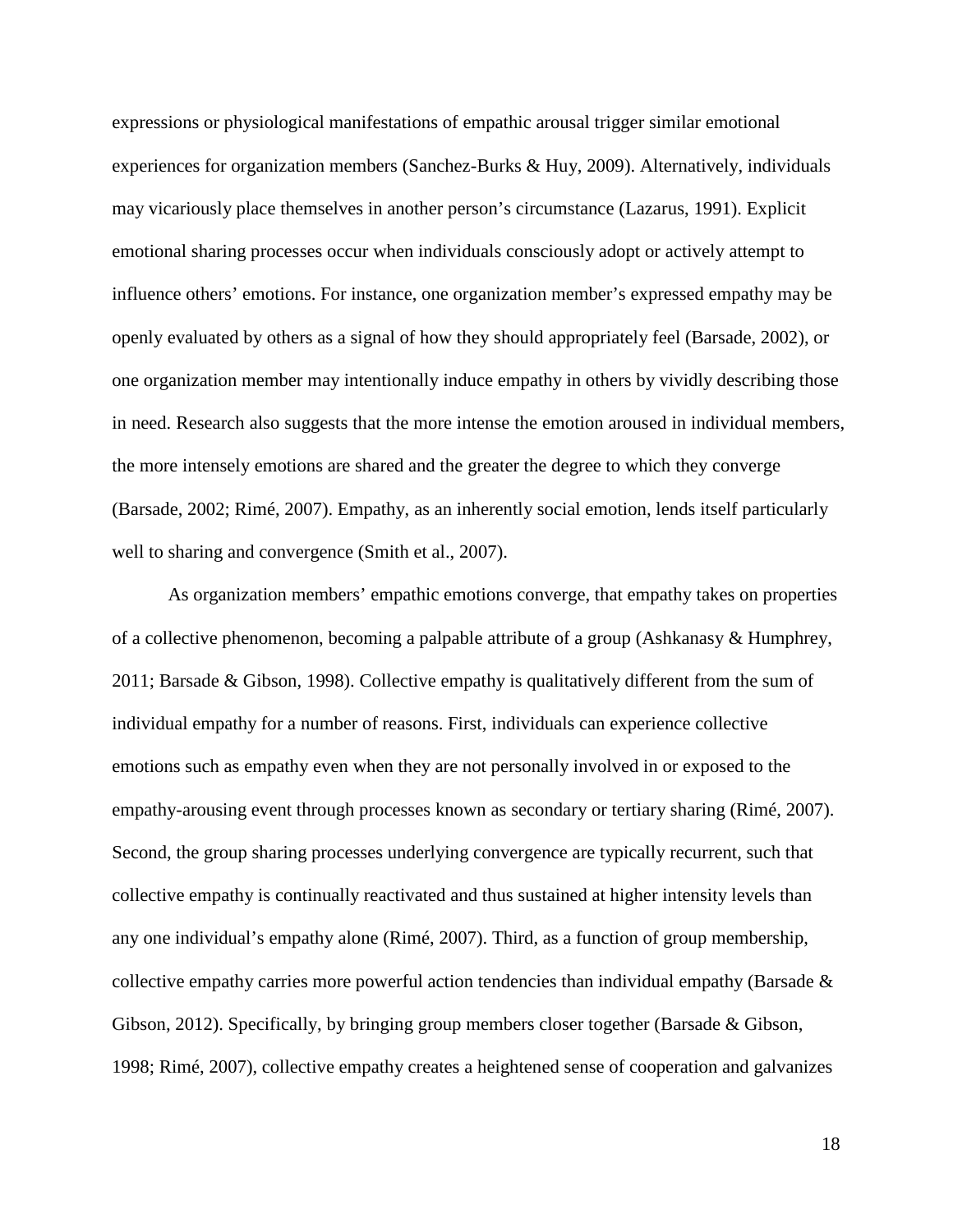group members to act together in ways that reflect the collective (Barsade & Gibson, 2012; Mackie et al., 2007; McDougall, 1923). Thus we propose the following:

*P3: The more intense the arousal of empathy in organization members, the more those feelings of empathy converge to become collective.*

Additionally, IET suggests that both affective and non-affective factors of the group impact the convergence of emotion. Among the most important of these are the level of group identification among organization members, the organization's emotion norms, and the organization's communication channels (Kelly & Barsade, 2001; Smith et al., 2007). Thus, we examine how these factors affect the degree to which individual organization members' empathy in response to human needs outside the organization converges to become collective.

*Group identification.* Group identification refers to the degree to which organization members identify with and define themselves by the same attributes they believe define the organization (Dutton, Dukerich, & Harquail, 1994). Group identification forms an emotional attachment to the organization that shapes individuals' experiences of emotion in the organizational setting (Foreman & Whetten, 2002). In the context of our theorizing, group identification relates to the extent to which organization members will feel, express, and adopt empathic emotion in the organization. First, greater group identification implies a higher level of "permeability" between private and work-related role identities, increasing the likelihood of sharing non-work related emotions in the workplace (Ashforth, Kreiner, & Fugate, 2000; Kreiner et al., 2006; Lilius, Worline, Dutton, Kanov, & Maitlis, 2011b). Second, group identification affects the degree to which empathy converges (Dutton et al., 2006). That is, individuals who identify themselves as members of the same group are more likely to adopt each other's empathic emotions in a given situation than are individuals who do not (de Waal, 2009; Haslam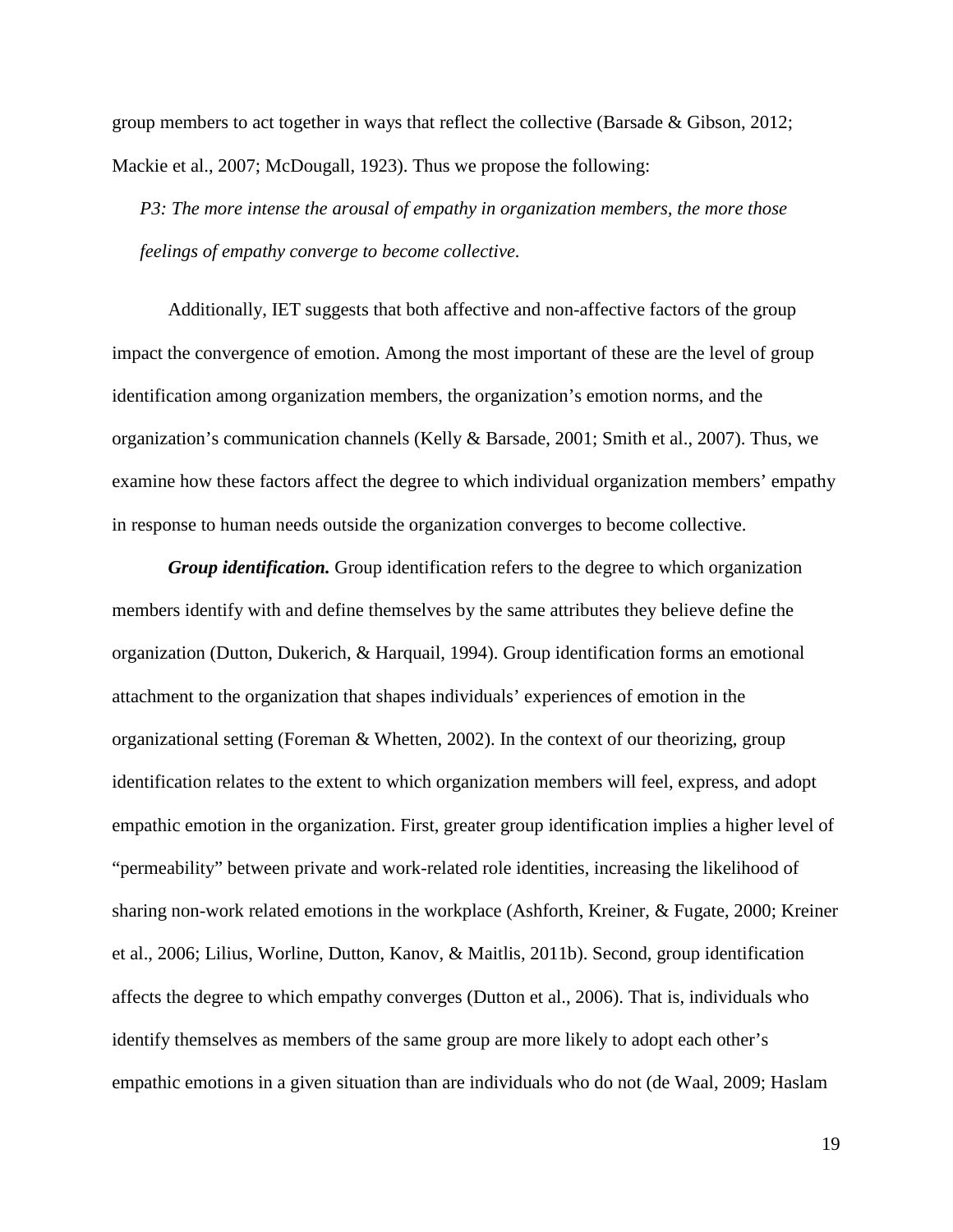et al., 2011; Huy, 1999) because their appraisals of the need will be a function of both individual concerns and of group membership (Smith, 1993; 1999). Thus, by bringing the collective emotional bond formed by group membership to the fore (Elfenbein, 2007; Smith et al, 2007), a stronger sense of group identification means that empathic emotions of group members will still converge even when some group members are less concerned than others with those in need outside the organization (Barsade, 2002; Rimé, 2007). Based on these arguments, we posit the following:

*Proposition 4a: The stronger the sense of group identification among organization members, the more their feelings of empathy will converge and become collective.*

*Emotion norms.* An organization's *emotion norms* form an important feature of the organization's social architecture that moderates the processes by which empathic emotion converges (Lilius et al., 2011a). Emotion norms are an organization-level set of feeling rules (cf., e.g., Hochschild, 1983) governing the display of and sensitivity to others' emotions (Barsade & Gibson, 2007; Elfenbein, 2007; Huy, 1999). In some organizations, emotional expressions may be discouraged out of fear that they would be considered inappropriate (Dutton, Spreitzer, Heaphy, & Stephens, 2010). However, other organizations' emotion norms legitimate and propagate feelings and expressions of empathy (Dutton et al., 2006; Kelly & Barsade, 2001). In such settings, the sharing and convergence of empathy becomes a fundamentally social process by which organization members collectively cope with each other's empathic emotions and do so as an expression of other-directed concern (Grant, Dutton, & Rosso, 2008; Lilius et al., 2011a). This leads to the following proposition: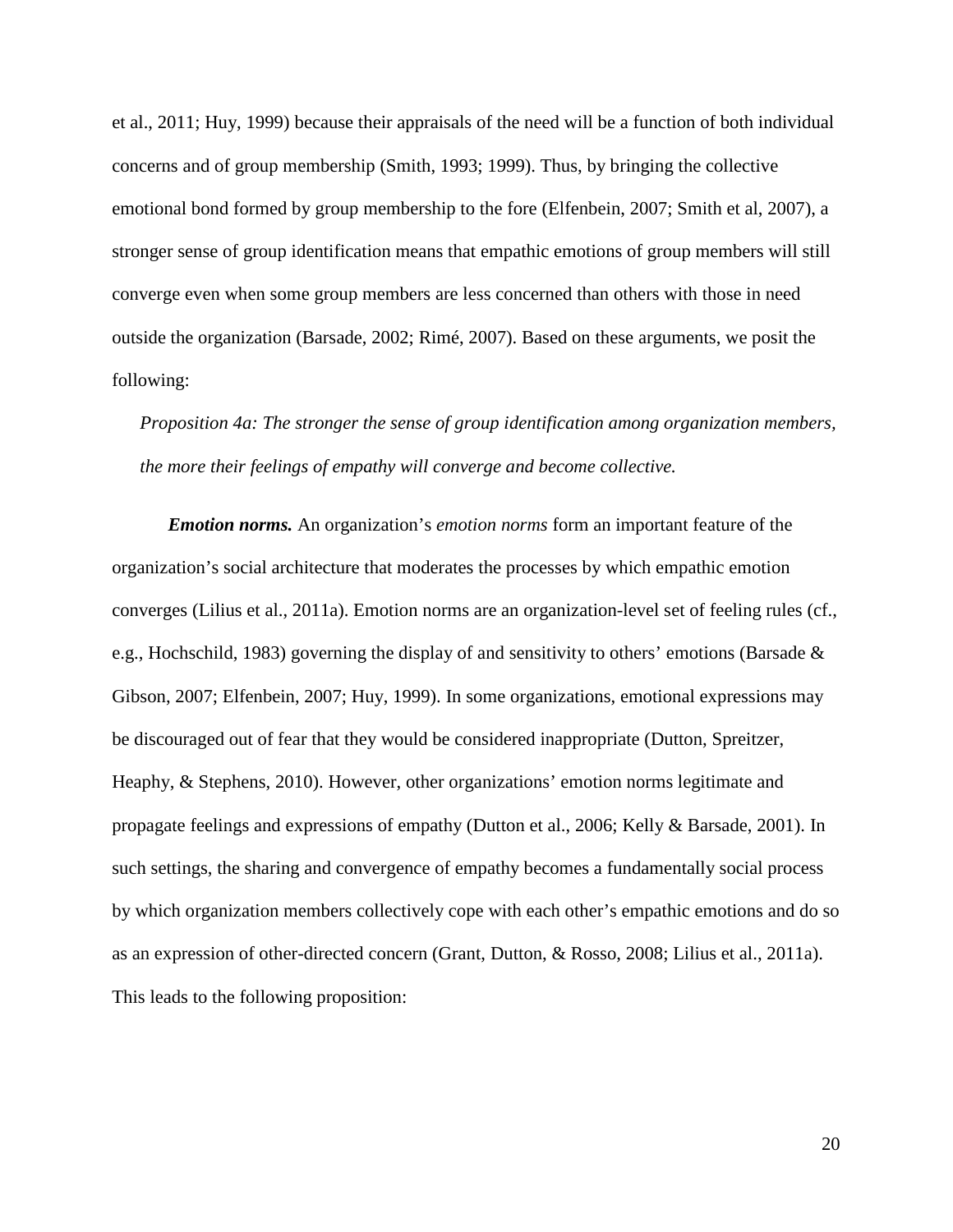*Proposition 4b: The more an organization's emotion norms facilitate the legitimation and propagation of empathy, the more organization members' feelings of empathy will converge and become collective.*

*Communication channels.* Empathy, as an inherently social emotion, requires interpersonal interactions in order to converge among organization members. Given that the operations of many organizations are internationally dispersed, convergence will depend on structural organizational characteristics that affect the ability of organization members to interact across significant distances. Research in international management, for instance, has demonstrated the negative effects of cultural differences and geographic distance on knowledge and information flows within multinational enterprises (Pedersen, Petersen, & Sharma, 2003). Similarly, research describes the effects of cultural differences within organizations as a factor in the accurate perception of colleague's emotions (Sanchez-Burks & Huy, 2009). Other scholars have looked at the effects of geographic distance on sharing processes and the development of a collectively shared emotional climate or tone (Fehr & Gelfand, 2012). Thus, communication channels that help overcome the effects of geographic and cultural distance within the organization are likely to be key factors in the processes by which group members' empathic emotions converge.

Communication channels that facilitate the convergence of members' emotions over greater distances include the same internet technologies, such as email and videoconferencing, that enable common organizational practices like telework and virtual teams (Fehr & Gelfand, 2012). For instance, Dutton and colleagues (2006) describe the use of e-mail in drawing attention to colleagues' pain in times of need and in coordinating response. In the context of our own theorizing, UPS (2010) set up a web-based blog following the Haiti earthquake with an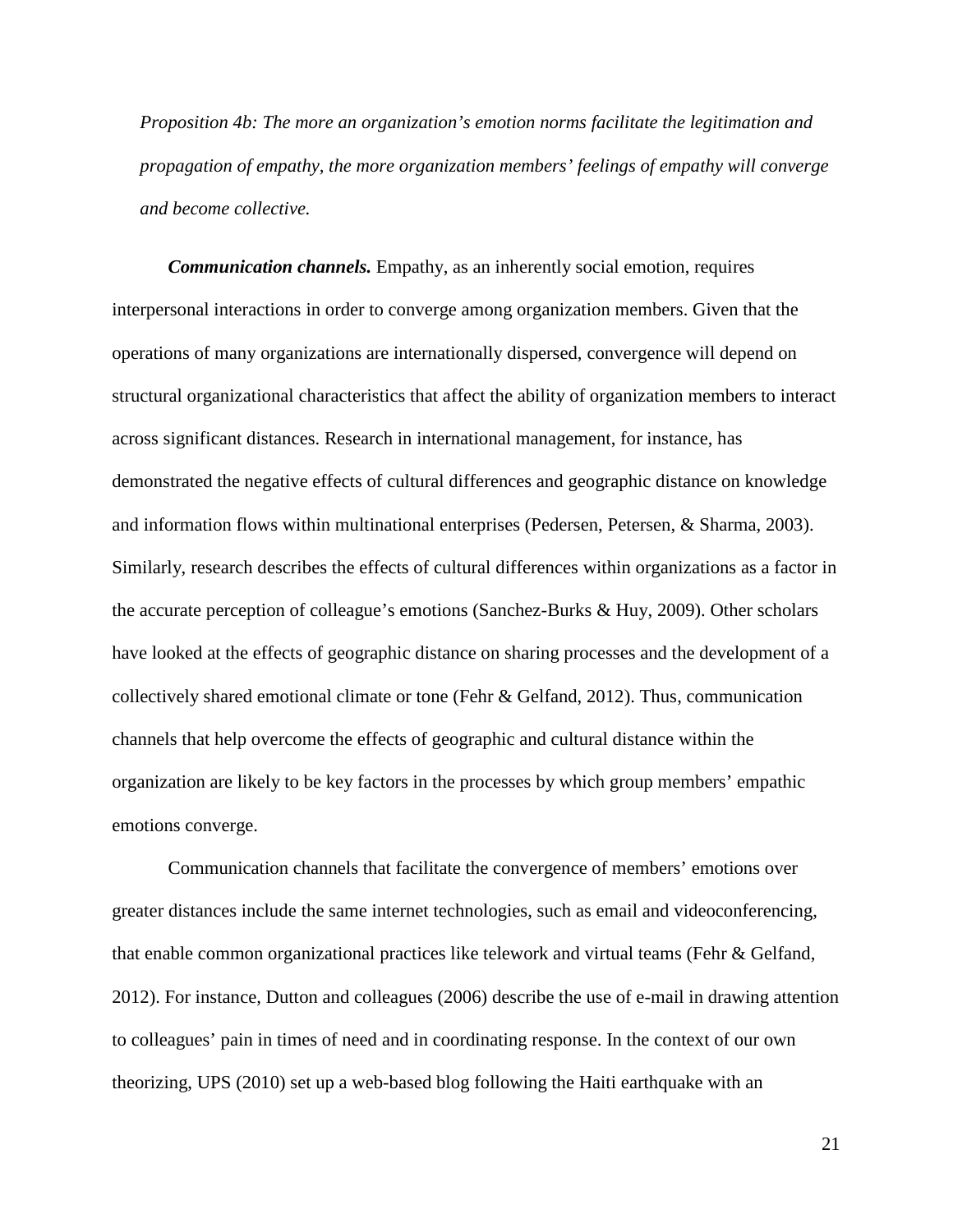interactive platform that allowed employees to comment and communicate with one another about the disaster and UPS's response, sharing their feelings about the event. Similarly, videoconferencing can reduce the effects of cultural distance in organizations by allowing nonverbal communication to play a greater role in interpersonal interaction. Such channels thus facilitate the sharing processes that lead to convergence even across geographic and cultural distances. Hence we propose the following:

*Proposition 4c: The more an organization's communication channels facilitate the legitimation and propagation of empathy, the more organization members' feelings of empathy will converge and become collective.*

#### **The Infusion of Executives' Philanthropy Decision Making with Collective Empathy**

In the final stage of our model, we draw on AIM (Forgas, 1995) to explain how executives' philanthropy decision-making processes are infused with the empathy that exists among organization members, affecting "the extent to which decision making takes place, the information gathered, the ways it is processed, the inferences that are drawn, the options that are being considered, and those that are finally chosen" (Etzioni, 1988: 127). In particular, *collective* empathy will have a strong impact on top-level decision making processes given that the action tendencies associated with collective empathy are more powerful than those associated with individual empathy (Barsade & Gibson, 1998). This is because the representative nature of collective emotions makes them appear less biased, whereas individual emotions can seem idiosyncratic. Also, collective emotions reflect group solidarity as well as a sense of shared values and action readiness (Smith et al., 2007). Finally, as more convergent collective emotion is associated with a more palpable collective action readiness, it follows that greater empathic emotion convergence will lead to greater infusion effects on executives' decision making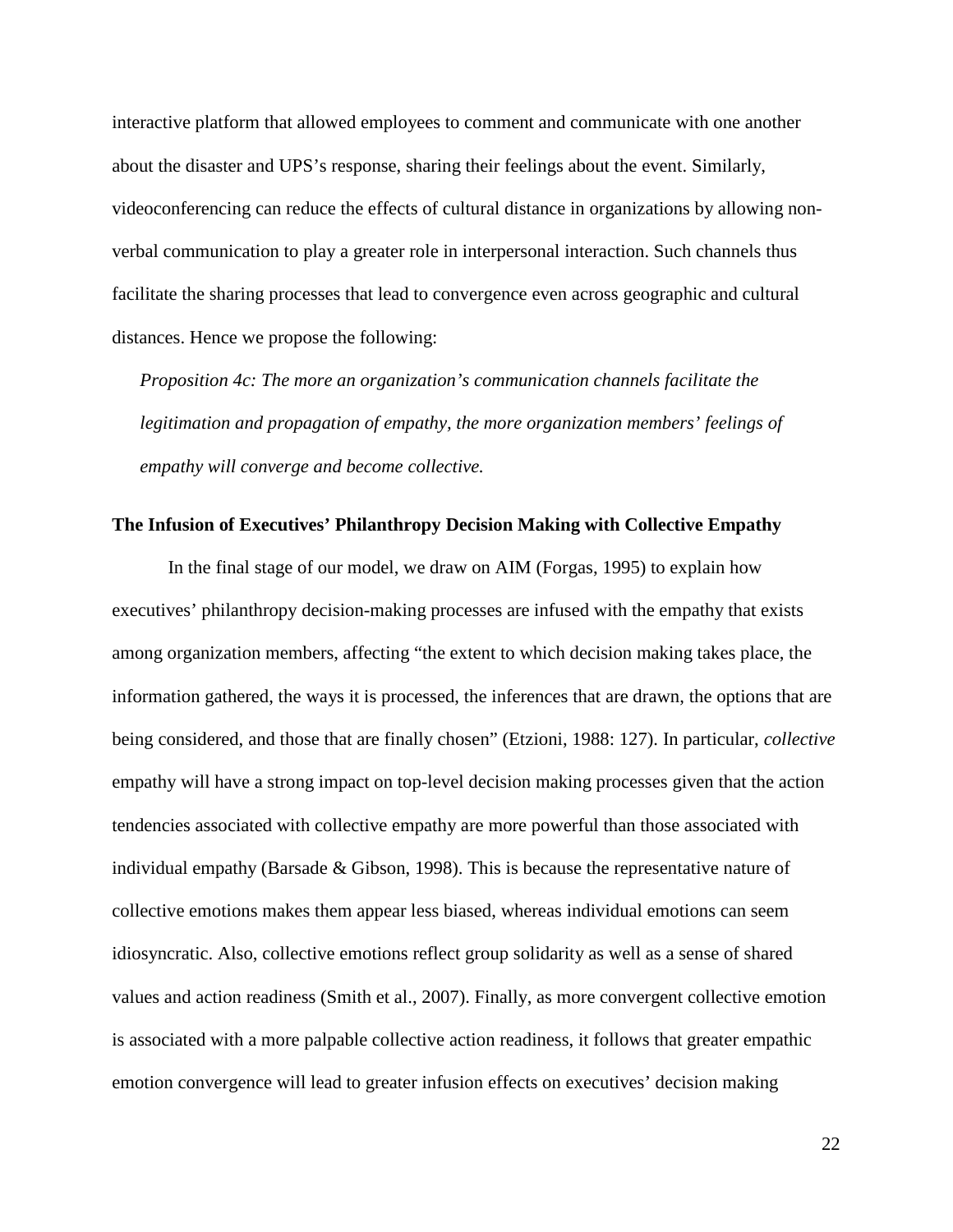processes (LeBon, 1896; Mackie et al., 2007; Smith et al., 2007). This leads to the following proposition:

*Proposition 5: The more empathic emotion in the organization converges and becomes collective, the greater the degree to which it will infuse executives' corporate philanthropy decision-making processes.*

Additionally, we present two organization-level factors affecting the degree to which collective empathy in response to human needs outside the organization infuses executives' corporate philanthropy decisions: *emotion selling*, a key meso-level mechanism that enables the micro-macro linkages in our model (Dasborough, Ashkanasy, Tee, & Tse, 2009); and *managerial discretion*, a key factor that determines the degree of flexibility present in organizational decision-making frameworks (Kidder & Buchholtz, 2002).

*Emotion selling.* Our framework emphasizes the organization as a multi-level context in which empathy develops at the individual level, proceeds upwards through groups, and ends up at the macro-organizational level (Ashkanasy & Humphrey, 2011). Interactions between leaders and members have been identified as a key meso-level organizational factor establishing the "micro-macro nexus" (Dasborough et al., 2009: 572). Yet as Huy (2002) points out, executive decision makers are often removed from their employees, such that the direct contagion mechanisms that might otherwise lead to an emotional "upward spiral" (Hareli & Rafaeli, 2008: 41) in the organization may be insufficient. In recognition of this organizational reality, we introduce *emotion selling* as a meso-level mechanism that facilitates the flow of empathic emotion from the bottom up to the executive decision maker. Emotion selling refers to actions through which middle managers convey the collective empathy among organization membership up to the executive suite. Emotion selling can thus be understood as a form of "issue selling,"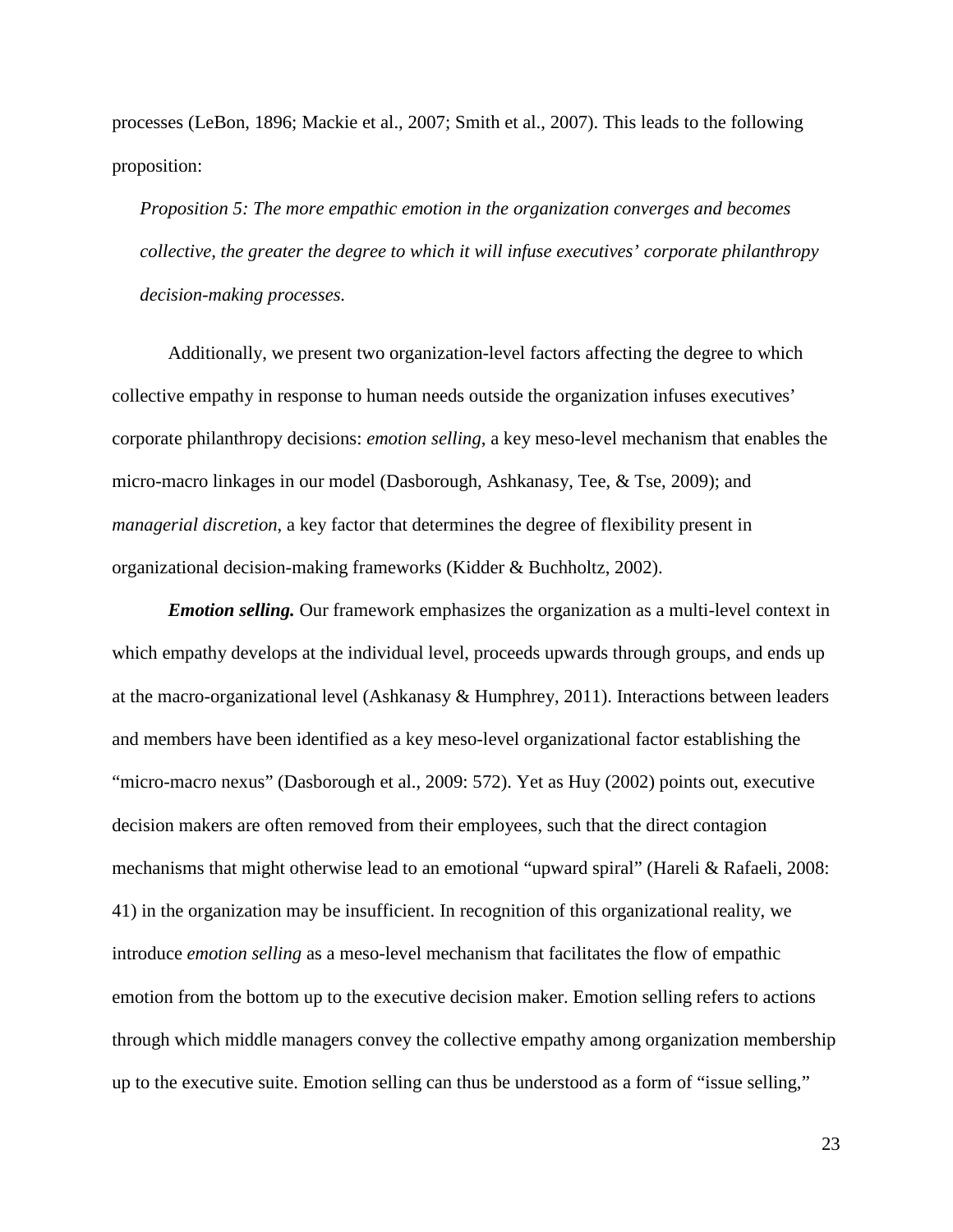which refers to middle managers' direction of senior management's limited attention to and perception of certain issues (Dutton, Ashford, O'Neill, Hayes, & Wierba, 1997: 408).

Middle managers are in a unique position to sell emotions because they form the linchpin between senior management and their subordinates. By interacting directly and frequently with their subordinates, middle managers are most likely to "recognize, monitor, discriminate and attend to [their] members' emotions" (Huy, 1999: 325). At the same time, when communication between senior executives and middle managers is based on exchange and reciprocity, middle managers have many opportunities for communicating directly with senior executives (Treviño et al., 2006). Through open and reciprocal interactions with senior management, middle managers transmit the emotionally charged, collective urge to act, aroused in response to the suffering of unknown others, to the decision making of senior management. Emotion selling is therefore a function of organization-level abilities by which middle managers bring patterns of shared emotion into focus and convey their content and significance to senior management (Sanchez-Burks & Huy, 2009). This leads to the following proposition:

*Proposition 6a: The more emotion selling, the greater the degree to which collective empathy will infuse executives' corporate philanthropy decisions-making processes.*

*Managerial discretion.* Additionally, the affect infusion model stipulates that the level of uncertainty and degree of ambiguity inherent in a decision impact the emotion infusion process (Forgas, 1995). As stated previously, uncertainty and ambiguity are both inherent in corporate philanthropy decisions. However, Forgas (1995) also suggests that the flexibility of existing decision making frameworks impacts the degree of affect infusion. Thus, the degree to which collective empathy in the organization can infuse senior executives' decision-making processes also depends on the degree of managerial discretion executives enjoy in their decision making;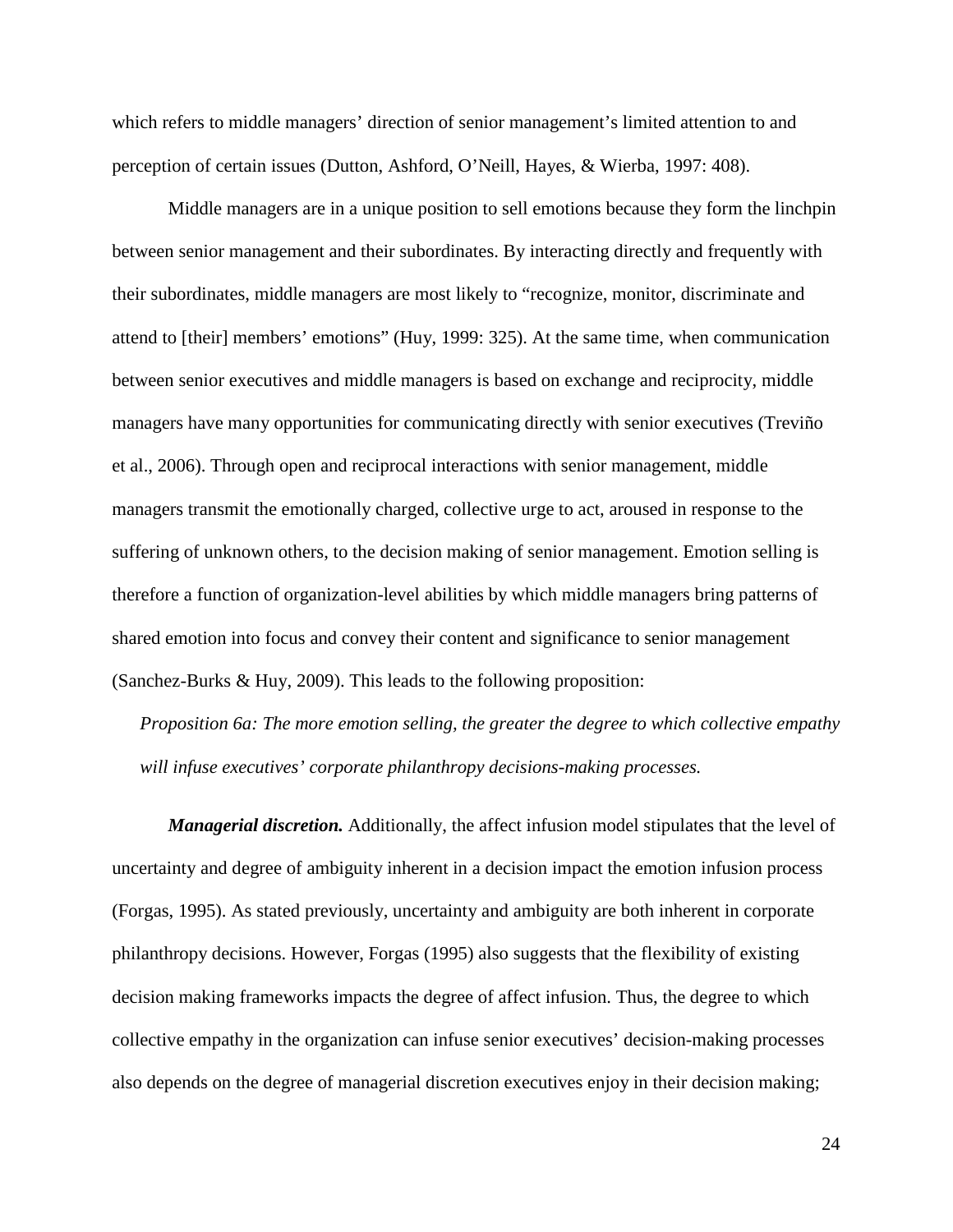i.e., the "latitude to decide" (Buchholtz, Amason, & Rutherford, 1999: 172). Managerial discretion is therefore also a function of executives' ability to recognize and act upon the discretion they receive, and structural organizational characteristics that enable or constrain the executive's latitude of action (Kidder & Buchholtz, 2002). The concept of managerial discretion is premised on the one hand on the notion that managers' decision environments are full of choices and, on the other hand, the notion that managers' actions can never be completely "prescribed by corporate procedures, formal job definitions, resource availabilities, or technologies" (Wood, 1991: 699).

The role of managerial discretion has been linked previously to corporate philanthropy in that philanthropy reflects a category of decisions that fall under the purview of the executive, but for which society does not provide "clear-cut" expectations (Carroll, 1999: 283). Under these circumstances, such decisions are left to individual executives' judgments and choices. However, while establishing that some executives will experience greater freedom to make a decision than others, this perspective does not explain circumstances under which greater discretion is more or less likely to lead to one outcome over another. With respect to empathy infusion, we provide such a mechanism by proposing that variance in executives' "latitude to decide" enables greater infusion of the decision because corporate philanthropy decision making in the organization is less scripted. We therefore posit:

*Proposition 6b: The more managerial discretion, the greater the degree to which collective empathy will infuse executives' corporate philanthropy decision-making processes.*

#### **Infusion of Executive Decision Making and Corporate Philanthropy**

Thus far research has not explicitly addressed affect infusion in relation to the outcomes of corporate philanthropy decisions. Yet a wealth of prior research outside the organizational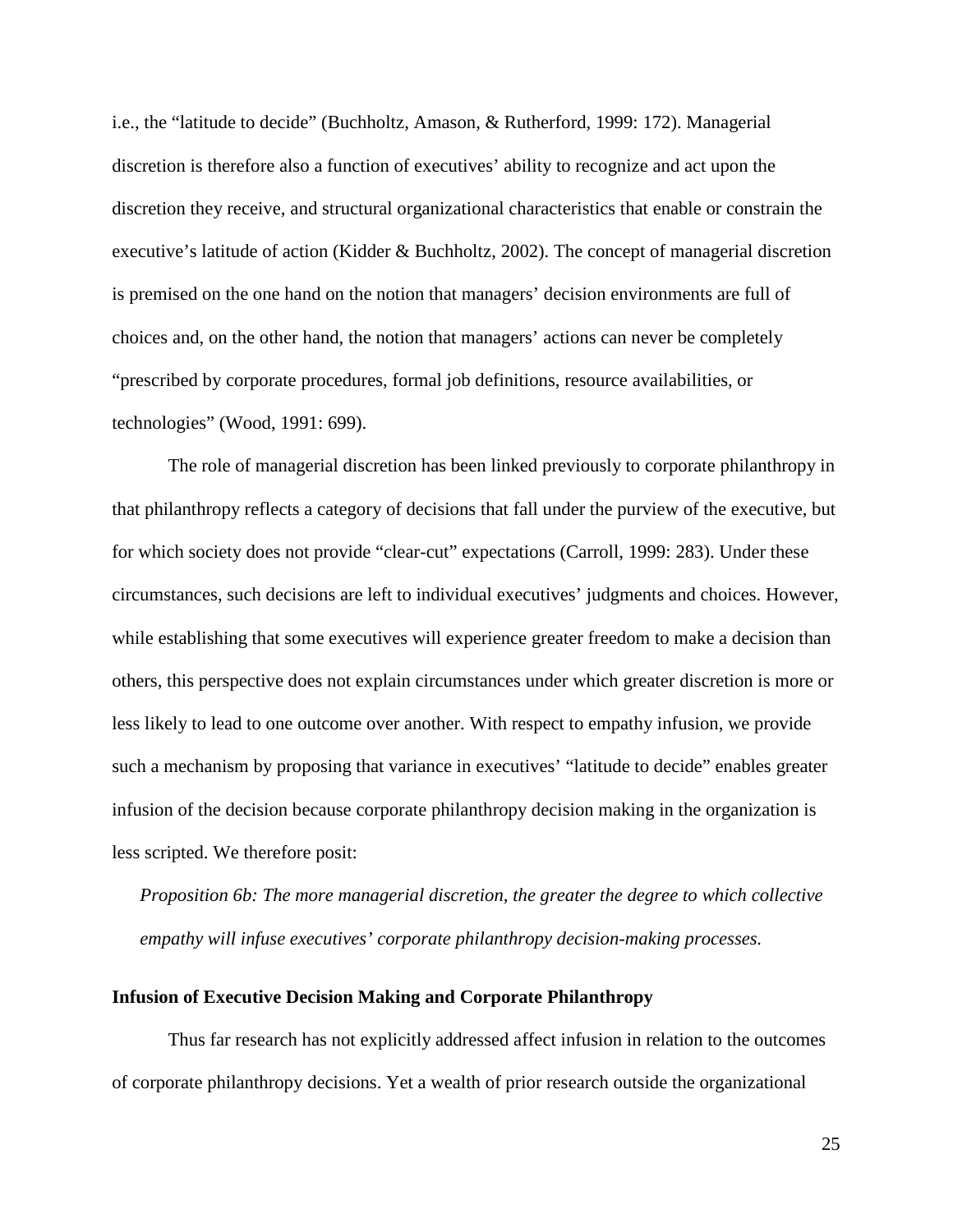context has established that more intense feelings of empathy are linked to a greater *likelihood* of giving as well as to giving at a greater *scale* (Batson, 1990; Batson et al., 1997; Sargeant, 1999). Additionally, research has highlighted the role of empathy in the choice between different *forms* of philanthropy. For instance, empathy predicts individuals' increased willingness to donate their time (i.e., volunteer) for the benefit of others (Griffin, Babbin, Attaway, & Darden, 1993). Similarly, people have a greater preference to donate time instead of money to charities when they are more emotionally invested in the cause (Reed et al., [2007\)](http://www.jstor.org/stable/10.1086/588699#rf38). Theorizing in the organizational context, we argue that the infusion effects of empathy inside the organization will lead to similar patterns in executives' organization-level philanthropy decision outcomes. When executives feel collective empathy, empathic appraisal and action tendencies may override rational arguments against donating (i.e., an anticipation of insufficient strategic, financial, or reputational benefits); alternately, if rational arguments favor donating, they will be reinforced through collective empathy infusion. Thus, the infusion of executive decision making with collective empathy increases the likelihood that decision makers will make choices that reflect the emotions of their social group, aimed at group solidarity and harnessing the energy of the collective.

Additionally, in social settings where group bonds are strong, a collectively shared urge to behave altruistically leads to a greater likelihood of collective action. Thus, with respect to corporate philanthropy, the greater propensity to act collectively leads to forms of philanthropy that capitalize on that collective action readiness. Specifically, this occurs through the adoption of higher-involvement forms of philanthropy that engage employees directly in the philanthropic response, as opposed to lower-involvement forms such as cash donations or the provision of inkind goods. One high-involvement form of corporate philanthropy is corporate volunteering.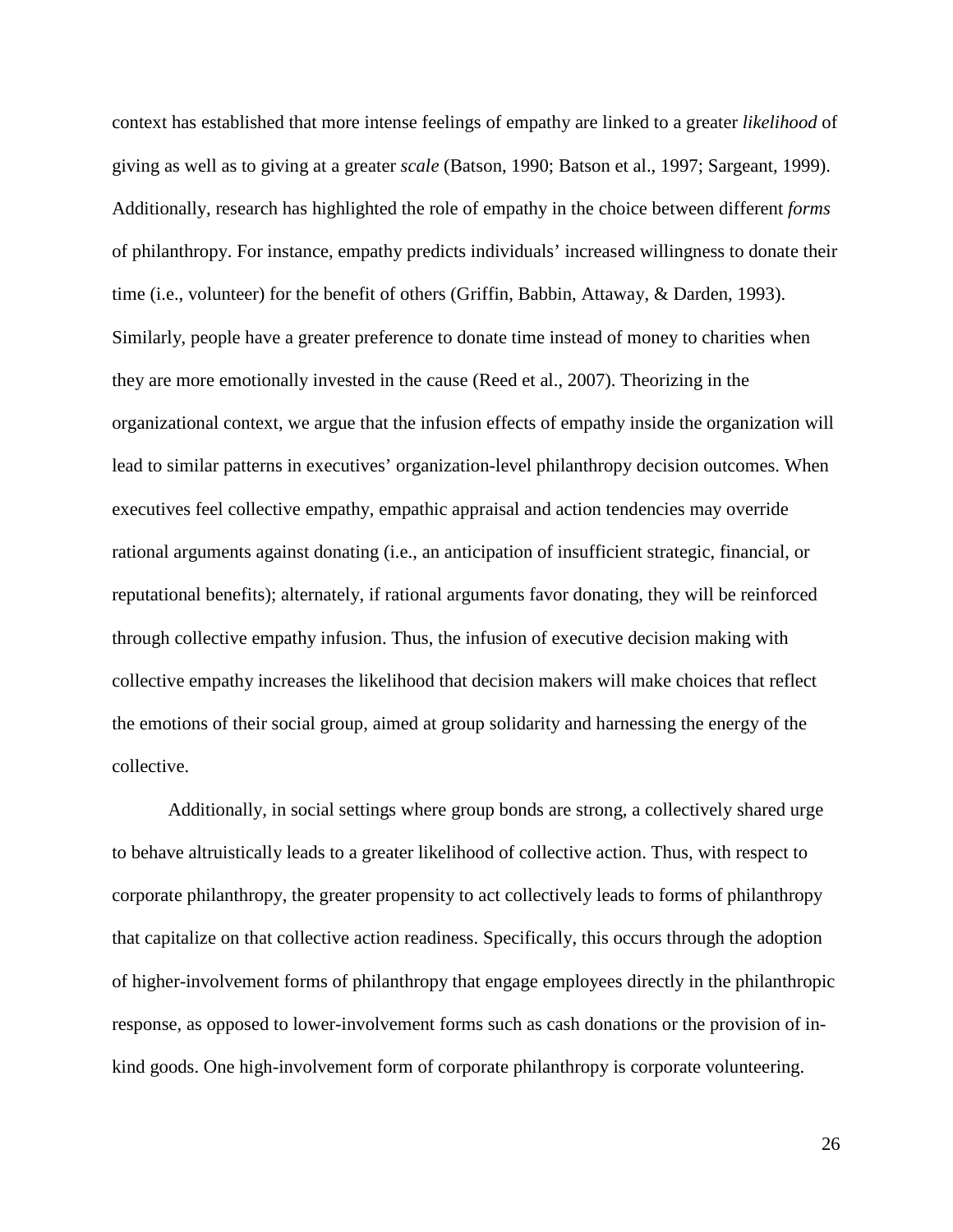Corporate volunteering, the formal sponsoring and subsidization of employees' community service and outreach activities on company time, represents a significant philanthropic resource commitment on the part of the organization (Grant, 2012). With respect to group ties and empathy, corporate volunteering is known to be higher when employee attachment to the organization is high and when employees feel a strong affinity with the cause in question (Turban & Greening, 1997). In the same way that collective emotions like empathy are recursive and self-sustaining (Rimé, 2007), high involvement philanthropy efforts, such as volunteering, depend on positive reinforcement in the organizational context (Bekkers & Wiepking, 2010; Peloza, Hudson, & Hassay, 2009).

Another higher employee engagement form of philanthropy is the establishment of a matching program. Employee donation matching is a form of philanthropy by which the organization pledges to match employee donations, usually dollar-for-dollar. Matching programs legitimate and facilitate employees' urge to respond, giving the collective a specific outlet for its feelings of empathy (Bekkers, 2005). For example, American Family Insurance (2010) stated in response to the 2010 Haiti earthquake that "American Family employees and agents demonstrate their compassion and generosity time and again, and many of them are choosing to help the victims of this colossal tragedy. By matching their individual contributions, we're enabling our employees and agents to have an even greater impact on the recovery efforts." Matching programs also facilitate the collective element by enhancing "crowding in," or an increased willingness of individuals to participate in the collective response and reducing "crowding out," by which some members free ride on the donations of others (Bekkers & Wiepking, 2010; Frey & Meier, 2004; Shang & Croson, 2009). In sum, the appraisal and action tendencies associated with collective empathy infuse the executive's corporate philanthropy decision, such that the re-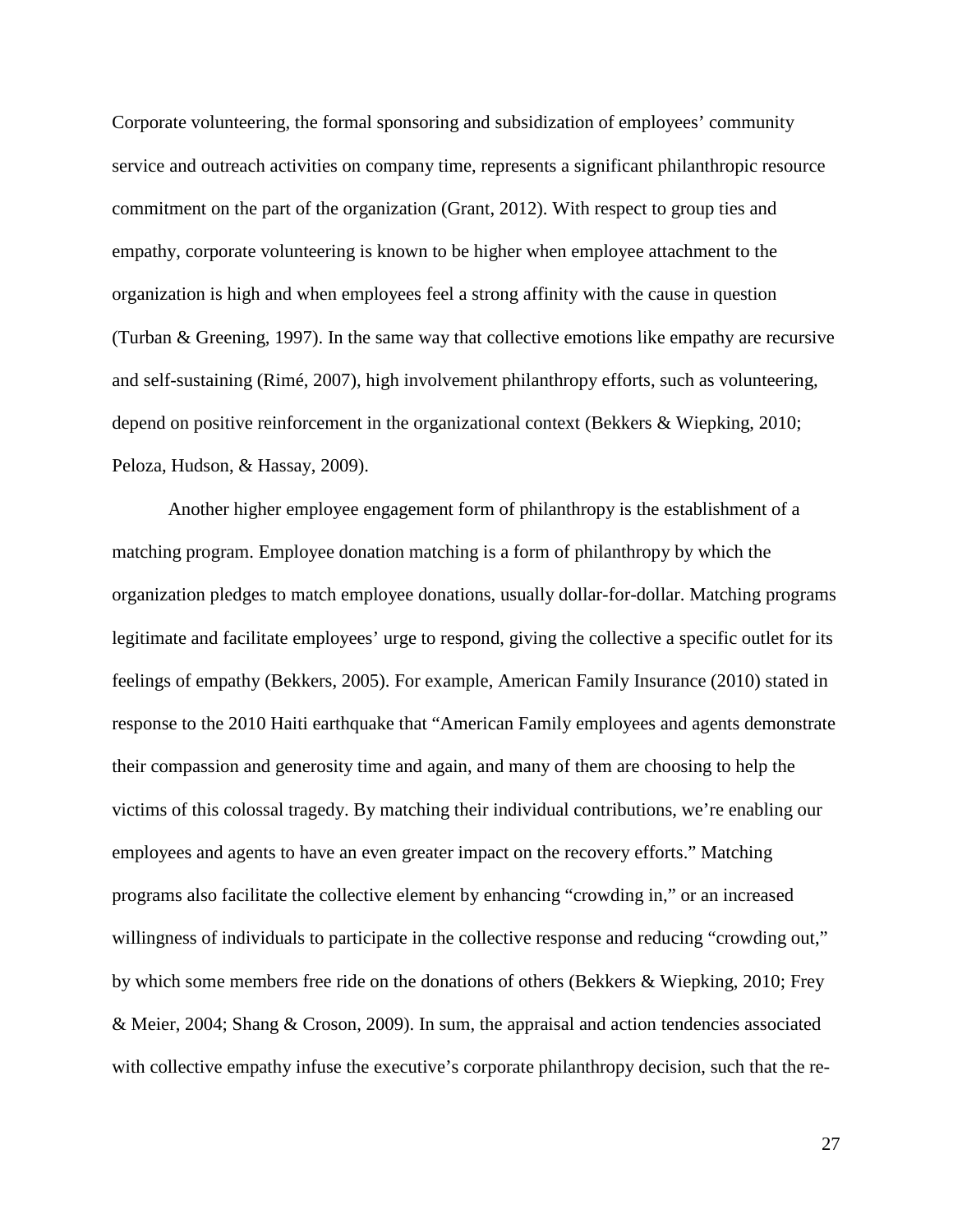ranking of available options affects the outcome in terms of philanthropy's likelihood, scale, and form. Based on these arguments, we propose the following:

*Proposition 7: The more executives' corporate philanthropy decision-making processes are infused with collective empathic emotion, the greater the likelihood of engaging in corporate philanthropy; the greater the scale of resources allocated; and the greater the likelihood the response will involve higher-engagement forms of philanthropy.*

#### **DISCUSSION**

In our paper, we integrated arguments from AET, IET and AIM to develop a framework in which feelings of empathy among organization members, triggered by a human need outside the organization, affect the *likelihood*, *scale*, and *form* of organization-level philanthropic responses directed at the alleviation of that need. Additionally, acknowledging that our process relies on individual agency as well as contextual structures, we highlighted dispositional and organizational factors that enable the bottom-up process to unfold across its three levels. With respect to human needs as affective events, we emphasized the role of vividness and centrality of moral identity in empathy arousal at the individual level. With respect to intergroup emotions, we explained how group identification, interpersonal norms, and communication channels affect processes of empathy convergence. With respect to affect infusion, we explicated the roles of emotion selling and managerial discretion in processes of empathy infusion in corporate philanthropic decisions. Together, our theory contributes to a better understanding of corporate philanthropy as a collective, empathy-infused organizational behavior and a greater understanding of the linkages between AET, IET and AIM. As such, it better encompasses the variance in giving among corporations and adds depth to existing multi-level research on emotions in organizations. We expand on our contributions below.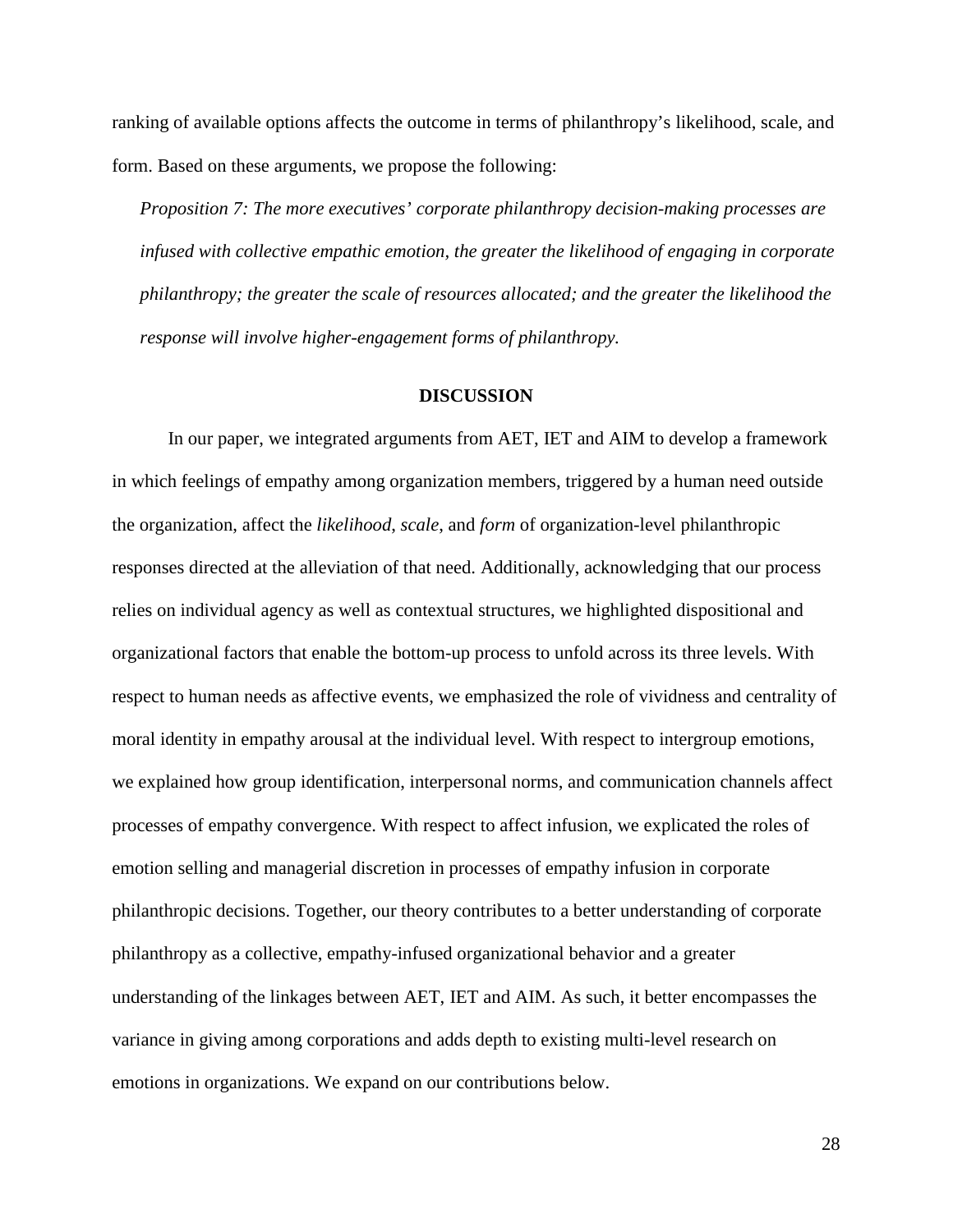#### **Theoretical Contributions**

First, our theoretical framework complements existing approaches to corporate philanthropy. Including the bottom-up, emotional perspective of why organizations respond to the needs of others offers an extension to the top-down and rational view that predominates in extant research. By showing how collective empathy affects the considerations used in the decision-making process and how those considerations are evaluated, our model helps explain the apparently "ad hoc" nature of corporate philanthropy (Porter & Kramer, 2002: 6). Instead of being based on clear, strategic criteria and unambiguous information, corporate philanthropy decisions are inherently uncertain, both in terms of how a decision is to be made and on what criteria it should be based, as well as in terms of possible benefits to the firm. While the potential strategic, reputational, or financial gains derived from philanthropy remain important elements of consideration (Galaskiewicz, 1997), empathy infusion affects the way those considerations are evaluated, even though the executive may not be consciously aware of empathy's effects on his or her decision making (Bargh & Williams, 2006; Berridge & Winkielman, 2003).

Second, by drawing from/integrating arguments from AET, IET and AIM to explain how collective empathic emotion ultimately infuses executives' philanthropic resource allocation decisions, we heed the call to shed more light on the role of emotions in organizational decisionmaking processes (Ashkanasy & Humphrey, 2011; Ashton-James & Ashkanasy, 2008; Etzioni, 1988; Forgas, 1995). Our bottom-up perspective complements existing research that has primarily examined the top-down role of emotions in organizations (such as leaders' emotions and their impact on employees [e.g., Dasborough & Ashkanasy, 2002]). Moreover, the top-down and bottom-up aspects of emotions in organizations are likely to be intertwined and mutually reinforcing. For instance, by harnessing and acting on employees' collective emotions,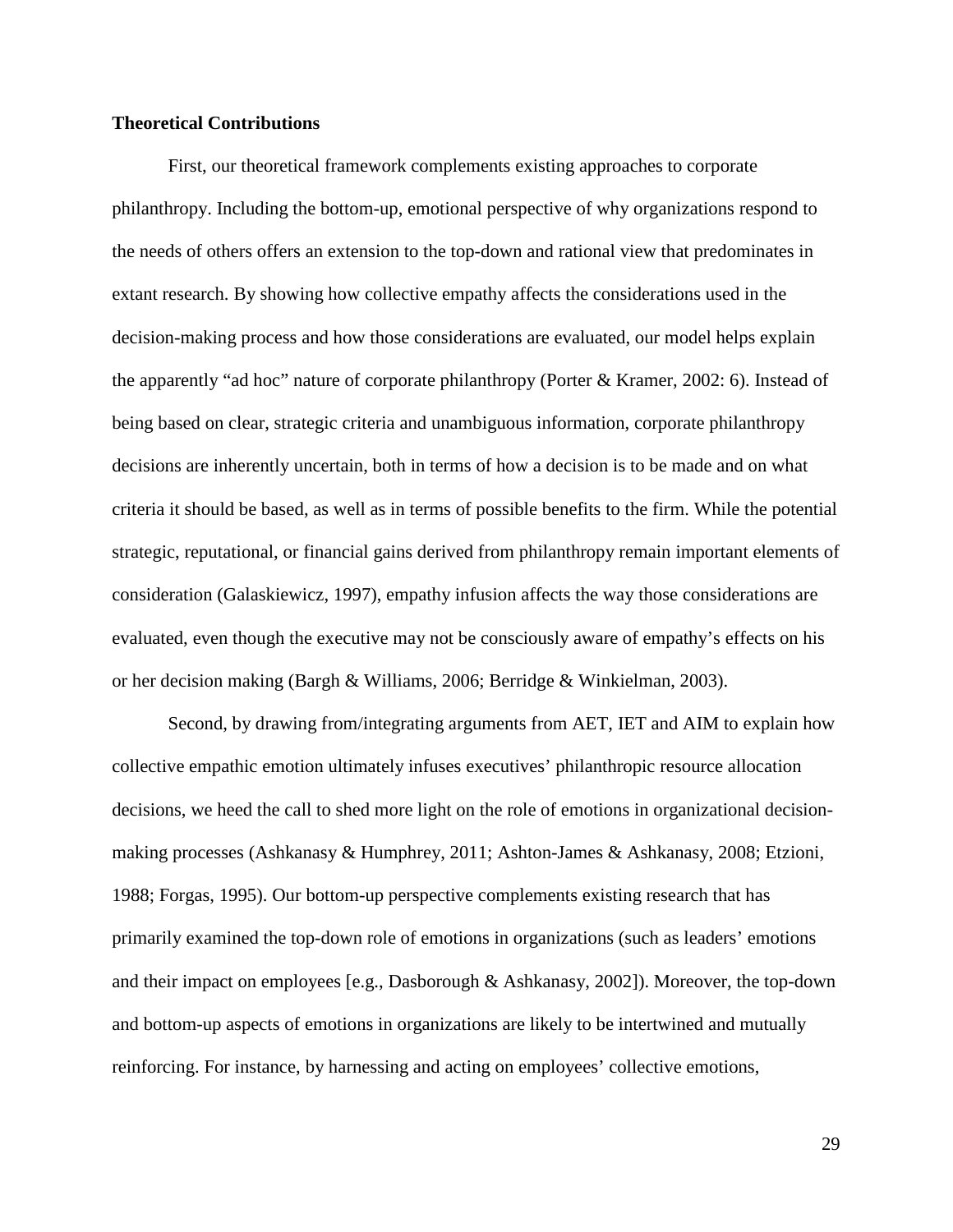executives will make their subordinates feel understood and valued while simultaneously reinforcing their leadership position (Kellett et al., 2006; cf. also Tierney, 2011).

Third, we shed light on the specific mechanisms that explain how a discrete emotion, empathy, is aroused in individuals, becomes collective, and ultimately affects the likelihood, scale, and form of corporate philanthropy in response to human needs. Despite the differences in the action tendencies associated with various emotions, emotions research thus far has focused primarily on investigating broad categories of positive and negative emotions (Briner & Kiefer, 2005; Gooty et al., 2009). As a result, many emotions have been unnecessarily assigned valence despite having both positive and negative features (Lazarus & Cohen-Charash, 2001), which has limited our understanding of their effects (Barsade & Gibson, 2012; Cropanzano et al., 2003). Additionally, emotions of similar valence can have very different appraisal and action tendencies (Lerner & Keltner, 2000). Empathy involves feeling badly for others in need but, at the same time, carries positive action tendencies that involve helping those in need (Batson et al., 2007). Studying the specific appraisal and action tendencies associated with specific emotions such as empathy advances our understanding beyond broader categorizations based on valence alone (van Kleef et al., 2010).

#### **Practical Implications**

Our model also has practical value for managers, organizations, and their stakeholders. First, it can contribute to a reduction in the cynicism about the role organizations play in society that stems from the predominantly rational interpretation of corporate philanthropy. A consequence of the cynical view is that corporate philanthropy can negatively affect organizations' reputations if societal actors assume philanthropy is used simply for impression management. In contrast, recognition of the bottom-up and empathic elements of corporate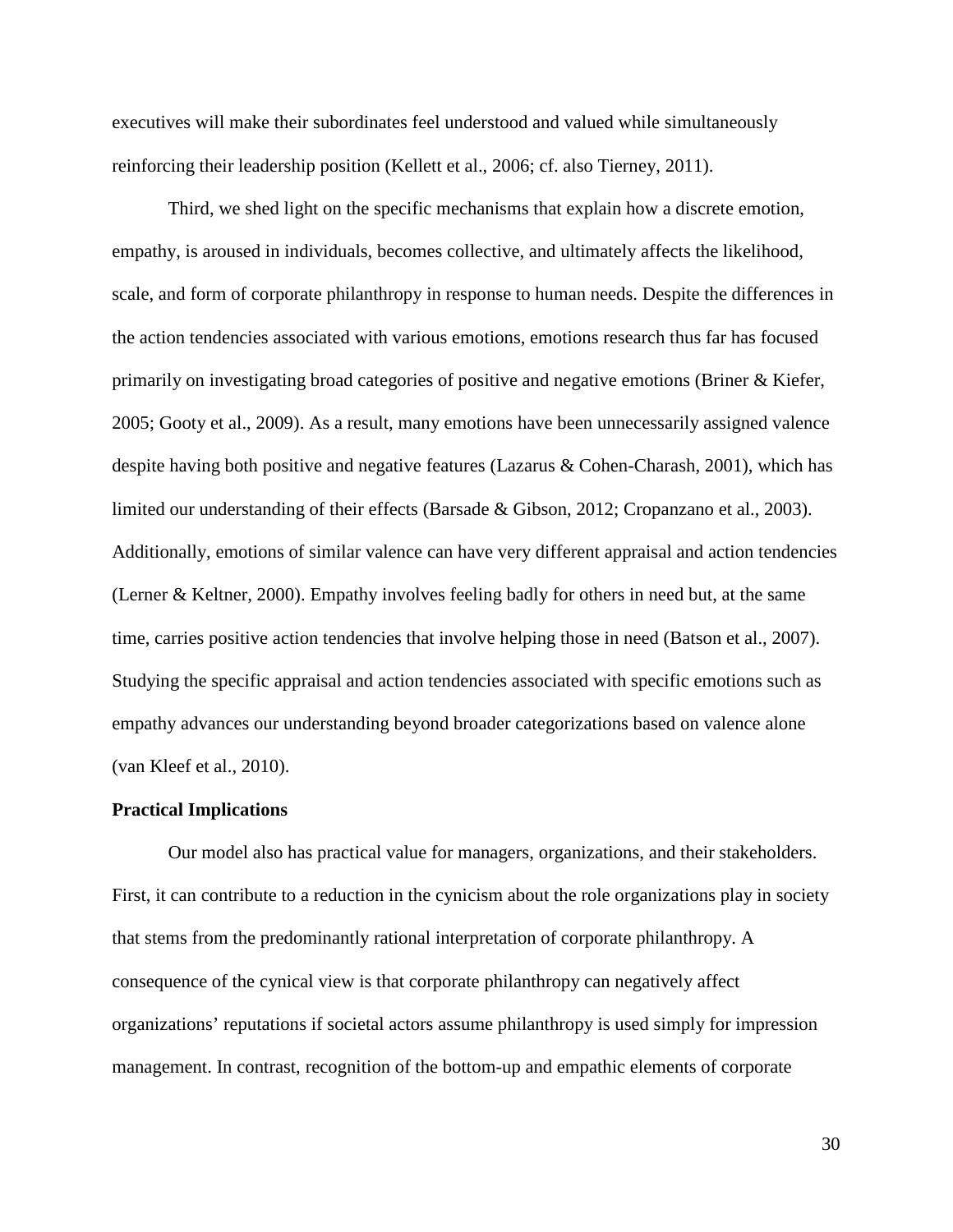philanthropy is likely to engender a more positive societal response (Godfrey, 2005). It also allows for a less stringent interpretation of managerial discretion with regards to corporate philanthropy, by acknowledging that while rational, strategic considerations matter, they are not likely to be the overriding element in the decision. Moreover, repeatedly acknowledging and legitimating the role of empathy in corporate philanthropy over time may even affect the ordering of rational considerations and how they are evaluated in subsequent situations, leading to a more empathic and philanthropic culture in the organization. At the same time, however, the potential for convergence between empathic motives and rational considerations over time means that by directing employees' attention to some needs and not others, executives may try to steer their employees' empathic desire to help others to be better aligned with the organization's business objectives.

Second, by explicating the infusion of a collective, emotionally driven urge to act into the executive decision process, our model allows not only for a more nuanced understanding of the potential motives behind corporate philanthropy, but also a broader perspective on its manifestation. Whereas a considerable body of research has explained some of the variance in the *scale* of corporate philanthropy, only a small number of studies have addressed the *likelihood* of giving, and no known research has tried to explain variance in the *form* of giving. As scholarly research and anecdotes about corporate giving suggest, the legitimation of employees' desire to alleviate the needs of others leads to philanthropy decisions in which employees have the opportunity to contribute their own time and money as part of the donation effort, making it a truly collective endeavor (cf. Chong, 2009). Thus bottom-up, empathy-infused corporate philanthropy is likely to be associated with positive repercussions in the future, such as increased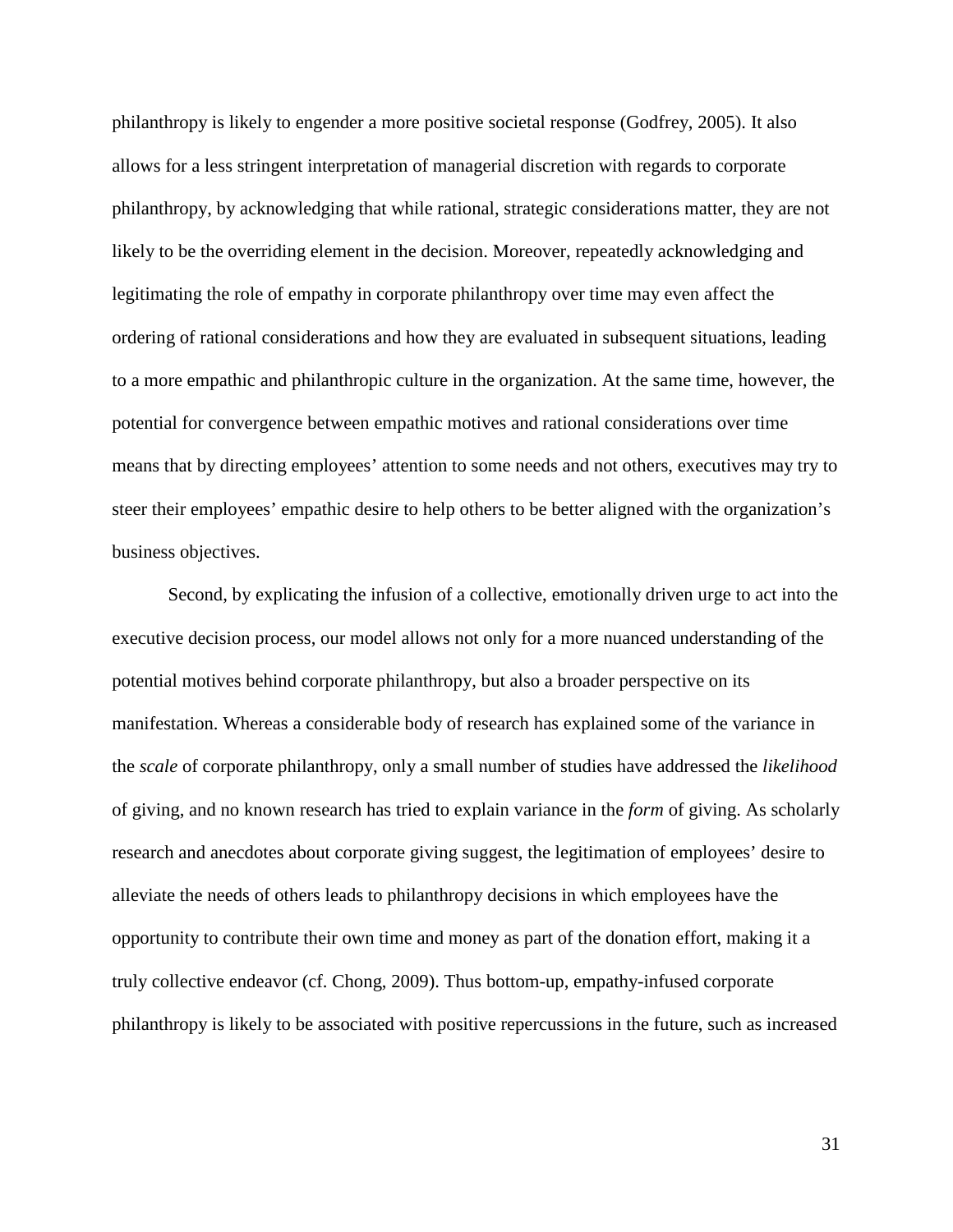volunteering levels, greater employee contributions, and management-level legitimation through, for example, the structural development of employee donation matching programs.

Third, our model implies that by addressing collective empathic emotion and reinforcing social bonds within the group (Mackie et al., 2007), empathy-infused corporate philanthropy decisions generate positive feedback loops at multiple levels in the organization. For example, executive decisions influenced by collective empathic emotion will feed back into individuals' level of organizational identification and will reinforce the organization's empathy-legitimating and empathy-propagating emotion norms (Tierney, 2011). Moreover, the actions leaders take in response to emotion have a profound impact on followers' emotional reactions (Walter, Cole, & Humphrey, 2011); adeptly addressing followers' feelings and concerns can help leaders generate and maintain follower trust and cooperation (George, 2000). Thus, the infusion of executive decisions with collective emotion can be important for the management of emotions in the organization (Ashkanasy & Daus, 2002) with longer-term benefits for employees, the organization, and the executive's position as a leader (Kellett et al., 2006).

#### **Limitations and Future Directions**

In our theory, we acknowledge that rational arguments can work in tandem with otherdirected objectives, and that such seemingly contradictory motives can exist simultaneously (cf. Muller & Kräussl, 2011). In doing so, we expand current thinking that limits the philanthropy decision to the executive suite and overemphasizes the role of business objectives by offering a more collective, inclusive, and empathic process. However, corporate philanthropy, no matter how well-intended, may not alleviate the needs it aims to alleviate. The potentially limitless human need in society may lead to empathy "fatigue" or "burnout" in the organization (cf. Elliot, 2008; Frost et al., 2006). Both could lead to emotional distress among organization members and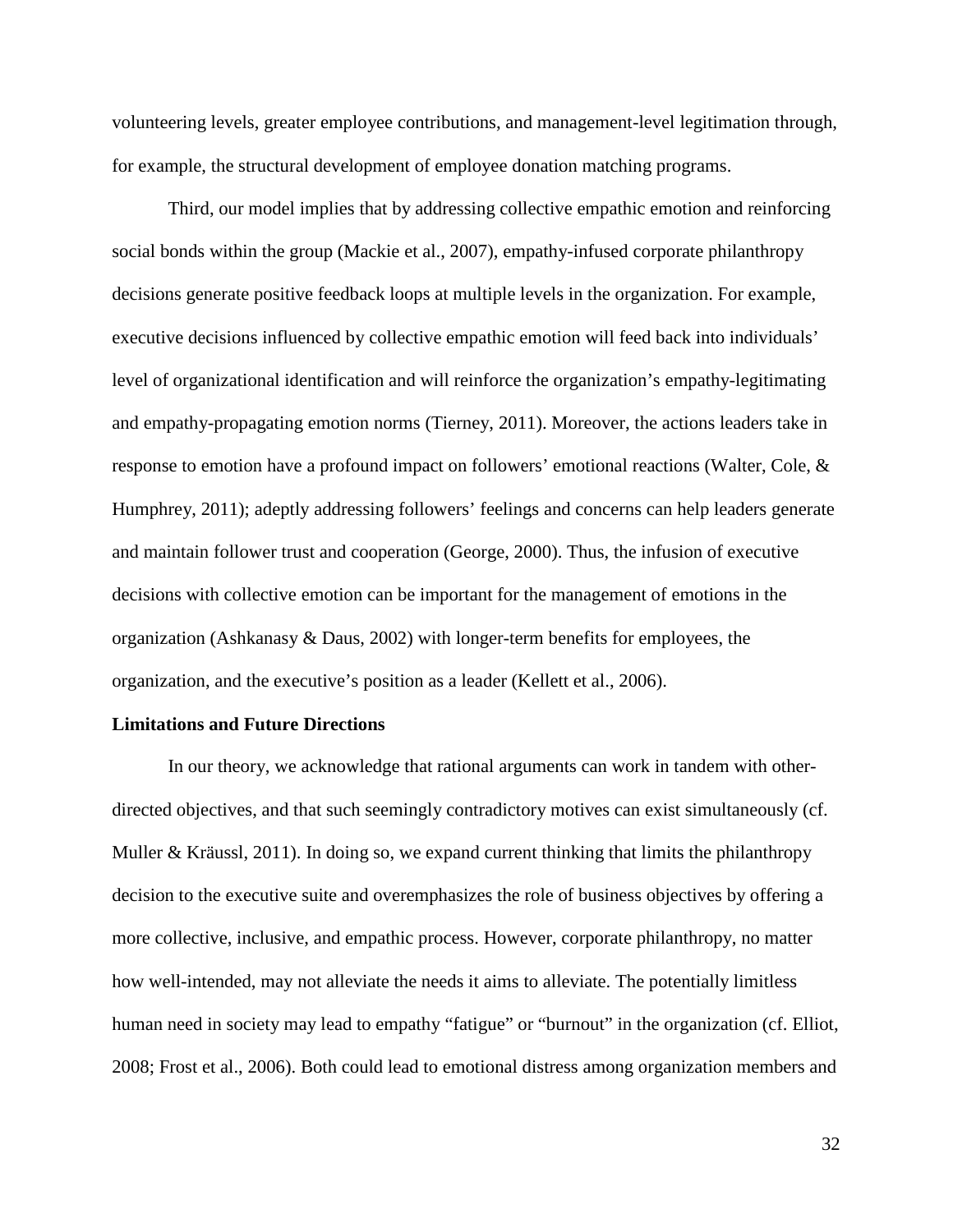ultimately have a negative effect on the organization's emotional climate (Ashkanasy, 2003). However, the primary focus of our theorizing was on the empathic motives underlying corporate philanthropy. Future research therefore should explore both the organization-internal and organization-external outcomes related to this process, including the impact on factors such as organizational reputation, employee engagement, and beneficiaries' wellbeing.

Also, we acknowledge that our more "participative" model of corporate social engagement (Aguilera et al., 2007; Anthony, 1978; Takala & Pallab, 2000) may still imply that corporate philanthropy decisions can be contested within the organization and that empathydriven actions cannot become the sole objective of organizational activity. Empathy-driven decisions, especially those given little strategic thought, can be ineffectual or even detrimental if such decisions lead to conflicts between management and shareholders. Negotiating competing demands for short-term concerns associated with day-to-day business operations and long-term efforts to "enhance the collective goodness of the organization" can subject organizations and their managers to the strains associated with "role conflict" (Heugens, Kaptein, & van Oosterhout, 2008: 113). Alternately, empathy could be co-opted by executives for instrumental purposes (Frost et al., 2006). Our model opens up avenues for future research to explore the results of bottom-up empathy-driven actions versus top-down processes, considering a variety of outcomes including societal goals, organizational engagement, and business objectives (cf. Tierney, 2011).

With respect to emotions research, we focused on a discrete emotion, empathy, which develops as a result of observing others in need and manifests itself in a desire to alleviate that need. We acknowledge that the bottom-up process we describe may also be influenced by other emotions such as enthusiasm, excitement, and cheerfulness. However, the action tendencies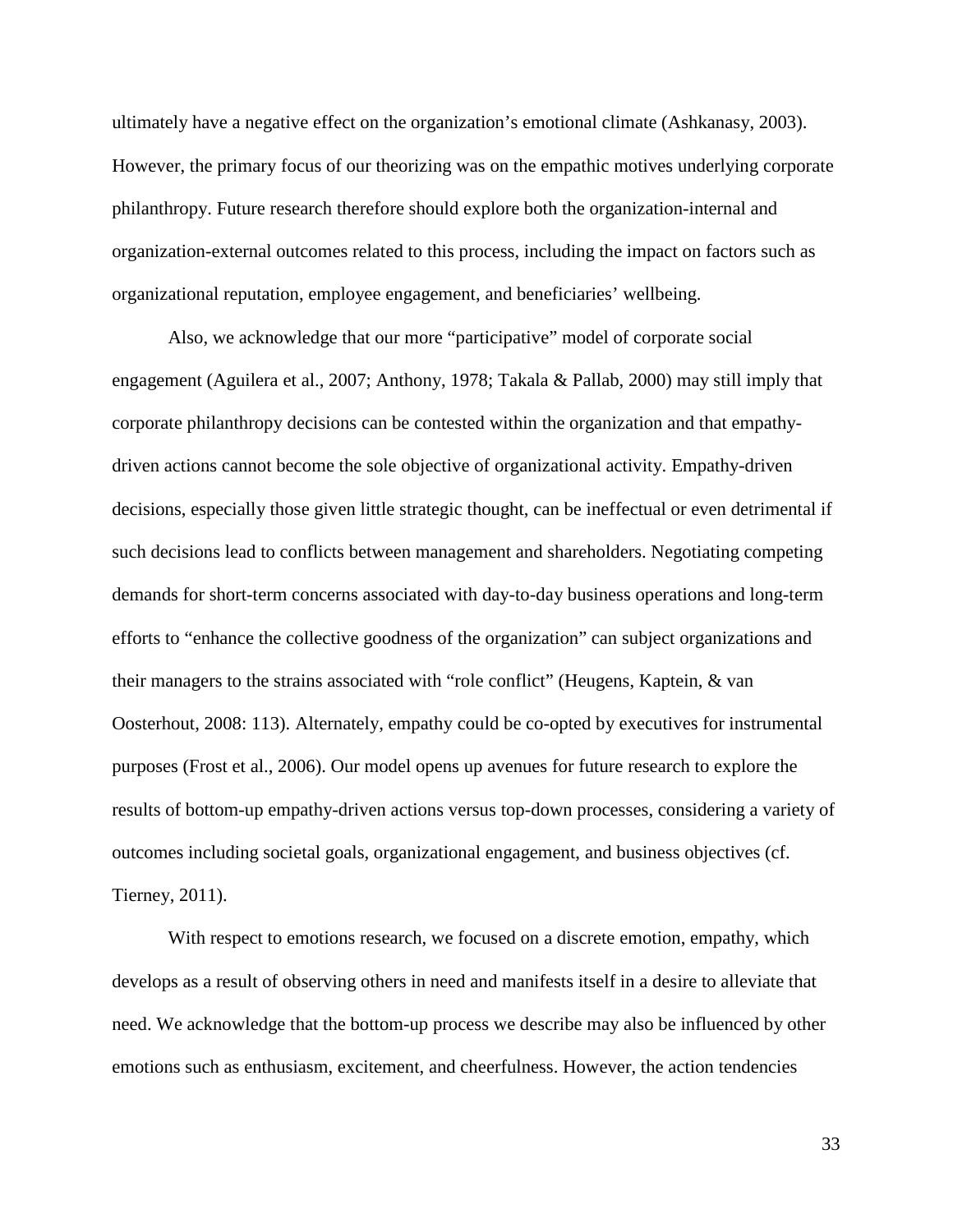associated with these emotions are related to strong self-agency and approach-related behavior rather than a specific desire to help those in need (Frijda et al., 1989). Thus, these emotions may likely serve as antecedents to the bottom-up process we have described above: when individuals feel excited and enthusiastic, their self-agency may drive them to feel that they can make a difference and proactively seek out individuals who are in need. Additionally, the bottom-up empathic infusion of corporate philanthropy decisions may elicit other discrete emotions in employees, such as enthusiasm or pride, which, in turn, may lead to more proactive, empathydriven corporate philanthropy in the future. Future research should investigate the specific effects of other discrete collective emotions on the bottom-up empathic infusion of corporate philanthropy decisions as well as on other executive decisions.

Finally, our model includes moderators at the individual and organizational level that facilitate empathy arousal, convergence, and infusion. Some of our moderators are empathyspecific, such as the perceived vividness of human need, centrality of moral identity, and empathy-legitimating emotion norms, whereas others capture more structural organizational features, such as communication channels, emotion selling, and managerial discretion. While our model includes moderators that, in concert, uniquely support *empathy* from the bottom up, the mix of emotion-specific and more general, structural features may serve as a template for exploring the dynamics of other discrete emotions in organizations. At the same time, our model may exclude other potentially important factors, such as perceptions of deservingness (Fong, 2007) or symbolic actions by organization members (Dutton et al., 2006). In addition, other emotion-related variables may play a role in this model. Emotional intelligence, for example, is related to the ability to experience empathy, factors into the processes involved in sharing emotions, and has been shown to be an important factor in decision making (Caruso, Mayer, &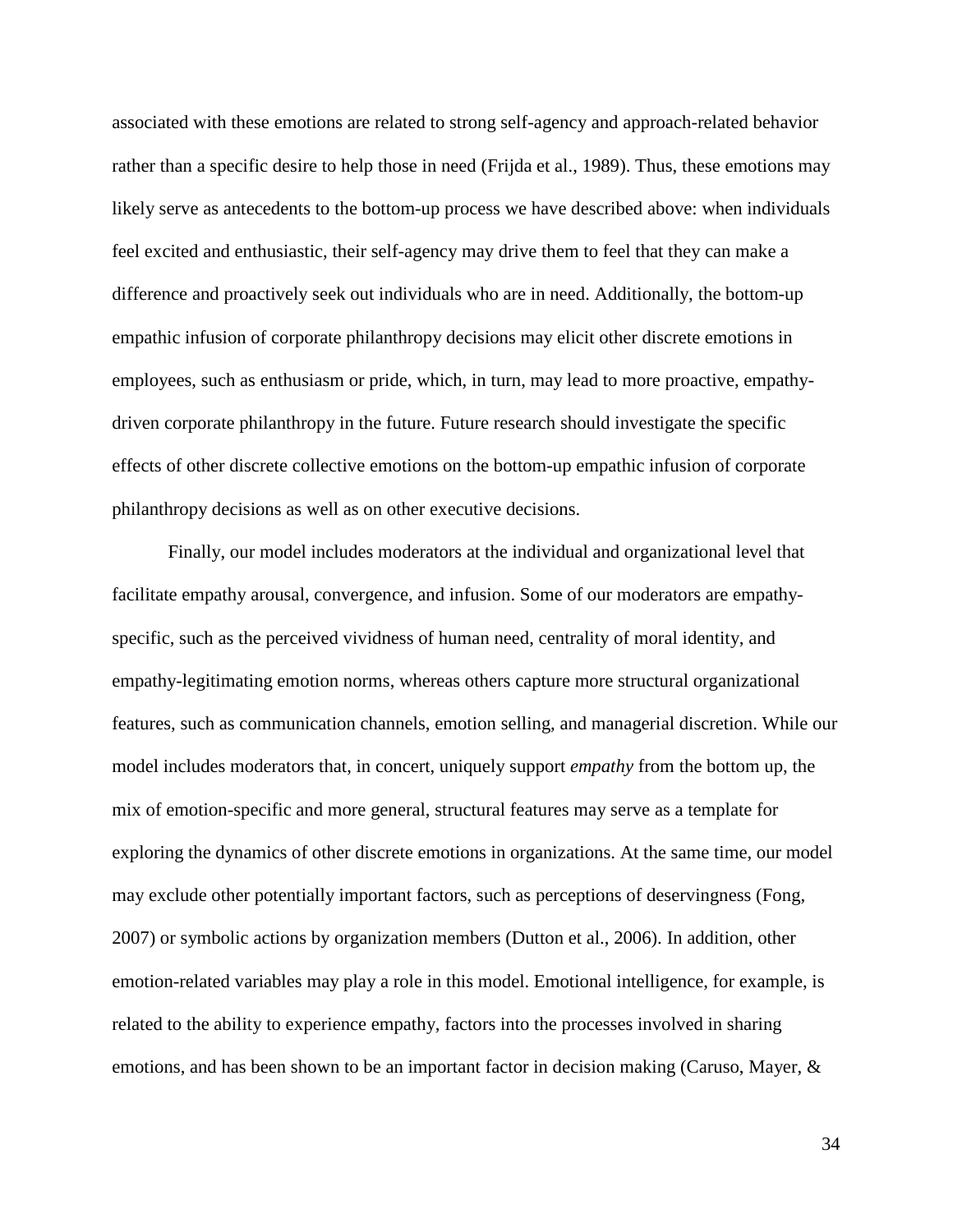Salovey, 2002; Mayer, Roberts, & Barsade, 2008). Future research could expand on our model to elucidate the workings of additional moderators or to develop a more general multi-level model of emotions in organizations.

### **Conclusion**

In the preceding pages, we have taken several important steps toward understanding how and why organizations' philanthropy decisions need not be seen as purely calculative decisions but may also stem from empathy. While our perspective is not intended to explain all pathways by which human needs elicit philanthropic responses, we suggest our model paints a more complete picture of organizations' charitable giving. By including emotional elements that have been largely ignored in research on corporate philanthropy, we further an empathy-based perspective of organizational decision making and behavior (Aguilera et al., 2007; Swanson, 1999) that helps "breathe life" into organizational studies (Dutton, 2003: 6).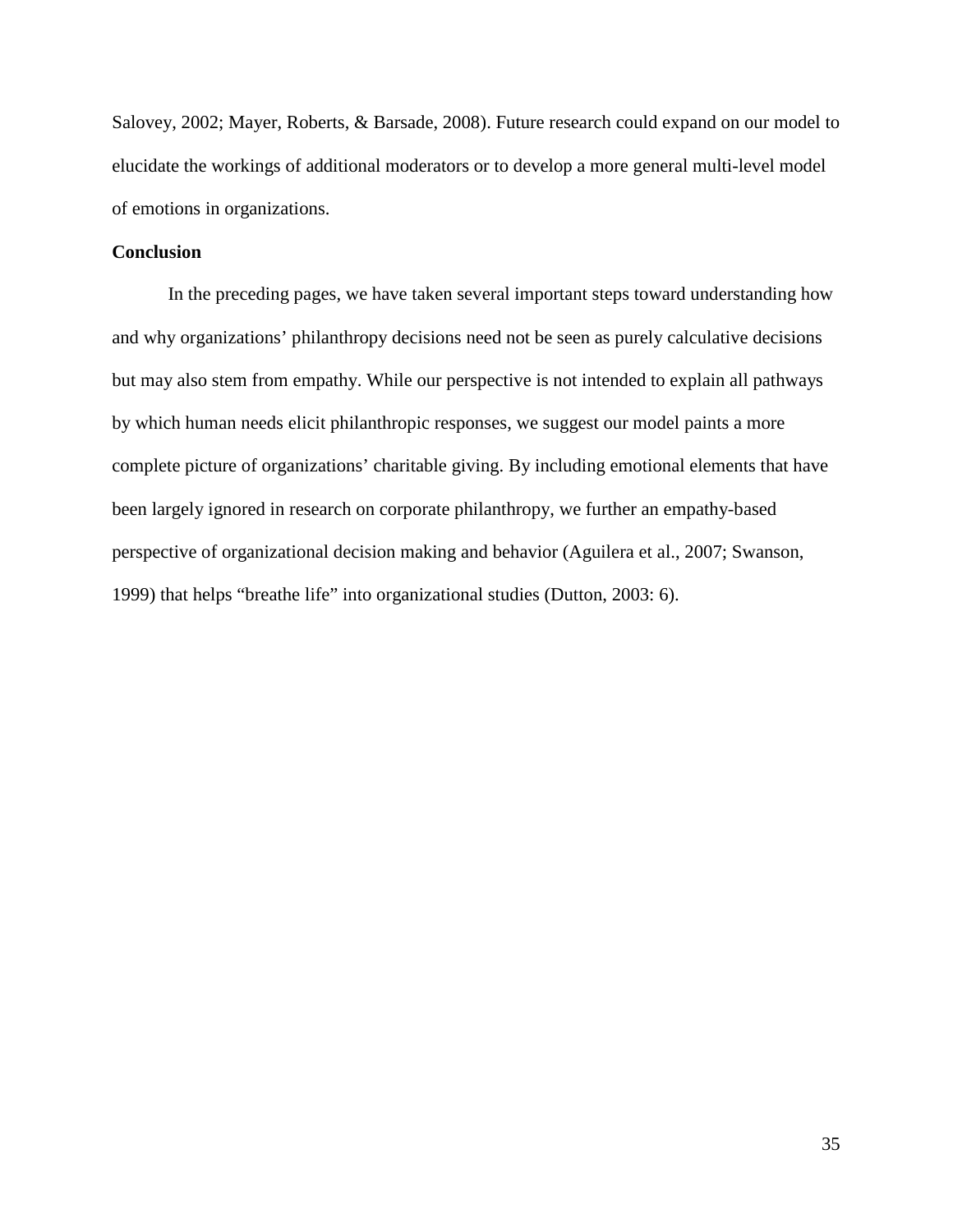#### **REFERENCES**

- Aguilera, R. V., Rupp, D. E., Williams, C. A., & Ganapathi, J. 2007. Putting the S back in Corporate Social Responsibility: A multilevel theory of social change in organizations. *Academy of Management Review***,** 32: 836-863.
- Aquino, K., & Reed, A., 2002. The self importance of moral identity. *Journal of Personality and Social Psychology***,** 83: 1423-1440.
- Arnold, M. B. 1960. *Emotion and personality. Volume II: Neurological and physiological aspects***.** New York: Columbia University Press.
- Ashforth, B. E., Kreiner, G. E., & Fugate, M. 2000. All in a day's work: Boundaries and micro role transitions. *Academy of Management Review*, 25: 472-491.
- Ashkanasy, N. M. 2003. Emotions in organizations: A multilevel perspective. In F. Dansereau and F. J. Yammarino (Eds.), *Research in multi-level issues,* 2: 9–54. Oxford, UK: Elsevier/JAI Press.
- Ashkanasy, N. M., & Humphrey, R. H. 2011. Current emotion research in organizational behavior. *Emotion Review,* 3: 214-224.
- Ashton-James, C. E., & Ashkanasy, N. M. 2005. What lies beneath? A process analysis of affective events theory. In N. M. Ashkanasy, W. J. Zerbe, C. E .J. Härtel (Eds.) *Research on emotion in organizations, volume 1: The effect of affect in organizational settings*: 23-46. Bingley, UK: Emerald Group Publishing.
- Ashton-James, C. E., & Ashkanasy, N. M. 2008. Affective events theory: A strategic perspective. In W. J. Zerbe, C. E. J. Härtel, & N. M. Ashkanasy (Eds.), *Research on emotion in organizations, volume 4: Emotions, ethics, and decision-making*: 1-34. Bingley, UK: Emerald Group Publishing.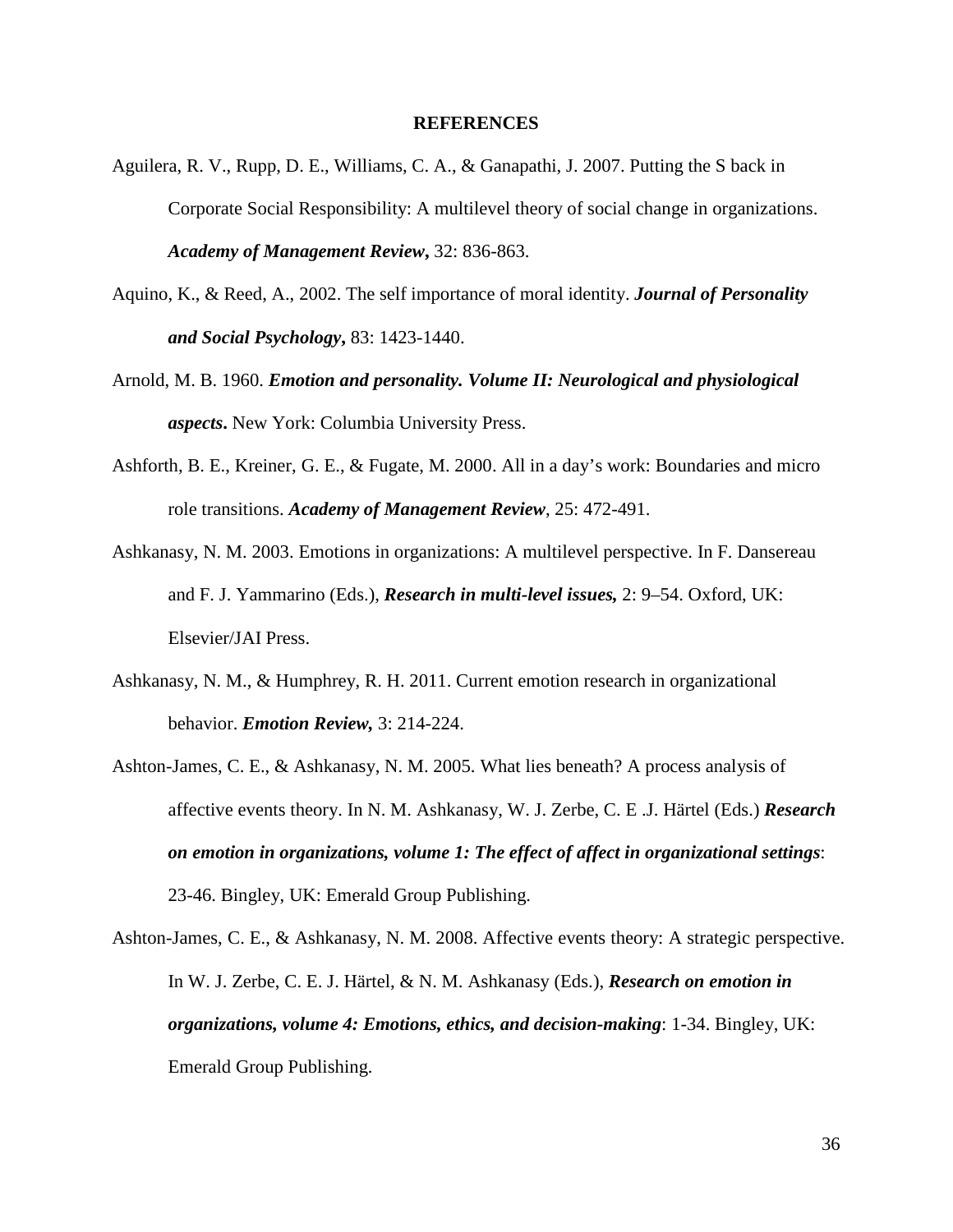Avnet. 2010. **Avnet, employees donate \$26,000 to Red Cross for Haiti earthquake relief.** *This Week @ Avnet*, 10(13).

[http://www.imakenews.com/twaa/e\\_article001713247.cfm?x=b11,0,w.](http://www.imakenews.com/twaa/e_article001713247.cfm?x=b11,0,w) Last accessed October 28, 2010.

- Bargh, J. A., & Williams, E. L. 2006. The automaticity of social life. *Current Directions in Psychological Science,* 15: 1-4.
- Barnard, J. 1997. Corporate philanthropy, executives' pet charities, and the agency problem. *New York Law School Law Review*, 41: 1147-1178.
- Barsade, S. G. 2002. The ripple effect: Emotional contagion and its influence on group behavior. *Administrative Science Quarterly***,** 47: 644-675.
- Barsade, S. G., & Gibson, D. E. 2007. Why does affect matter in organizations? *Academy of Management Perspectives,* February: 36-59.
- Barsade, S. G., & Gibson, D. E. 2012. Group affect: its influence on individual and group outcomes. *Current Directions in Psychological Science*, 21(2): 119-123.
- Barsade, S. G., & Gibson. D. E. 1998. Group emotion: A view from top and bottom. In D. Gruenfeld, E. A. Mannix, and M. A. Neale (eds.), *Research on Managing Groups and Teams*, 1: 81–102. Stamford, CT: JAI Press.
- Batson, C. D. 1990. How social an animal? The human capacity for caring. *American Psychologist,* 45: 336-346.
- Batson, C. D. 1998. Altruism and prosocial behavior. In: D. T. Gilbert, S. T. Fiske, & G. Lindzey (Eds.), *The handbook of social psychology*, vol. 2: 282–316. Boston: McGraw-Hill.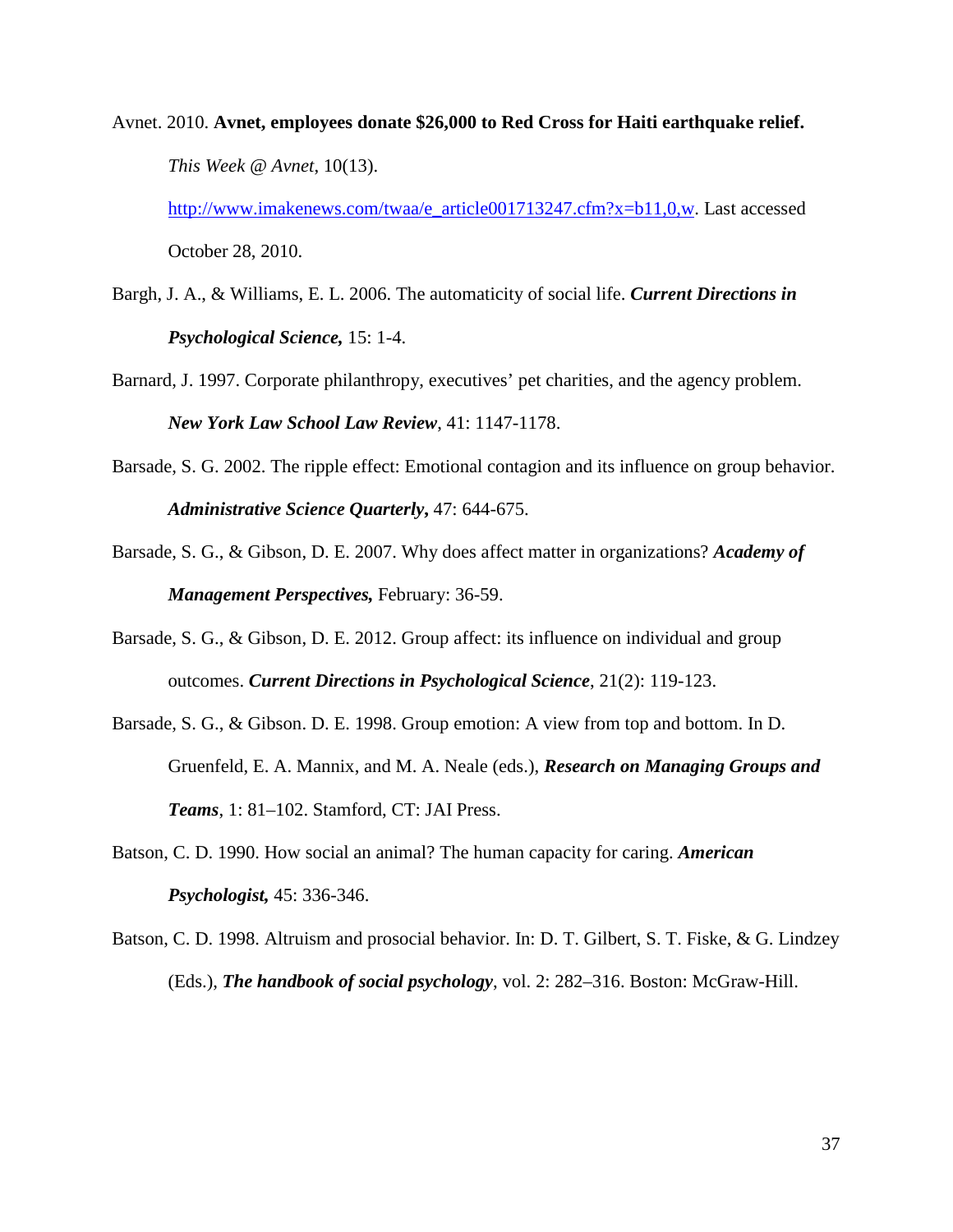- Batson, C. D., Batson, J. G., Todd, R. M., Brummett, B. H., Shaw, L. L. & Aldeguer, C. M. R. 1995. Empathy and the collective good: Caring for one of the others in a social dilemma. *Journal of Personality and Social Psychology*, 68: 619-631
- Batson, C. D., Eklund, J. H., Chermok, V., Hoyt, J. L., & Ortiz, B. G. 2007. An additional antecedent of empathic concern: Valuing the welfare of the person in need. *Journal of Personality and Social Psychology*, 93 (1): 65-74.
- Batson, C. D., Fultz, J., & Schoenrade, P. 1987. Distress and empathy: Two qualitatively distinct vicarious emotions with different motivational consequences. *Journal of Personality,* 55(1): 19-39.
- Batson, C. D., Sager, K., Garst, E., Kang, M., Rubchinsky, K., & Dawson, K. 1997. Is empathyinduced helping due to self-other merging? *Journal of Personality and Social Psychology*, 73 (3): 495-509.
- Bekkers, R. 2005. **When and why matches are more effective subsidies than rebates.** Paper prepared for the 33<sup>rd</sup> Arnova Annual Conference, Washington D.C., November 17-20.
- Bekkers, R., & Wiepking, P. 2010. A literature review of empirical studies of philanthropy: Eight mechanisms that drive charitable giving. *Nonprofit and Voluntary Sector Quarterly***,** doi: 10.1177/0899764010380927.
- Berridge, K. C., & Winkielman, P. 2003. What is an unconscious emotion? (The case for unconscious "liking"). *Cogntion and Emotion,* 17: 181-211.
- Beyer, J., & Niño, D. 2001. Culture as a source, expression, and reinforcer of emotions in organizations. In R. L. Payne & C. L. Cooper (Eds.), *Emotions at work: Theory, research, and applications for management*, 173–197. Chichester, UK: Wiley.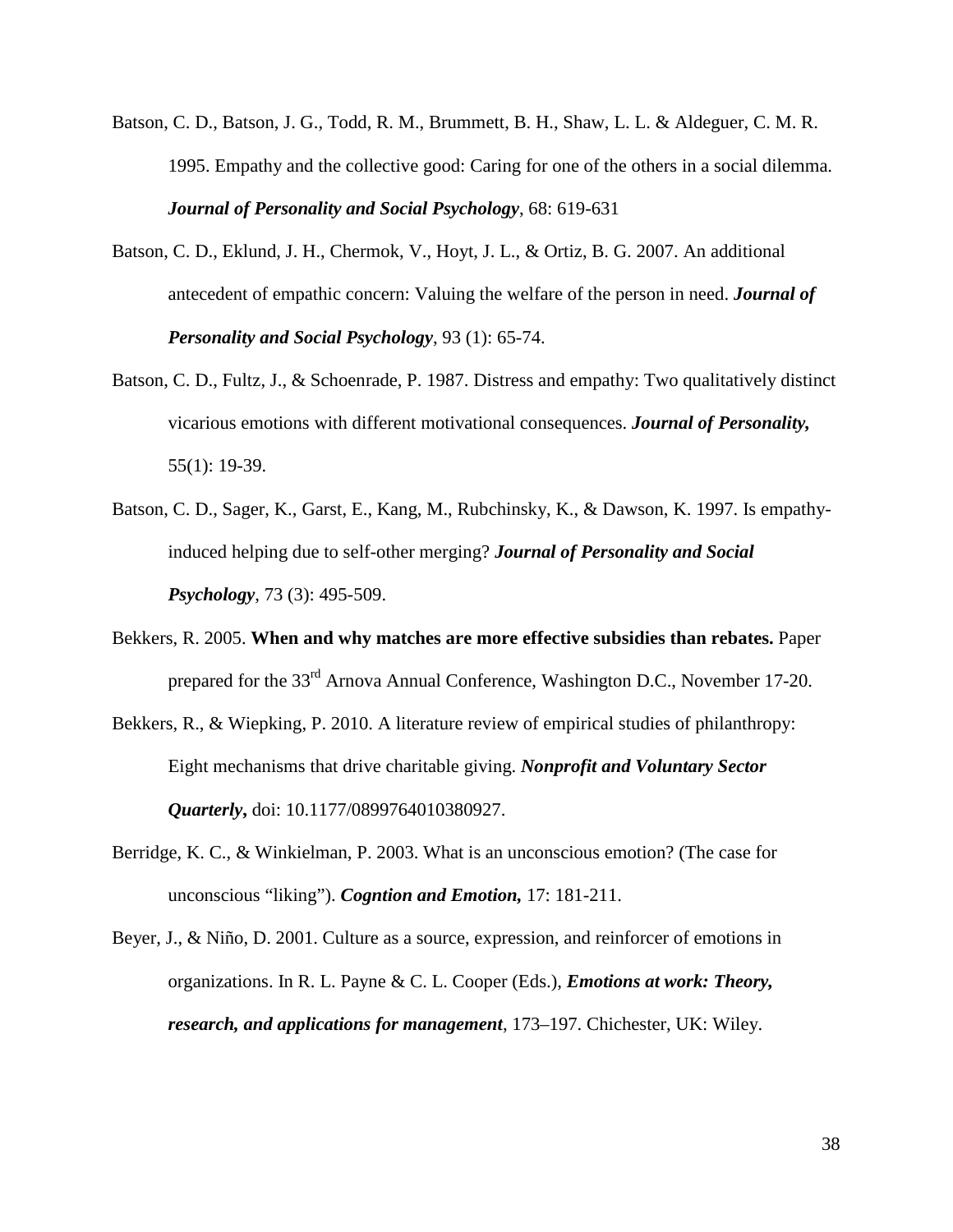- Bhattacharya, C. B., Korschun, D., & Sen, S. 2009. Strengthening stakeholder-company relationships through mutually beneficial corporate social responsibility initiatives. *Journal of Business Ethics,* 85: 257-272.
- Brammer, S., & Millington, A. 2005. Corporate reputation and philanthropy: An empirical analysis. *Journal of Business Ethics***,** 61: 29-44.
- Brickson, S. L. 2005. Organizational identity orientation: Forging a link between organizational identity and organizations' relations with stakeholders. *Administrative Science Quarterly,* 50: 576-609.
- Briner, R. B. & Kiefer, T. 2005. Psychological research into the experience of emotion at work: Definitely older, but are we any wiser? In N. M. Ashkanasy & C. E. J. Härtel & W. J. Zerbe (Eds.), *Research on Emotion in Organizations: The effects of affect in organizational settings,* 1: 281-307. Oxford : Elsevier Science.
- Buchholtz, A. K., Amason, A. C., & Rutherford, M. A. 1999. Beyond resources: The mediating effect of top management discretion and values on corporate philanthropy. *Business & Society,* 38: 167-187.
- Campbell, L., Gulas, C. S., & Gruca, T. S. 1999. Corporate giving behavior and decision-maker social consciousness. *Journal of Business Ethics*, 19(4): 375-383.
- Carroll, A. B. 1999. Corporate social responsibility: Evolution of a definitional construct. *Business & Society***,** 38: 268-295.
- Caruso, D. R., Mayer, J. D., & Salovey, P. 2002. Relation of an ability measure of emotional intelligence to personality. *Journal of Personality Assessment*, 79(2): 306-320.
- Chong, M. 2009. Employee participation in CSR and corporate identity: Insights from a disasterresponse program in the Asia-Pacific. *Corporate Reputation Review***,** 12: 106-119.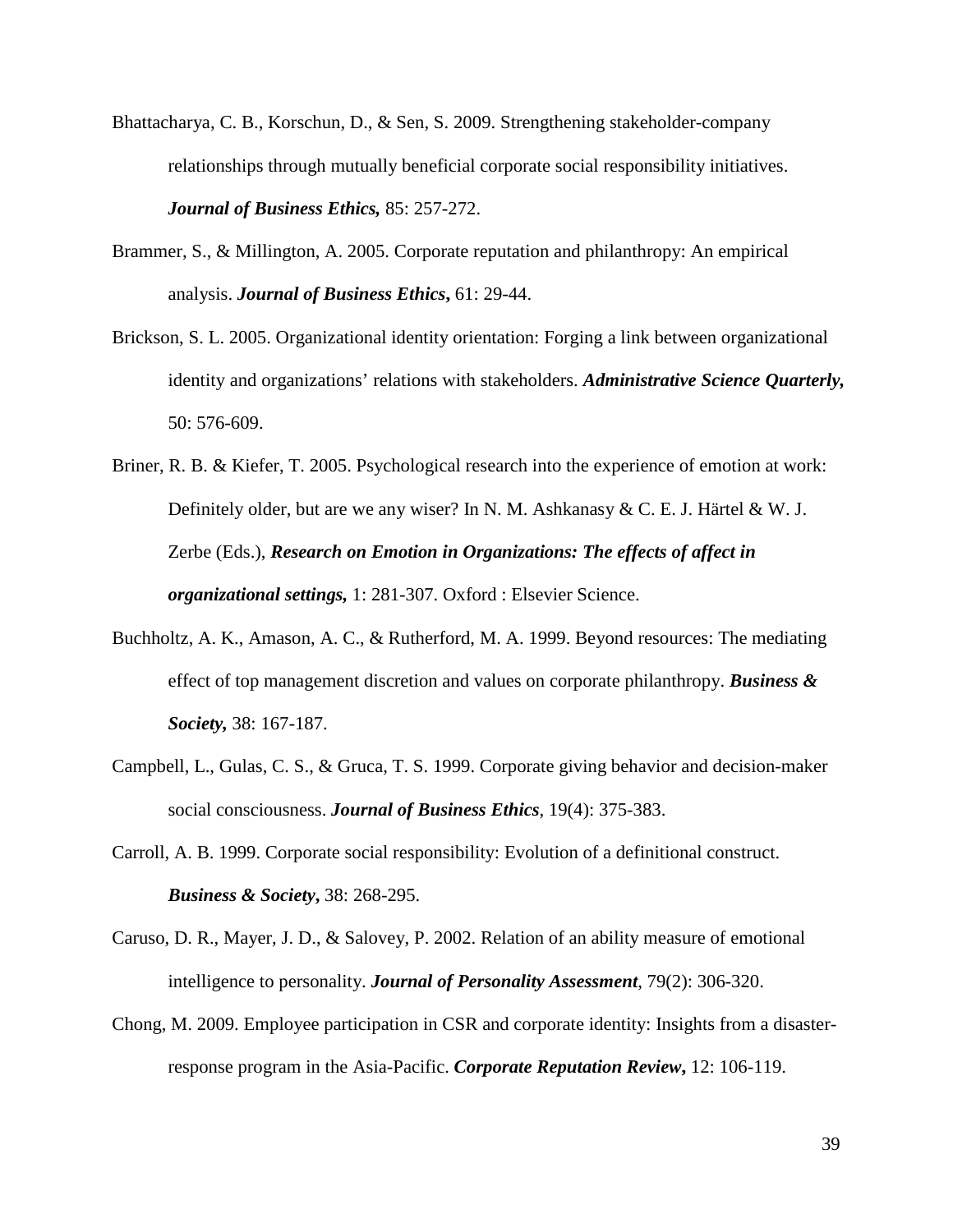- Comer, D. R., & Cooper, E. A. 2002. A model of employees' responses to corporate "volunteerism." *Research in Ethical Issues in Organizations*, 4: 145-168.
- Crampton, W., & Patten, D. 2008. Social responsiveness, profitability and catastrophic events: Evidence on the corporate philanthropic response to 9/11. *Journal of Business Ethics***,** 81: 863–873.
- Cropanzano, R., Weiss, H. M., Hale, J. M. S., & Reb, J. 2003. The structure of affect: Reconsidering the relationship between negative and positive affectivity. *Journal of Management,* 29: 831-857.
- Dasborough, M. T. & Ashkanasy, N. M. 2002. Emotion and attribution of intentionality in leader–member relationships. *The Leadership Quarterly*, 13: 615-634.
- Dasborough, M. T., Ashkanasy, N. M., Tee, E. Y. J., & Tse, H. H. M. 2009. What goes around comes around: How meso-level negative emotional contagion can ultimately determine organizational attitudes toward leaders. *The Leadership Quarterly,* 20: 571-585.
- Davis, M. H. 2004. Empathy: Negotiating the border between self and other. In: L. Tiedens & C. Leach, *The Social Life of Emotions***.** Cambridge, UK: Cambridge University Press.
- de Waal, F. M. 2009. *The Age of Empathy: Nature's Lessons for a Kinder Society***.** New York: Three Rivers Press.
- Dean, D. H. 2003. Consumer perception of corporate donations: Effects of company reputation for social responsibility and type of donation. *Journal of Advertising,* 2(4):91-102.
- Dunfee, T. W. & Hess, D. 2000. The legitimacy of direct corporate humanitarian investment. *Business Ethics Quarterly***,** 10: 95-109.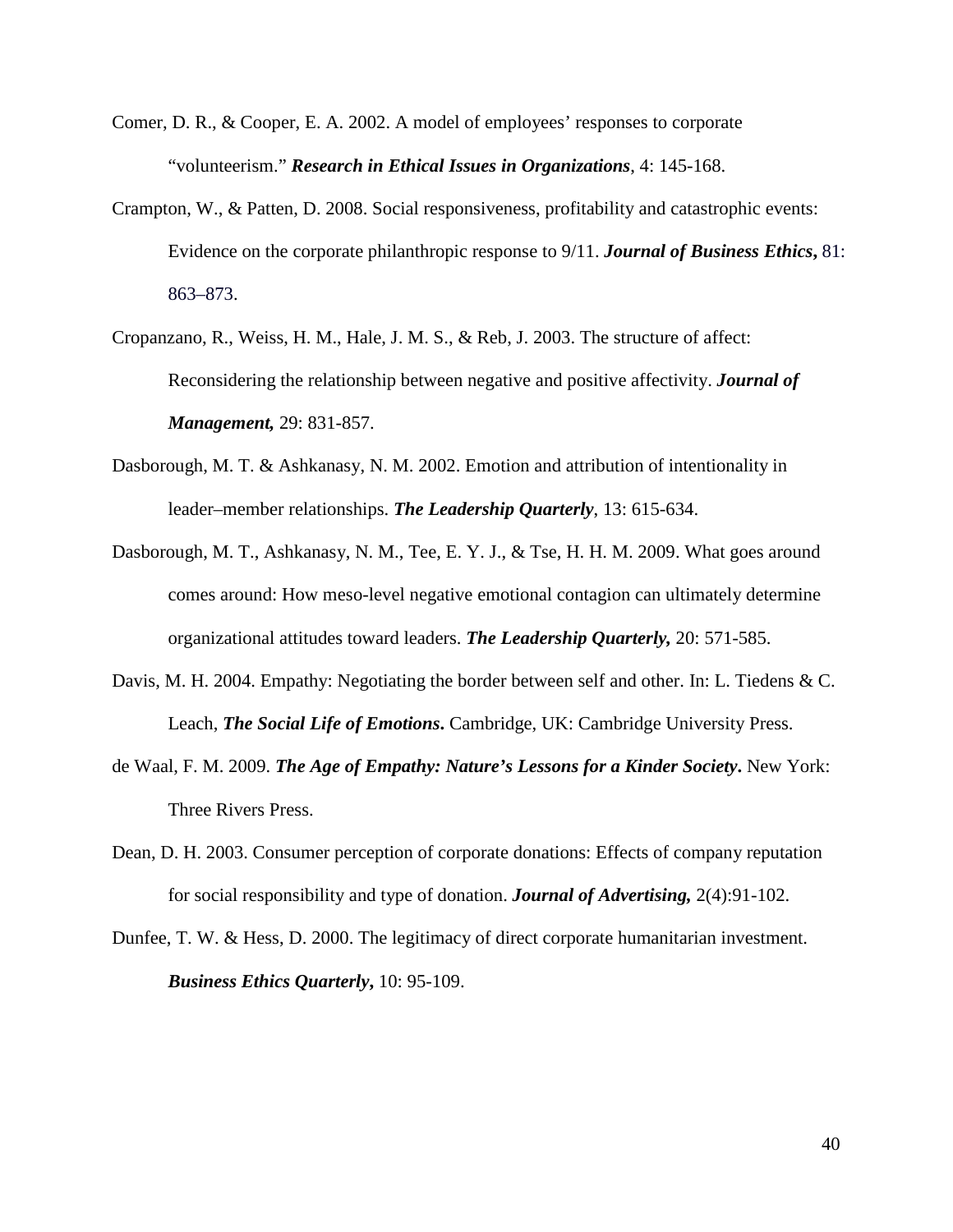- Dunfee, T. W. 2006. Do firms with unique competencies for rescuing victims of human catastrophes have special obligations? Corporate responsibility and the AIDS catastrophe in Sub-Saharan Africa. *Business Ethics Quarterly***,** 16: 185-210.
- Dutton, J. E. 2003. Breathing life into organizational studies. *Journal of Management Inquiry***,** 12: 5-19.
- Dutton, J. E., Dukerich, J. M. , & Harquail, C. V. 1994. Organizational images and member identification. *Administrative Science Quarterly***,** 39: 239-263.
- Dutton, J. E., Spreitzer, G. M., Heaphy, E., & Stephens, J-P. 2010. **When and how coworkers lend a hand: Compassionate responding to "gray-zone" events in coworkers' lives.**  Paper presented at the Academy of Management annual meeting, August 6-11, Montreal.
- Dutton, J. E., Worline, M. C., Frost, P. J., & Lilius, J. 2006. Explaining compassion organizing. *Administrative Science Quarterly***,** 51: 59-96.
- Elfenbein, H.A., 2007. Chapter 7: Emotion in organizations: A review and theoretical integration in stages. *Academy of Management Annals***,** 1(1): 315-386.
- Elliot, J. 2008. With donors worn out, funding dries up. Houston Chronicle, September 18. <http://foundationcenter.org/pnd/news/story.jhtml?id=228100002> [last accessed January 14, 2010].
- Etzioni, A. 1988. Normative-affective factors: Toward a new decision-making model. *Journal of Economic Psychology,* 9: 125-150.
- Fehr, R., & Gelfand, M. 2012. The forgiving organization: A multilevel model of forgiveness at work. *Academy of Management Review,* 37: 664-688.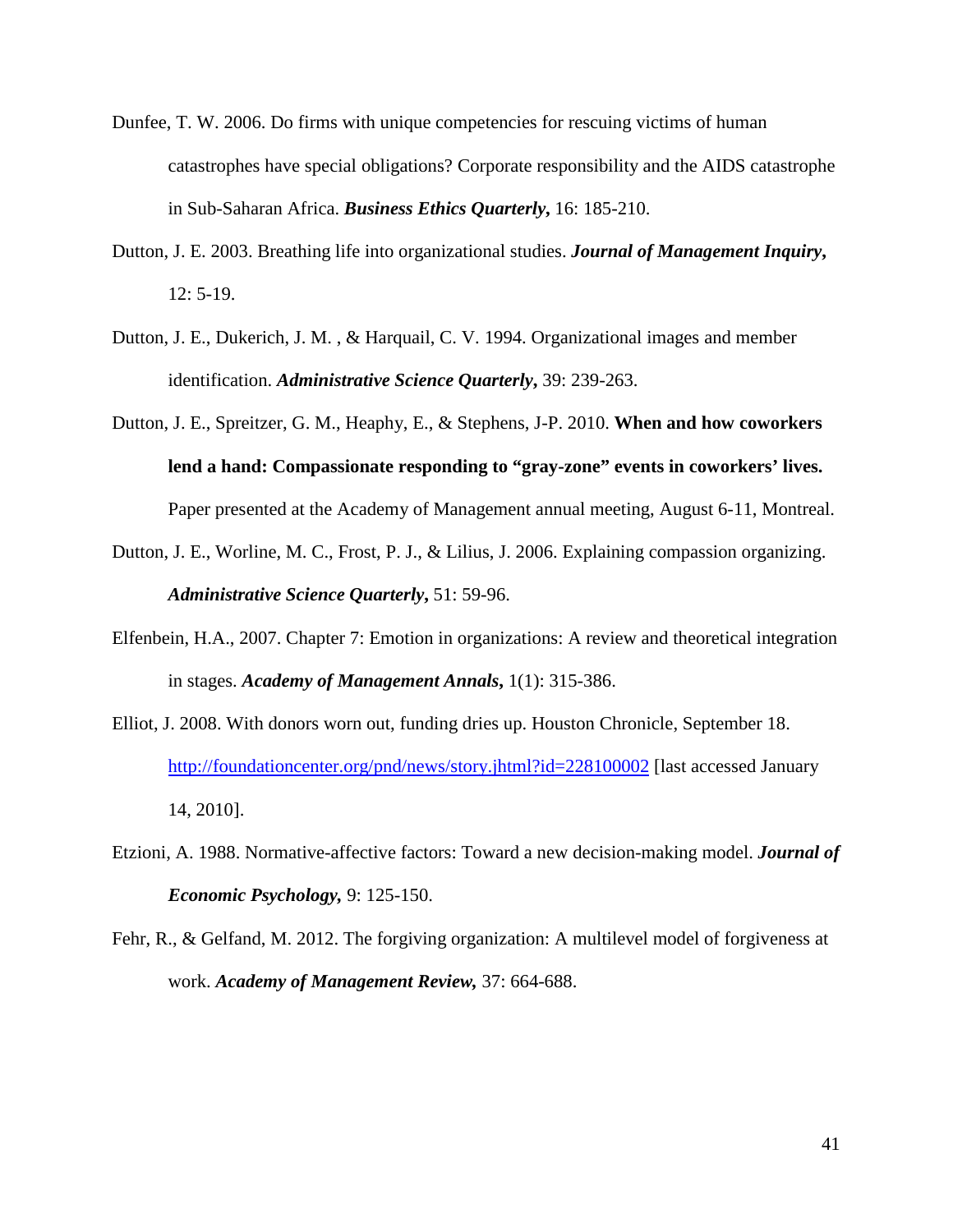- Fong, C. M. 2007. Evidence from an experiment on charity to welfare recipients: Reciprocity, altruism and the empathic responsiveness hypothesis. *The Economic Journal***,** 117: 1008-1024.
- Foreman, P. & Whetten, D. A. 2002. Members' identification with multiple-identity organizations. *Organization Science***,** 13: 618-635.
- Forgas, J. P. 1995. Mood and judgment: The affect infusion model (AIM). *Psychological Bulletin*, 117: 39–66.
- Foundation Center. 2009. *Key facts on corporate foundations***.** May 2009 newsletter. [http://foundationcenter.org/gainknowledge/research/pdf/keyfacts\\_corp\\_2009.pdf.](http://foundationcenter.org/gainknowledge/research/pdf/keyfacts_corp_2009.pdf) Last accessed July 1 2010.
- Frey, B. S., & Meier, S. 2004. Pro-social behavior in a natural setting. *Journal of Economic Behavior and Organization***,** 54: 65-88.
- Friedman, M. 1970. The social responsibility of business is to increase its profits. *New York Times Magazine,* 32–33
- Frijda, N. H. 1988. The laws of emotion. *American Psychologist,* 43(5): 349-358.
- Frijda, N. H., Kuipers, P., ter Schure, E. 1989. Relations among emotion, appraisal, and emotional action readiness. *Journal of Personality and Social Psychology,* 57(2): 212- 228.
- Fritz Institute. 2005. Logistics and the effective delivery of humanitarian relief. [http://www.fritzinstitute.org/PDFs/Programs/TsunamiLogistics0605.pdf.](http://www.fritzinstitute.org/PDFs/Programs/TsunamiLogistics0605.pdf) [22 December 2005].
- Frost, P. J., Dutton, J. E., Maitlis, S., Lilius, J. M., Kanov, J. M., & Worline, M. C. (2006). Seeing organizations differently: Three lenses on compassion. In S. R. Clegg, C. Hardy,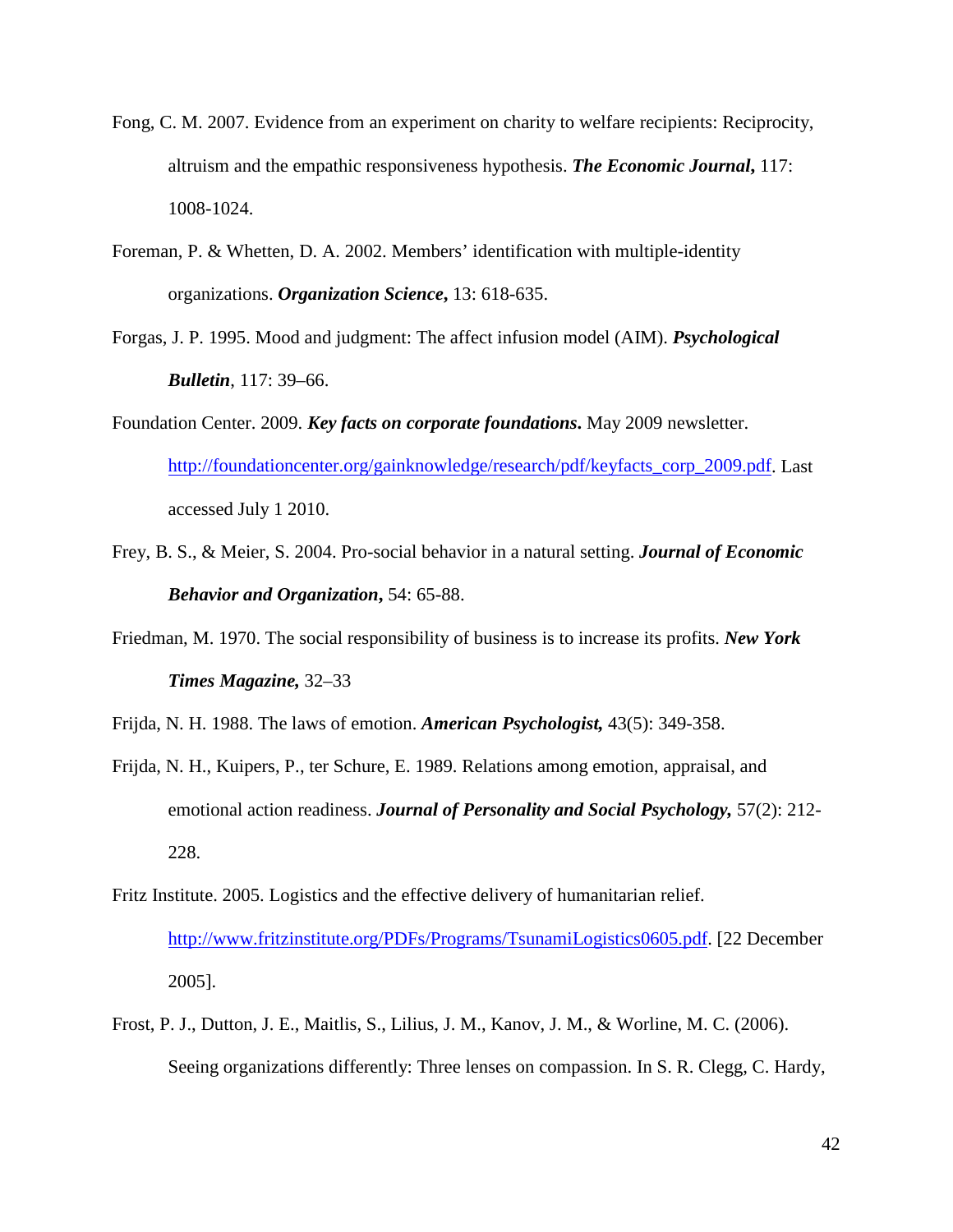T. B. Lawrence, & W. R. Nord. (Eds.), *The Sage Handbook of Organization Studies, (2nd ed*) (pp. 843-866). London: Sage Publications.

- Gaudine, A., & Thorne, L. 2001. Emotion and ethical decision-making in organizations. *Journal of Business Ethics,* 31: 175-187.
- Gault, B. A., & Sabini, J. 2000. The roles of empathy, anger, and gender in predicting attitudes towards punitive, reparative, and preventative public policies. *Cognition and Emotion,* 14: 495-520.
- GivingUSA. 2011. The annual report on philanthropy for the year 2010 (executive summary). [http://www.givingusareports.org/products/GivingUSA\\_2011\\_ExecSummary\\_Print.pdf.](http://www.givingusareports.org/products/GivingUSA_2011_ExecSummary_Print.pdf) Last accessed November 23, 2011.
- Godfrey, P. C. 2005. The relationship between corporate philanthropy and shareholder wealth: A risk management perspective. *Academy of Management Review***,** 30: 777-798.
- Gooty, J., Gavin, M. and Ashkanasy, N. M. 2009. Emotion research in OB: The challenges that lie ahead. *Journal of Organizational Behavior,* 30: 833-838.
- Gordijn, E. H., Wigboldus, D., & Yzerbyt, V. 2001. Emotional consequences of categorizing victims of negative outgroup behavior as ingroup or outgroup. *Group Processes and Intergroup Relations*, 4: 317–326.
- Grant, A. M. 2012. Giving time, time after time: Work design and sustained employee participation in corporate volunteering. *Academy of Management Review,* 37: 589-615.
- Grant, A. M., Dutton, J. E., & Rosso, B. D. 2008. Giving commitment: Employee support programs and the prosocial sensemaking process. *Academy of Management Journal***,** 51: 898-918.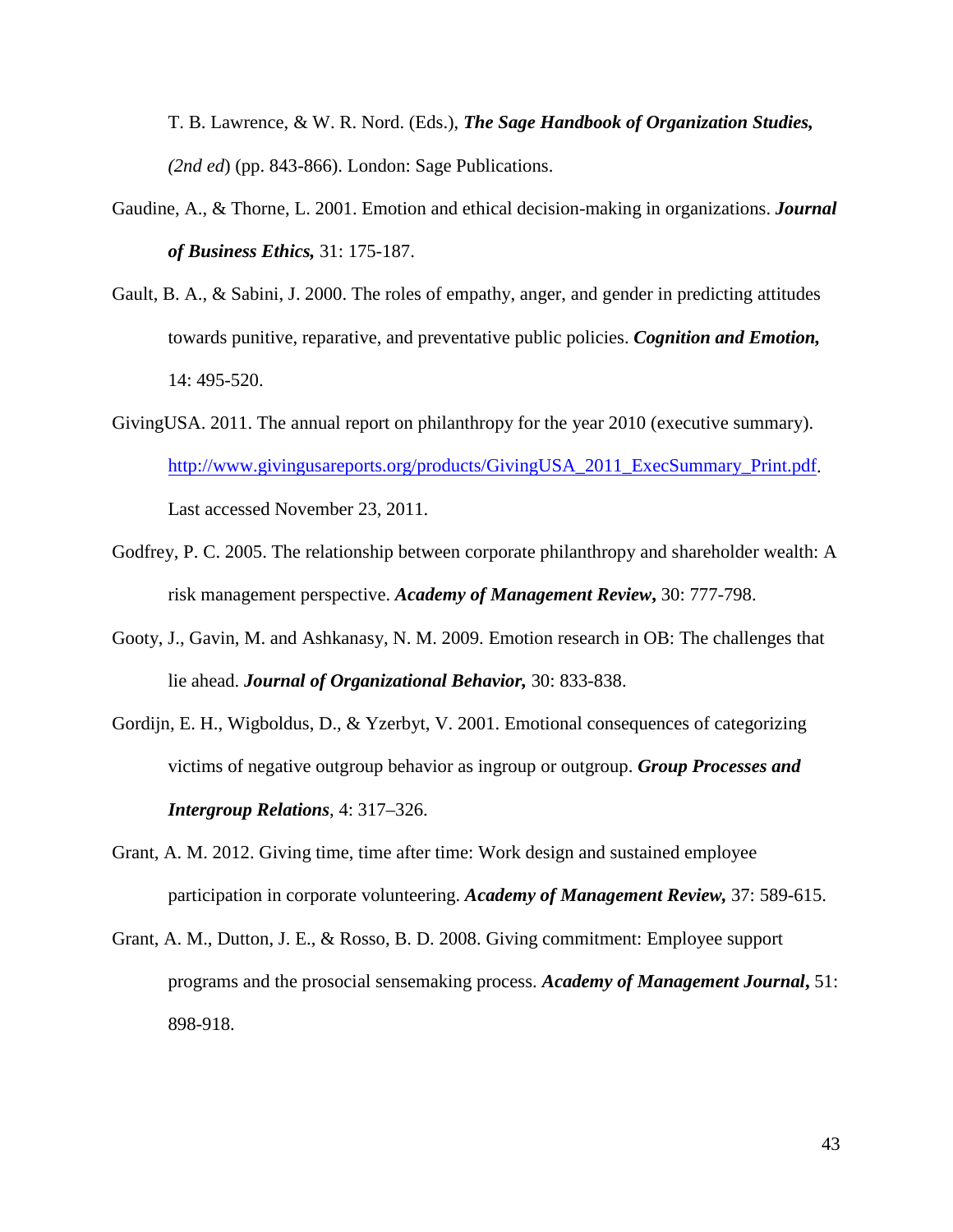- Griffin, M., Babin, B. J., Attaway, J. S., & Darden, W. R. 1993. Hey you, can ya spare some change? The case of empathy and personal distress as reactions to charitable appeals. In: L. McAlister & M. L. Rothschild (eds.), *Advances in Consumer Research*, 20: 508-514.
- Hareli, S., & Rafaeli, A. 2008. Emotion cycles: On the social influence of emotion in organizations. In B. M. Staw & A. P. Brief (eds.), *Research in Organizational Behavior,* 28: 35–59. Oxford, UK: Elsevier Press.
- Haslam, S. A., Reicher, S. D., & Levine, M. 2011. When other people are heaven, when other people are hell: How social identity determines the nature and impact of social support. In Jetten, J., Haslam, C., & Haslam, A. (eds.): *The Social Cure: Identity, Health, and Well-Being*. London: Psychology Press.
- Hendriks, M. C., & Vingerhoets, A. J. 2006. Social messages of crying faces: Their influence on anticipated person perception, emotions and behavioral responses. *Cognition and Emotion***,** 20: 878-886.
- Heugens, P. M. A. R., Kaptein, M., & van Oosterhout, J. 2008. Contracts to communities: A processual model of organizational virtue. *Journal of Management Studies***,** 45: 100-121.
- Hochschild, A.R. 1983. *The managed heart: Commercialization of human feelings*. Berkeley: University of California Press.
- Horberg, E. J., Oveis, C., & Keltner, D. 2011. Emotions as moral amplifiers: An appraisal tendency approach to the influences of distinct emotions upon moral judgment. *Emotion Review,* 3: 237-244.
- Huy, Q. N. 1999. Emotional capability, emotional intelligence, and radical change. *Academy of Management Review***,** 24: 325-345.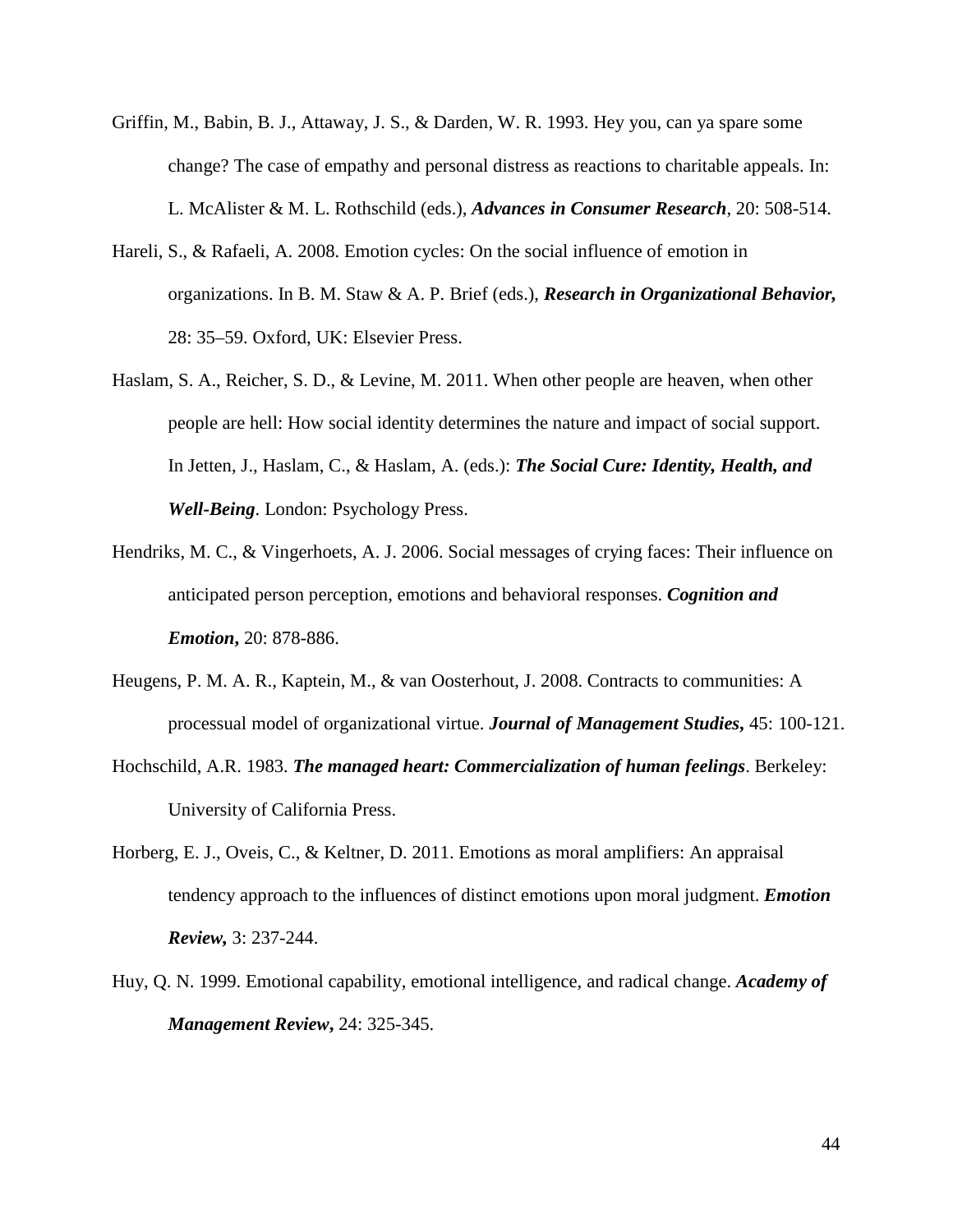- Huy, Q. N. 2002. Emotional balancing of organizational continuity and radical change: The contribution of middle managers. *Administrative Science Quarterly,* 47: 31-69.
- Huy, Q. N. 2011. How middle managers' group-focus emotions and social identities influence strategy implementation. *Strategic Management Journal,* 32: 1387-1410.
- Huy, Q. N. 2012. Emotions in strategic organization: Opportunities for impactful research. *Strategic Organization,* 10: 240-247.
- Kanov, J., Maitlis, S., Worline, M. C., Dutton, J. E., Frost, P. J., & Lilius, J. M. 2004. Compassion in organizational life. *American Behavioral Scientist***,** 47: 808-827.
- Kellett, J.B., Humphrey, R.H. & Sleeth, R.G. 2002. Empathy and complex task performance: Two routes to leadership. *The Leadership Quarterly*, 12: 523-544.
- Kellett, J.B., Humphrey, R.H. & Sleeth, R.G. 2006. Empathy and the emergence of task and relations leaders. *The Leadership Quarterly*, 17: 146-162.
- Kelly, J. R., & Barsade, S. G. 2001. Mood and emotions in small groups and work teams. *Organizational Behavior and Human Decision Processes,* 86(1): 99-130.
- Kidder, D. L., & Buchholtz, A. K. 2002. Can excess bring success? CEO compensation and the psychological contract. *Human Resource Management Review,* 12: 599-617.
- Kim, H-R., Lee, M., Lee, H-T., & Kim, N-M. 2010. Corporate social responsibility and employee-company identification. *Journal of Business Ethics***,** 95: 557-569.
- Kreiner, G. E., Hollensbe, E. C., & Sheep, M. L. 2006. On the edge of identity: Boundary dynamics at the interface of individual and organizational identities. *Human Relations***,** 59: 1315-1341.
- Laroche, H. 1995. From decision to action in organizations: Decision making as a social representation. *Organization Science***,** 6: 62-75.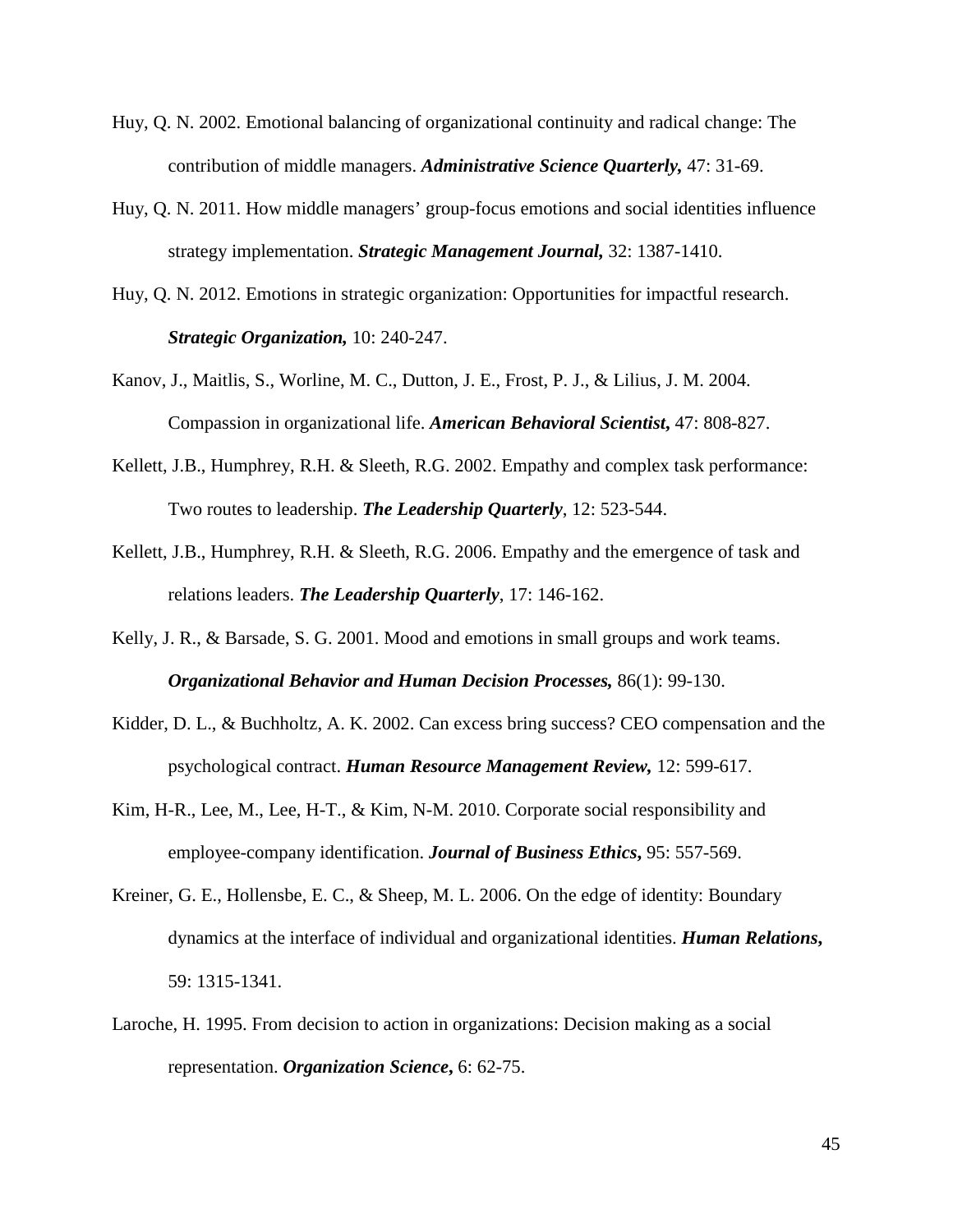- Lazarus, R. & Cohen-Charash, Y. 2001. Discrete emotions in organizational life. In Payne, R.L. & Cooper, C.L. (eds.): *Emotions at Work: Theory, Research and Applications in Management*. New York, NY: John Wiley & Sons.
- Lazarus, R. S. 1991. Cognition and motivation in emotion. *American Psychologist*, 46: 352-367.
- LeBon, G. 1896. The crowd: A study of the popular mind. New York, NY: Macmillan & Co.
- Lee, M-D. 2008. A review of the theories of corporate social responsibility: Its evolutionary path and the road ahead. *International Journal of Management Reviews***,** 10: 53-73.
- Lerner, J. S. & Keltner, D. 2000. Beyond valence: Toward a model of emotion-specific influences on judgment and choice. *Cognition and Emotion*, 14(4): 473-493.
- Lerner, J. S. & Tiedens, L. Z. 2006. Portrait of the angry decision maker: How appraisal tendencies shape anger's influence on cognition. *Journal of Behavioral Decision Making,* 19: 115-137.
- Lerner, J. S., Small, D. A., & Loewenstein, G. 2004. Heart strings and purse strings: Carry-over effects of emotions on economic decisions. *Psychological Science,* 15, 337-341.
- Lev, B., Petrovits, C., & Radhakrishnan, S. 2010. Is doing good good for you? How corporate charitable contributions enhance revenue growth. *Strategic Management Journal,* 31: 182-200.
- Lilius, J. M., Kanov, J., Dutton, J., Worline, M., & Maitlis, S. 2011. Compassion revealed: What we know about compassion at work (and where we need to know more). In K. S. Cameron and G. M. Spreitzer (Eds)., forthcoming. *Handbook of Positive Organizational Scholarship*. Oxford, UK: Oxford University Press.
- Lilius, J. M., Worline, M. C., Dutton, J. E., Kanov, J., & Maitlis, S. 2011. Understanding compassion capability. *Human Relations,* 64: 873-899.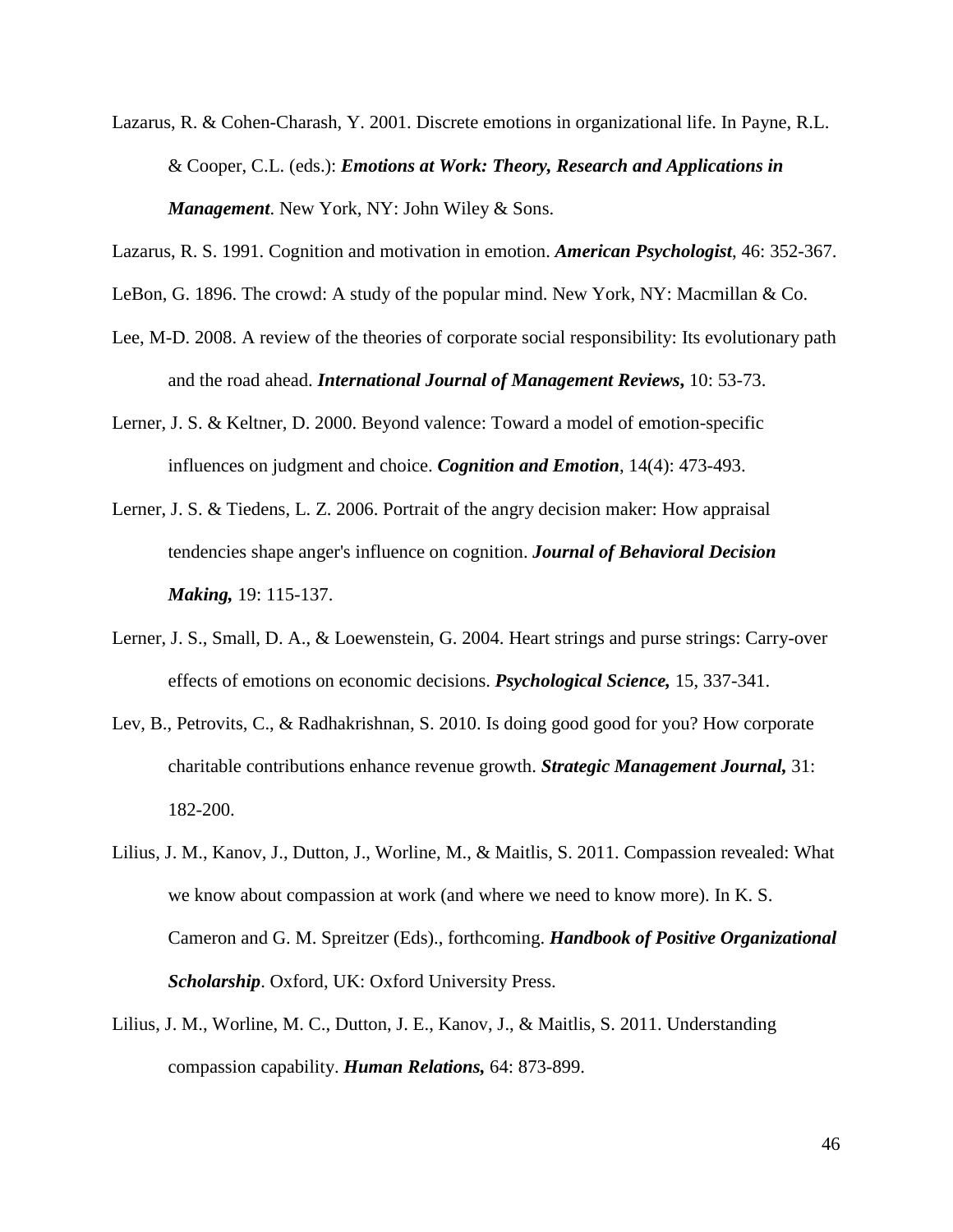- Lilius, J. M., Worline, M. C., Maitlis, S., Kanov, J., Dutton, J. E., & Frost, P. 2008. The contours and consequences of compassion at work. *Journal of Organizational Behavior***,** 29: 193- 218.
- Loewenstein, G. & Lerner J. S. 2003. The role of affect in decision making. In R. Davidson, H. Goldsmith, & K. Scherer (Eds.), *Handbook of Affective Science,* 619-642. New York: Oxford University Press.
- Mackie, D. M., Silver, L. A., & Smith, E. R. 2004. Intergroup emotions: Emotion as an intergroup phenomenon. In L. Z. Tiedens & C. W. Leach (Eds.), *The Social Life of Emotions,* 227–245. Cambridge, England: Cambridge University Press.
- Maclagan, P. 1999. Corporate social responsibility as a participative process. *Business Ethics: A European Review***,** 8: 43-49.
- Maitlis, S., & Sonenshein, S. 2010. Sensemaking in crisis and change: inspirations and insights from Weick (1988). *Journal of Management Studies,* 47(3): 551-580.
- Marquis, C., Glynn, M. A., & Davis, G. F. 2007. Community isomorphism and corporate social action. *Academy of Management Review,* 32: 925-945.
- Marquis, C., & Lee, M. 2012. Who is governing whom? Executives, governance and the structure of generosity in large U.S. firms. *Strategic Management Journal,* in press.
- Marsh, A. A., & Ambady, N. 2007. The influence of fear facial expression on prosocial responding. *Cognition and Emotion***,** 21: 225-247.
- Mayer, J. D., Roberts, R. D., & Barsade, S. G. 2008. Human abilities: Emotional intelligence. *Annual Review of Psychology*, 59: 507-536.

McDougall, W. 1923. *An Outline of Psychology*. London, England: Methuen wnd Co.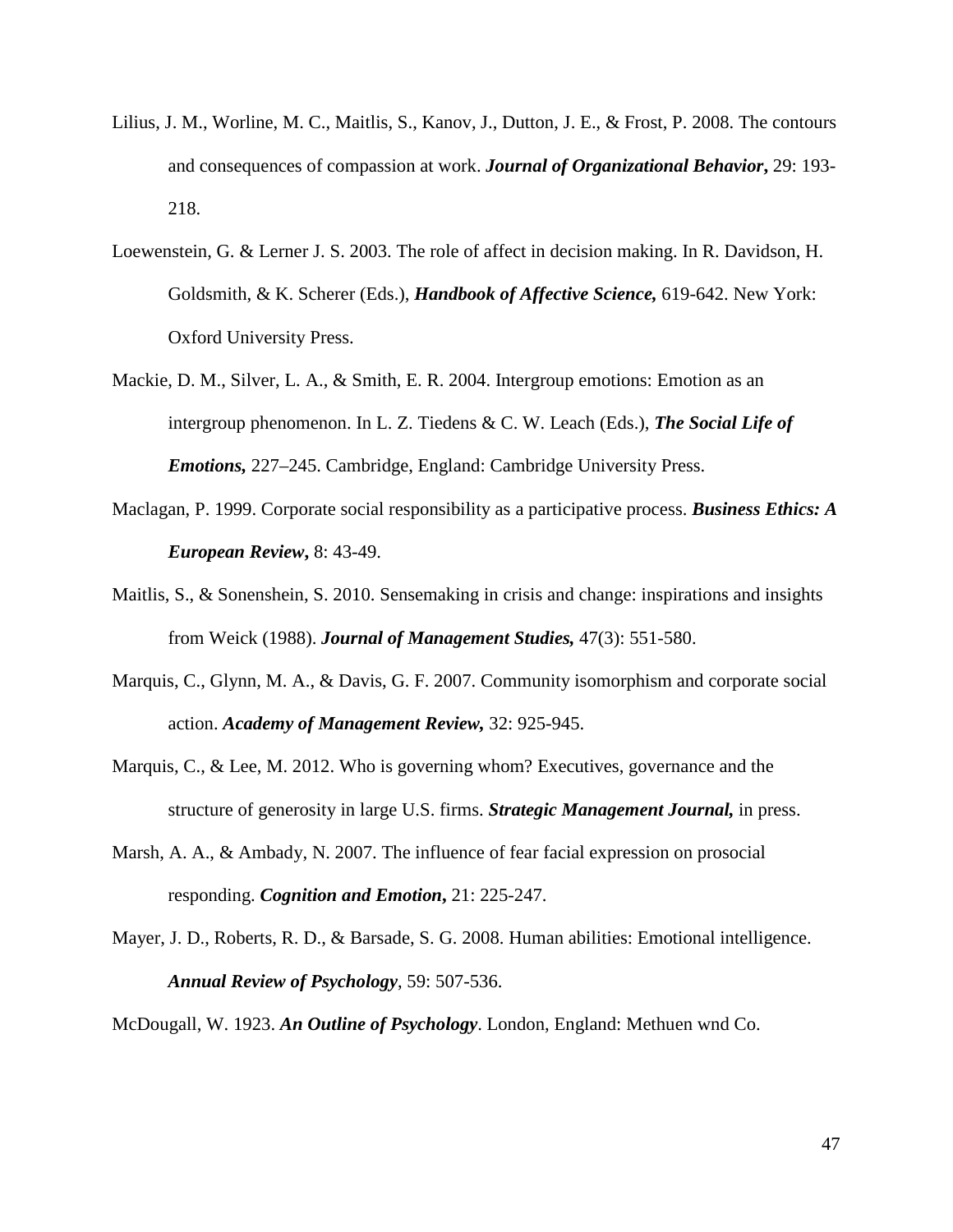- Mennino, S. F., Rubin, B. A., & Brayfield, A. 2005. Home-to-job and job-to-home spillover: The impact of company policies and workplace culture. *The Sociological Quarterly,* 46: 107- 135.
- Merriam-Webster Dictionary. 2011. [http://www.merriam-webster.com/dictionary/philanthropy] last accessed November 21, 2011.
- Meyer, A. D. 1982. Adapting to environmental jolts. *Administrative Science Quarterly,* 27: 515- 537.
- Muller, A., & Kräussl, R. 2011. Doing good deeds in times of need: A strategic perspective on disaster donations. *Strategic Management Journal,* 32: 911-929.
- Muller, A., & Whiteman, G. 2009. Exploring the geography of corporate philanthropic disaster response: A study of fortune global 500 firms. *Journal of Business Ethics,* 84: 589-603.
- National Grid. 2010. **National grid contributes \$100,000 to Red Cross Haiti relief effort.** [http://www.euroinvestor.co.uk/news/story.aspx?id=10831764.](http://www.euroinvestor.co.uk/news/story.aspx?id=10831764) Last accessed October 28, 2010.
- Oveis, C., Horberg, E. J., & Keltner, D. 2010. Compassion, pride, and social intuitions of selfother similarity. *Journal of Personality and Social Psychology,* 98: 618-630.
- Parkinson, B., & Simons, G. 2009. Affecting others: Social appraisal and emotion contagion in everyday decision making. *Personality and Social Psychology Bulletin,* 37: 1071-1084.
- Pedersen, T., Petersen, B., & Sharma, D. 2003. Knowledge transfer performance of multinational companies. *Management International Review,* 43: 69-90.
- Peloza, J., & Hassay, D. 2006. Intra-organizational volunteerism: Good soldiers, good deeds, and good politics. *Journal of Business Ethics***,** 64: 357-379.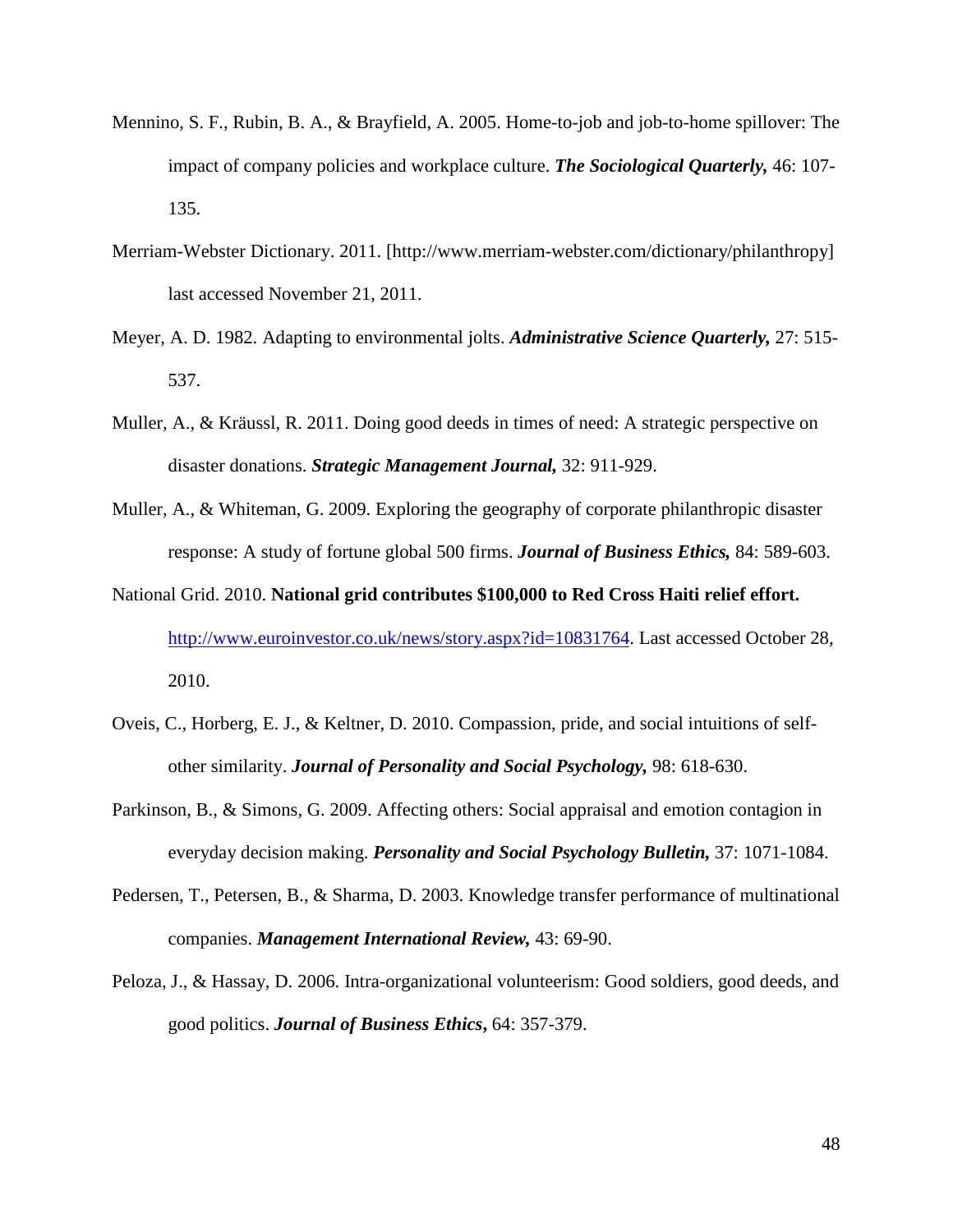- Peloza, J., Hudson, S., & Hassay, D. 2009. The marketing of employee volunteerism. *Journal of Business Ethics,* 85: 371-386.
- Peterson, D. K. 2004. Benefits of participation in corporate volunteer programs: Employees' perceptions. *Personnel Review***,** 33: 615-627.
- Piferi, R. L., Jobe, R. L., & Jones, W. H. 2006. Giving to others during national tragedy: the effects of altruistic and egoistic motivations on long-term giving. *Journal of Social and Personal Relationships***,** 23: 171-184.
- Porter, M. E., & Kramer, M. R. 2002. The competitive advantage of corporate philanthropy. *Harvard Business Review***,** 80: 56-68.
- Porter, M. E., & Kramer, M. R. 2006. Strategy & society: The link between competitive advantage and corporate social responsibility. *Harvard Business Review***,** 84: 78–92.
- Reed, A., & Aquino, K. F. 2003. Moral identity and the expanding circle of moral regard towards out-groups. *Journal of Personality and Social Psychology***,** 84: 1270-1286.
- Reed, A., Aquino, K., & Levy, E. 2007. Moral identity and judgments of charitable behaviors. *Journal of Marketing***,** 71: 178-193.
- Ribar, D. C., & Wilhelm, M. O. 2002. Altruistic and joy-of-giving motivations in charitable behavior. *Journal of Political Economy***,** 110: 425-457.
- Rimé, B. 2007. The social sharing of emotion as an interface between individual and collective processes in the construction of emotional climates. *Journal of Social Issues,* 63: 307- 322.
- Rothbard, N. P. 2001. Enriching or depleting? The dynamics of engagement in work and family roles. *Administrative Science Quarterly,* 46: 655-684.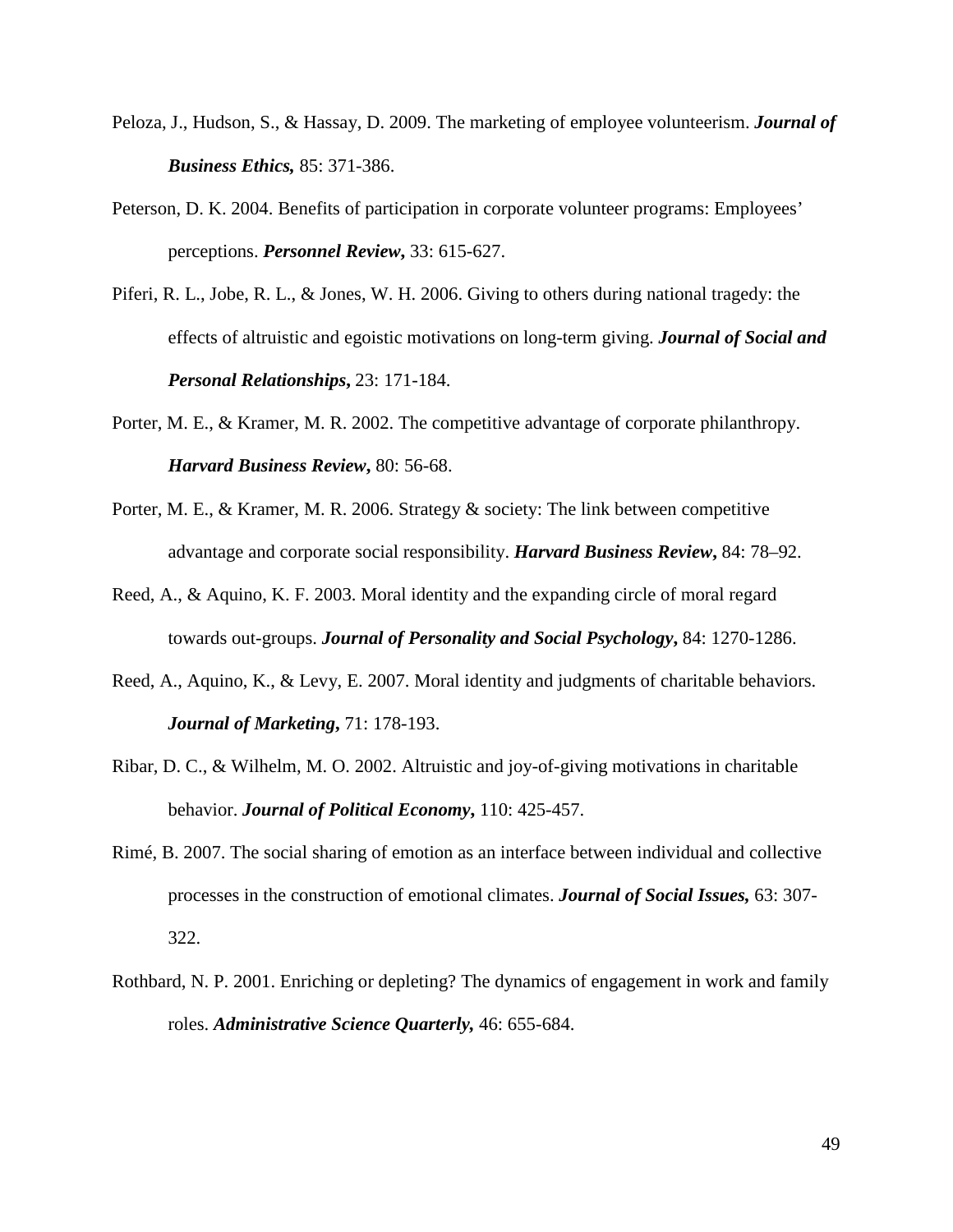- Sadri, G., Weber, T. J., & Gentry, W. A. 2011. Empathic emotion and leadership performance: An empirical analysis across 38 countries. *The Leadership Quarterly*, 22: 818-830.
- Saiia, D. H., Carroll, A. B., & Buchholtz, A. K. 2003. Philanthropy as strategy: when corporate charity "begins at home." *Business & Society***,** 42: 169-201.
- Sanchez-Burks, J., & Huy, Q. N. 2009. Emotional aperture and strategic change: The accurate recognition of collective emotions. *Organization Science***,** 20: 22-34.
- Sanofi-Aventis. 2010. **Sanofi-Aventis and employees unite for Haiti.** [http://en.sanofi](http://en.sanofi-aventis.com/press/press_releases/2010/ppc_27067.asp)[aventis.com/press/press\\_releases/2010/ppc\\_27067.asp.](http://en.sanofi-aventis.com/press/press_releases/2010/ppc_27067.asp) Last accessed October 28, 2010.
- Sargeant, A. 1999. Charitable giving: towards a model of donor behaviour, *Journal of Marketing Management,* 15: 215-238.
- Sen, S., Bhattacharya, C. B., & Korschun, D. 2006. The role of corporate social responsibility in strengthening multiple stakeholder relationships: A field experiment. *Journal of the Academy of Marketing Sciences***,** 34: 158-166.
- Seo, M-G., & Barrett, L. F. 2007. Being emotional during decision making—good or bad? An empirical investigation. *Academy of Management Journal,* 50: 923-940.
- Shang, J., & Croson, R. 2009. A field experiment in charitable contribution: the impact of social information on the voluntary provision of public goods. *The Economic Journal,* 119: 1422-1439.
- Shang, J., Reed, A., & Croson, R. 2008. Identity congruency effects on donations. *Journal of Marketing Research,* 45: 351-361.
- Small, D., Loewenstein, G., & Slovic, P. 2007. Sympathy and callousness: The impact of deliberative thought on donations to identifiable and statistical victims. *Organizational Behavior & Human Decision Processes*, 102: 143-153.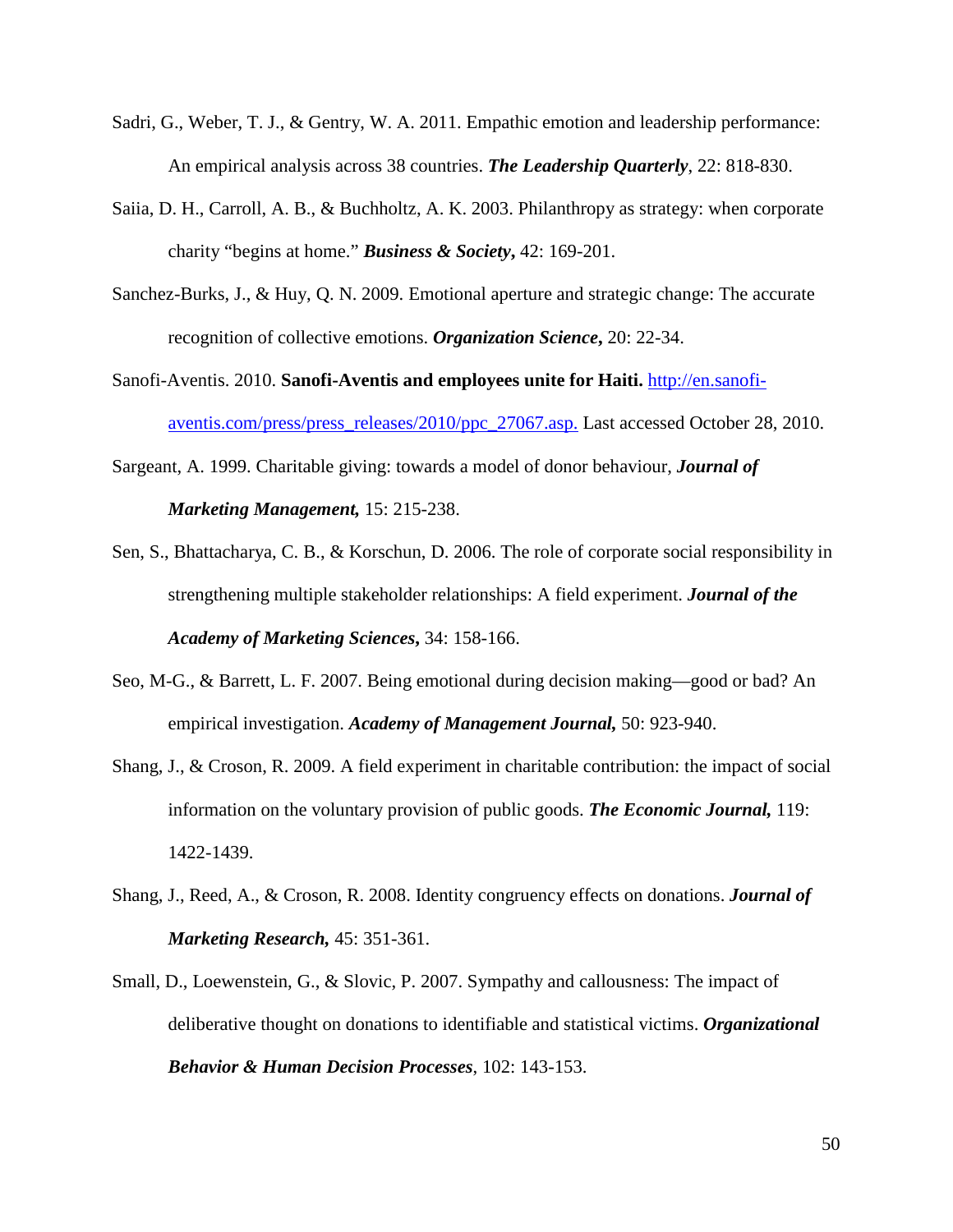- Smith, E. R. 1993. Social identity and social emotions: Toward new conceptualizations of prejudice. In D. M. Mackie & D. L. Hamilton (Eds.), *Affect, cognition, and stereotyping: Interactive processes in group perception*, 297-315. San Diego, CA: Academic Press.
- Smith, E. R. 1999. Affective and cognitive implications of a group becoming part of the self: New models of prejudice and of the self-concept. In D. Abrams & M. A. Hogg (F, ds.), *Social identity and social cognition*, 183-196. Oxford, England: Basil Blackwell.
- Smith, E. R., Seger, C. R., & Mackie, D. M. 2007. Can emotions be truly group level? Evidence regarding four conceptual criteria. *Journal of Personality and Social Psychology,* 93: 431-446.
- Smith, J. R., & McSweeney, A. 2007. Charitable Giving: The Effectiveness of a revised Theory of Planned Behavior model in predicting donating intentions and behavior. *Journal of Community & Applied Social Psychology,* 17: 363-386.
- Stotland, E. 1969. Exploratory investigations of empathy. In L. Berkowitz (Ed.), *Advances in experimental social psychology*, 4: 271–313. New York: Academic Press.
- Swanson, D. L.1999. Toward an integrative theory of business and society: A research strategy for Corporate Social Performance. *Academy of Management Review***,** 24: 506-521.
- Takala, T., & Pallab, P. 2000. Individual, collective and social responsibility of the firm. *Business Ethics: A European Review***,** 9: 109-118.
- Tiedens, L. Z. 2001. Anger and advancement versus sadness and subjugation: The effect of negative emotion expressions on social status conferral. *Journal of Personality and Social Psychology*, 80: 86-94.

Tierney, M. 2011. They're all in it together. *The Atlanta Journal-Constitution,* April 17: 7-8G.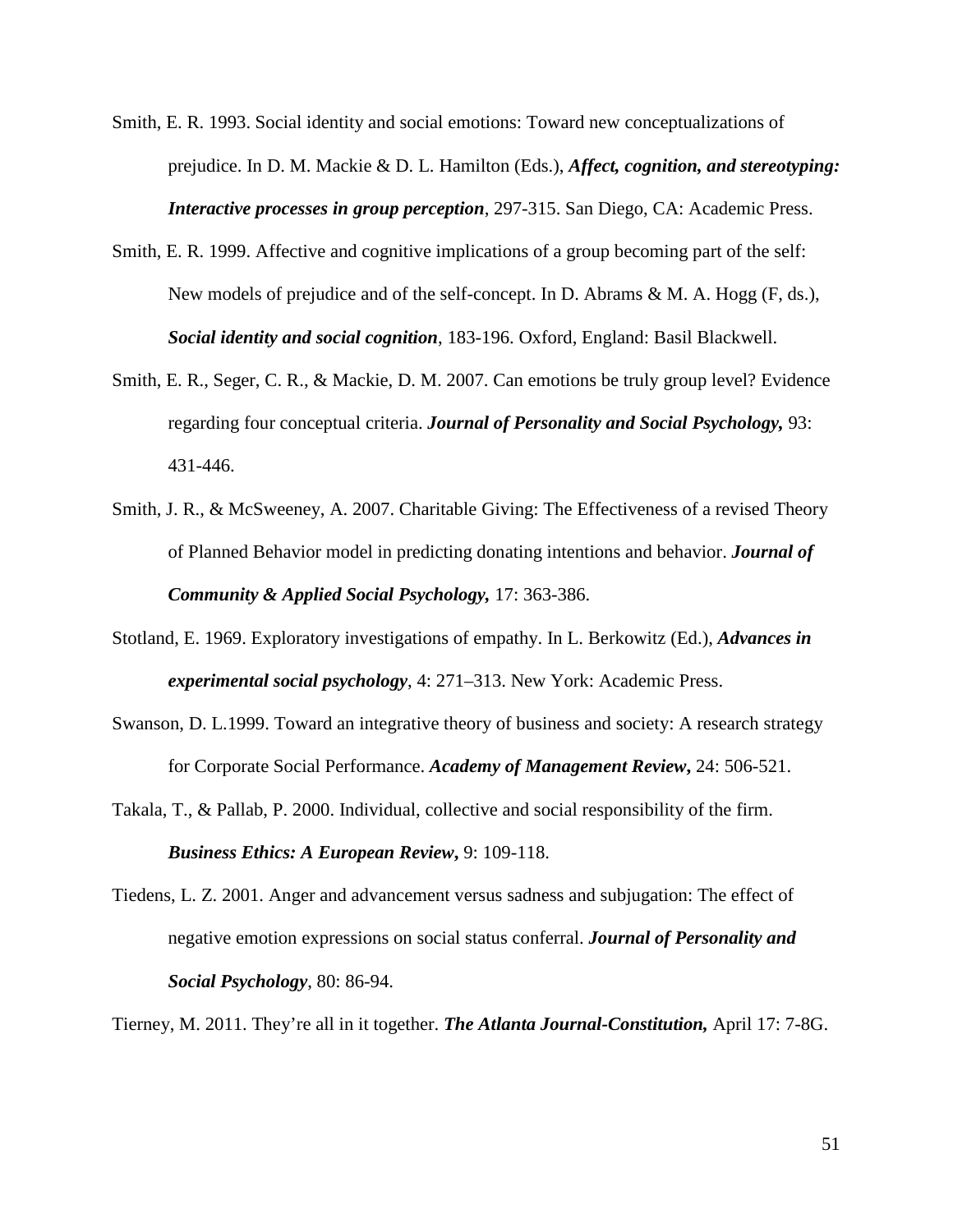- Treviño, L. K., Weaver, G. R., & Reynolds, S. J. 2006. Behavioral ethics: A review. *Journal of Management*, 32: 951-990.
- Turban, D. B., & Greening, D. W. 1997. Corporate social performance and organizational attractiveness to prospective employees. *Academy of Management Journal***,** 40: 658-672.
- U.S. Chamber of Commerce. 2010. **Business contributions to Haiti surge past \$43 million.**

## **Jan. 15 press release.**

[http://library.uschamber.com/press/releases/2010/january/business-contributions-haiti](http://library.uschamber.com/press/releases/2010/january/business-contributions-haiti-surge-past-43-million)[surge-past-43-million](http://library.uschamber.com/press/releases/2010/january/business-contributions-haiti-surge-past-43-million) [last accessed August 13, 2010].

UPS. 2010. **UPS donates \$1 million to Haitian relief – here's how you can help.**

[http://blog.ups.com/2010/01/13/ups-donates-1-million-to-haitian-relief-%E2%80%93](http://blog.ups.com/2010/01/13/ups-donates-1-million-to-haitian-relief-%E2%80%93-here%E2%80%99s-how-you-can-help/) [here%E2%80%99s-how-you-can-help/.](http://blog.ups.com/2010/01/13/ups-donates-1-million-to-haitian-relief-%E2%80%93-here%E2%80%99s-how-you-can-help/)[last accessed October 28, 2010].

- van Kleef, G. A., De Dreu, C. K. W. & Manstead, A. S. R. 2010. An interpersonal approach to emotion in social decision making: the emotions as a social information model. *Advances in Experimental Social Psychology,* 42: 45-94.
- Venkataraman, S., & van de Ven, A. 1998. Hostile environmental jolts, transaction set, and new business. *Journal of Business Venturing,* 13: 231-256.
- Walter, F., Cole, M. S., & Humphrey, R. H. 2011. Emotional intelligence: Sine qua non of leadership or folderol? *Academy of Management Perspectives*, February: 45-59.

Waterman, A. S., Schwartz, S. J., Goldbacher, E., Green, H., Miller, C., & Philip, S. 2003. Predicting the subjective experience of intrinsic motivation: The roles of selfdetermination, the balance of challenges and skills, and self-realization values. *Personality and Social Psychology Bulletin*, 29(11): 1447-1458.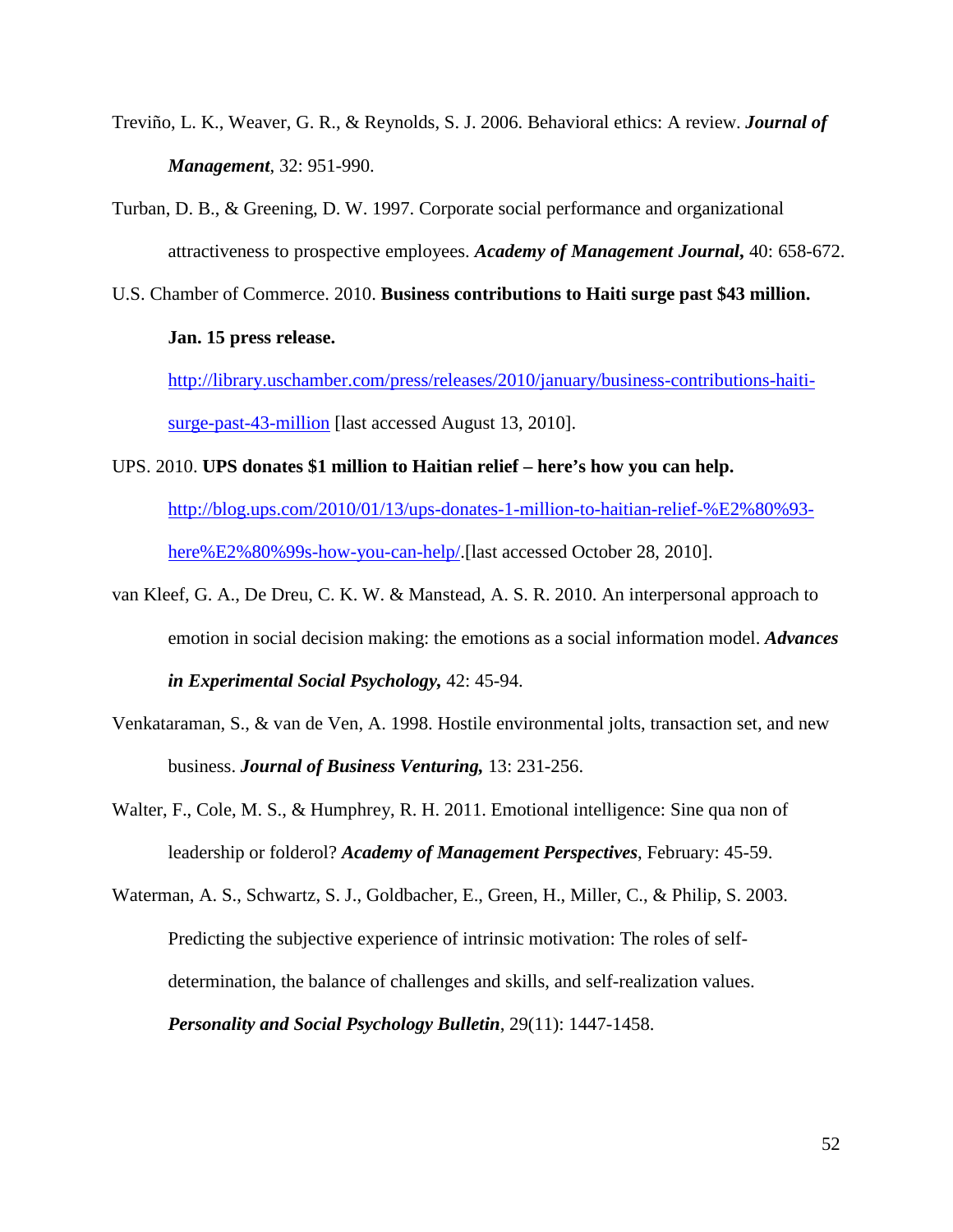- Weiss, H. M., & Cropanzano, R. 1996. Affective events theory: A theoretical discussion of the structure, causes and consequences of affective experiences at work. *Research in Organizational Behavior,* 18: 1-74.
- Wood, D. J. 1991. Corporate social performance revisited. *Academy of Management Review,* 16, 691-718.
- Wood, D. J., Davenport, K. S., Blockson, L. C., & van Buren, H. J. 2002. Corporate involvement in community economic development. *Business & Society*, 41(2): 208-241.
- Zhang, R., Rezaee, Z., & Zhu, J. 2009. Corporate philanthropic disaster response and ownership type: Evidence from Chinese firms' response to the Sichuan earthquake. *Journal of Business Ethics***,** 91: 51-63.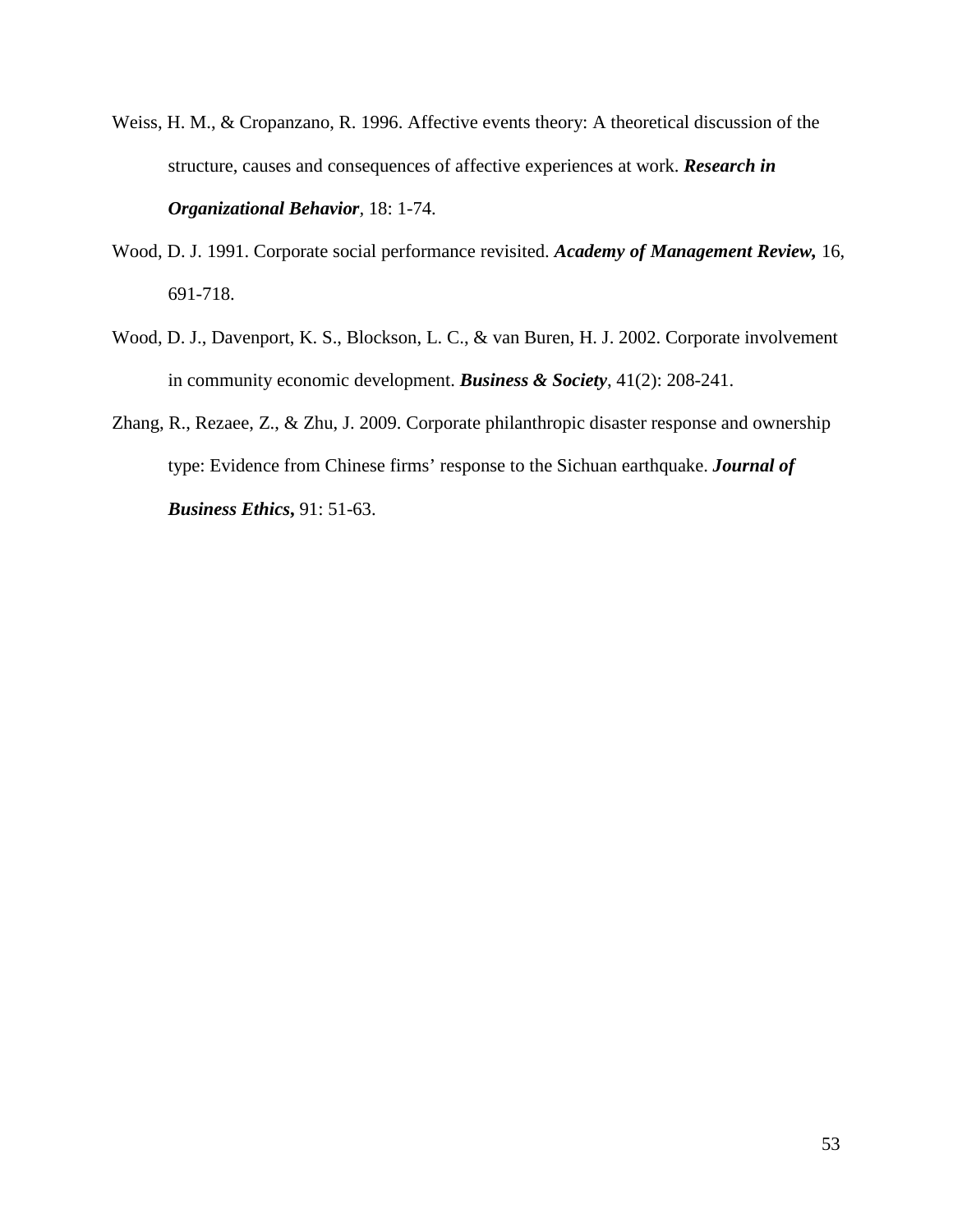# **FIGURE 1**

# **THE RATIONAL VIEW OF CORPORATE PHILANTHROPY DECISIONS**

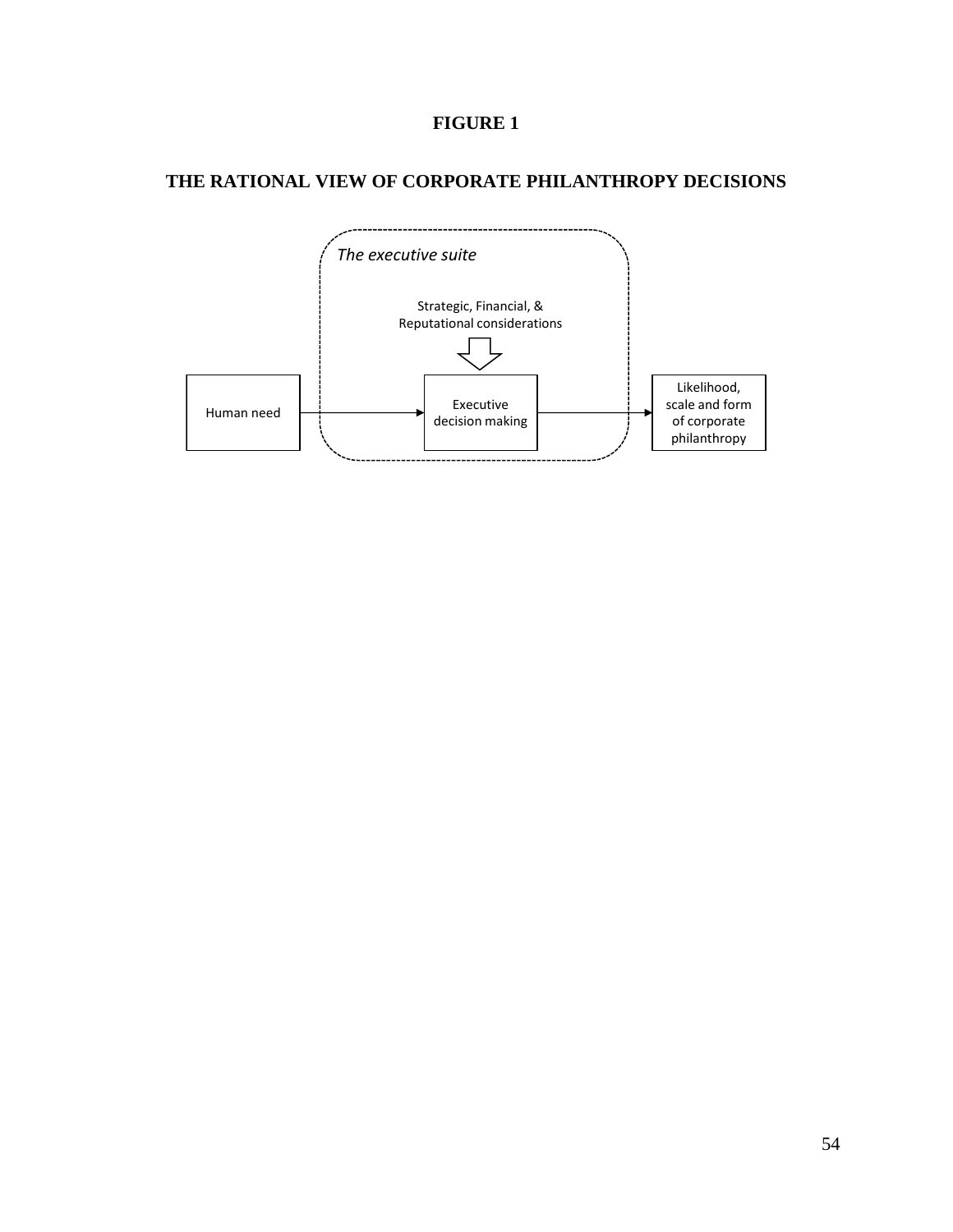

## **A MODEL OF COLLECTIVE EMPATHY IN CORPORATE PHILANTHROPY**



## **DECISIONS**